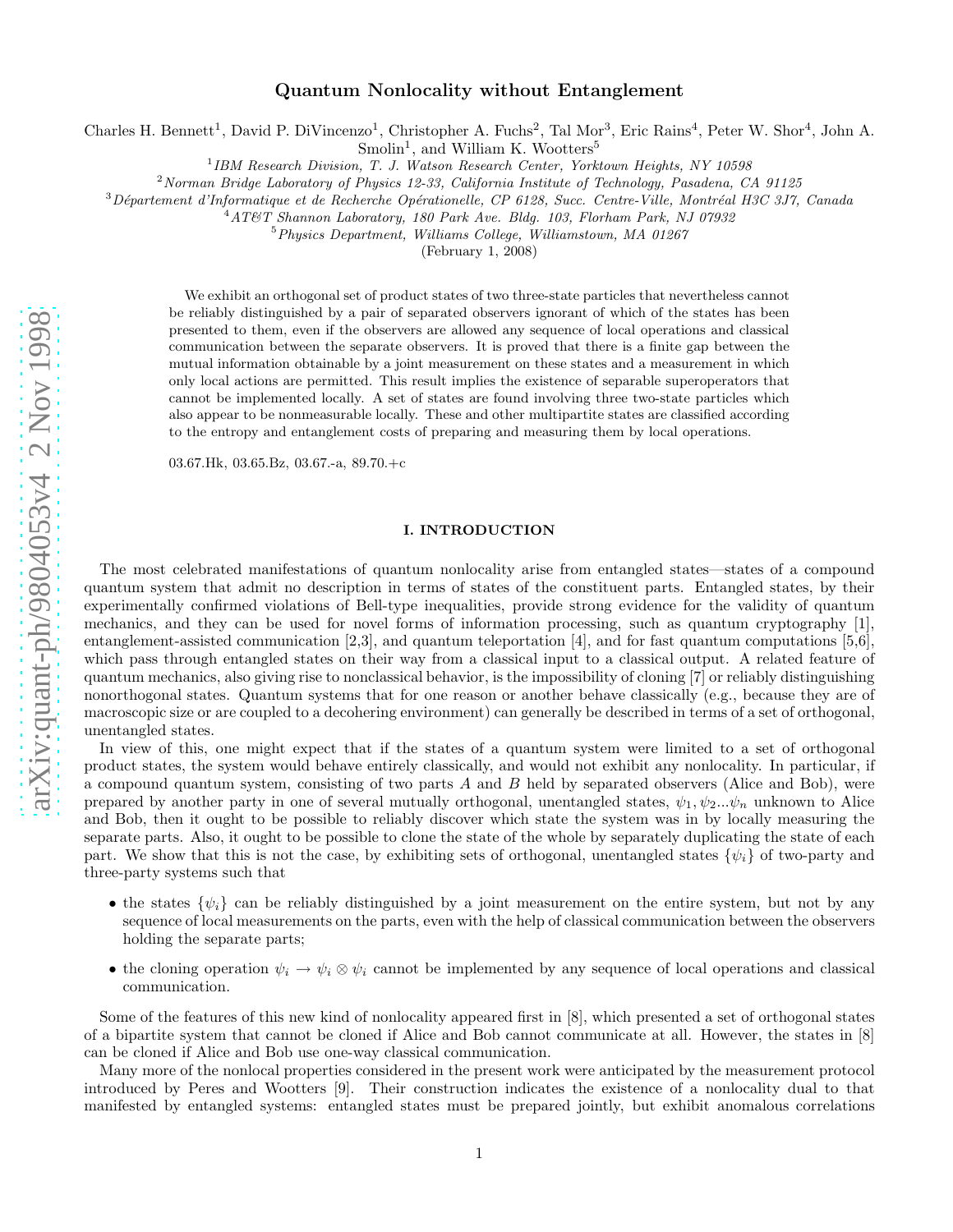when measured separately; the Peres-Wootters states are unentangled, and can be prepared separately, but exhibit anomalous properties when measured jointly. We note that such anomalies are at the heart of recent constructions for attaining the highest possible capacity of a quantum channel for the transmission of classical data [10–13].

In the Peres-Wootters scheme, the preparator chooses one of three linear polarization directions 0, 60, or 120 degrees, and gives Alice and Bob each one photon polarized in that direction. Their task is to determine which of the three polarizations they have been given by a sequence of separate measurements on the two photons, assisted by classical communication between them, but they are not allowed to perform joint measurements, nor to share entanglement, nor to exchange quantum information.

Of course, because the three two-photon states are nonorthogonal, they cannot be cloned or reliably distinguished, even by a joint measurement. However, Peres and Wootters performed numerical calculations which provided evidence (more evidence on an analogous problem was provided by the work of Massar and Popescu [14]) indicating that a single joint measurement on both particles yielded more information about the states than any sequence of local measurements. Thus unentangled nonorthogonal states appear to exhibit a kind of quantitative nonlocality in their degree of distinguishibility. The discovery of quantum teleportation, incidentally, grew out of an attempt to identify what other resource, besides actually being in the same place, would enable Alice and Bob to make an optimal measurement of the Peres-Wootters states.

Another antecedent of the present work is a series of papers [15–17] resulting in the conclusion [17] that several forms of quantum key distribution [18] can be viewed as involving orthogonal states of a serially-presented bipartite system. These states cannot be reliably distinguished by an eavesdropper because she must let go of the first half of the system before she receives the second half. In this example, the serial time-ordering is essential: if, for example, the two parts were placed in the hands of two separate classically-communicating eavesdroppers, rather than being serially presented to one eavesdropper, the eavesdroppers could easily cooperate to identify the state and break the cryptosystem.

In this paper we report a form of nonlocality qualitatively stronger than either of these antecedents. We extensively analyze an example in which Alice and Bob are each given a three-state particle, and their goal is to distinguish which of nine product states,  $\psi_i = |\alpha_i\rangle \otimes |\beta_i\rangle, i = 1...9$  the composite  $3 \times 3$  quantum system was prepared in. Unlike the Peres-Wootters example, these states are *orthogonal*, so the joint state could be identified with perfect reliability by a collective measurement on both particles. However, the nine states are not orthogonal as seen by Alice or Bob alone, and we prove that they cannot be reliably distinguished by any sequence of local measurements, even permitting an arbitrary amount of classical communication between Alice and Bob. We call such a set of states "locally immeasurable" and give other examples, e.g., a set of two mixed states of two two-state particles (qubits), and sets of four or eight pure states of three qubits, which apparently cannot be reliably distinguished by any local procedure despite being orthogonal and unentangled.

In what sense is a locally immeasurable set of states "nonlocal?" Surely not in the usual sense of exhibiting phenomena inexplicable by any local hidden variable (LHV) model. Because the  $\psi_i$  are all product states, it suffices to take the local states  $\alpha_i$  and  $\beta_i$ , on Alice's and Bob's side respectively, as the local hidden variables. The standard laws of quantum mechanics (e.g. Malus' law), applied separately to Alice's and Bob's subsystems, can then explain any local measurement statistics that may be observed. However, an essential feature of classical mechanics, not usually mentioned in LHV discussions, is the fact that variables corresponding to real physical properties are not hidden, but in principle measurable. In other words, classical mechanical systems admit a description in terms of local unhidden variables. The locally immeasurable sets of quantum states we describe here are nonlocal in the sense that, if we believe quantum mechanics, there is no local unhidden variable model of their behavior. Thus a measurement of the whole can reveal more information about the system's state than any sequence of classically coordinated measurements of the parts.

The inverse of local measurement is local preparation, the mapping from a classically-provided index  $i$  to the designated state  $\psi_i$ , by local operations and classical communication. If the states  $\psi_i$  are unentangled, local preparation is always possible, but for any locally-immeasurable set of states this preparation process is necessarily irreversible in the thermodynamic sense, i.e., possible only when accompanied by a flow of entropy into the environment. Of course if quantum communication or global operations were allowed during preparation, the preparation could be done reversibly, provided that the states being prepared are orthogonal.

By eliminating certain states from a locally-immeasurable set (such as  $\{\psi_1, \ldots \psi_9\}$  in Eq. (3) below), we obtain what appears to be a weaker kind of nonlocality, in which the remaining subset of states is both locally preparable and locally measurable, but in neither case (so far as we have been able to discover) by a thermodynamically reversible process. Curiously, in these situations, the entropy of preparation (by the best protocols we have been able to find) exceeds the entropy of measurement.

Besides entropies of preparation and measurement we have explored other quantitative measures of nonlocality for unentangled states. One obvious measure is the amount of quantum communication that would be needed to render an otherwise local measurement process reliable. Another is the mutual information deficit when one attempts to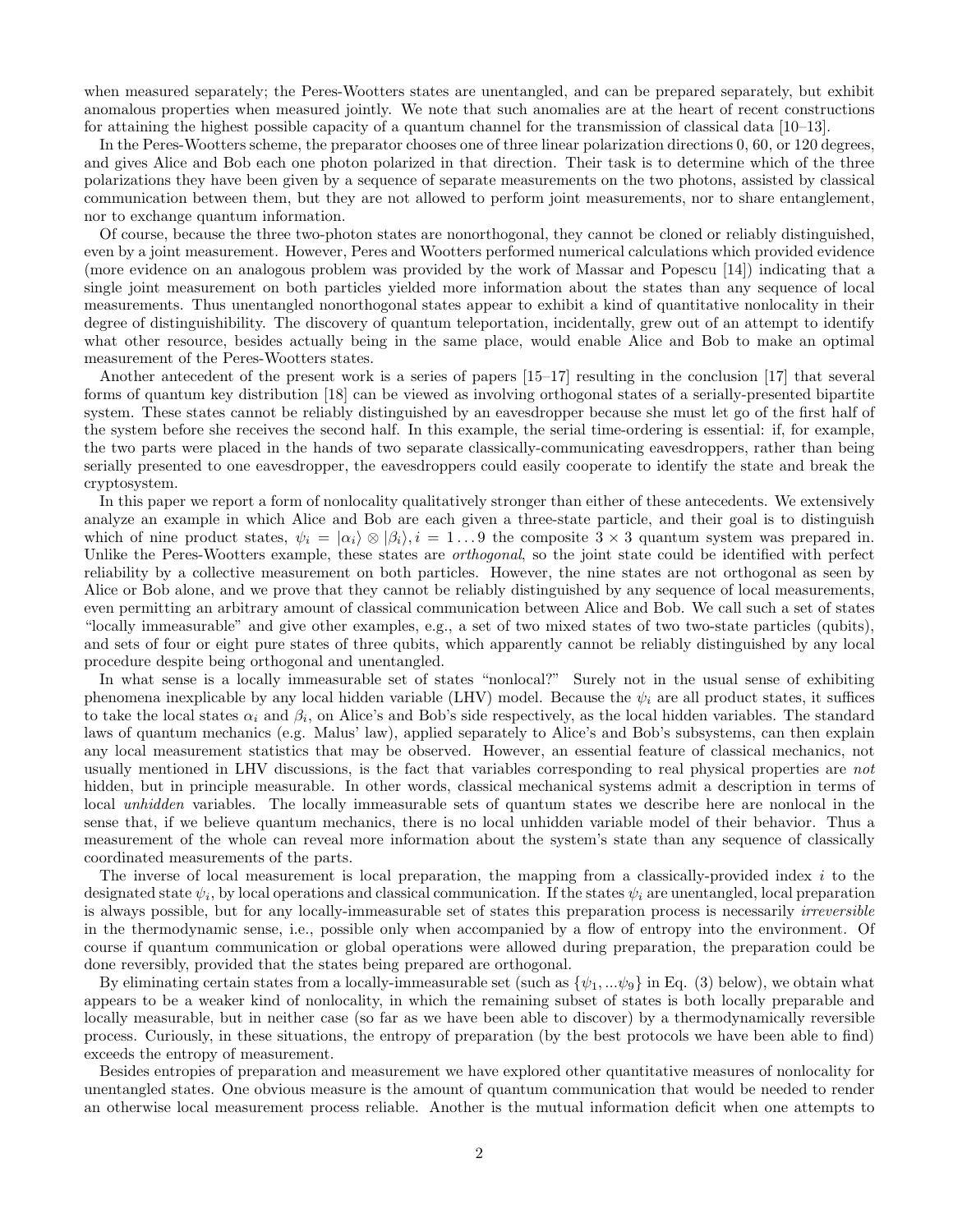distinguish the states by the best local protocol. Finally one can quantify the amount of advice, from a third party who knows i, that would be sufficient to guide Alice and Bob through an otherwise local measurement procedure.

The results of this paper also have a bearing on, and were directly motivated by, a question which arose recently in the context of a different problem in quantum information processing. This is the problem of *entanglement purification*, in which Alice and Bob have a large collection of identical bipartite mixed states that are partially entangled. Their object is to perform a sequence of operations locally, i.e., by doing quantum operations on their halves of the states and communicating classically, and end up with a smaller number of pure, maximally entangled states. Recently, bounds on the efficiency of this process have been studied by Rains [19] and by Vedral and Plenio [20]; other constraints on entanglement purification by separable superoperators have recently been studied by Horodecki et al. [21].

In their work, they represent the sequence of operations using the theory of *superoperators*, which can describe any combination of unitary operations, interactions with an ancillary quantum system or with the environment, quantum measurement, classical communication, and subsequent quantum operations conditioned on measurement results. In the operator-sum representation of superoperators developed by Kraus and others, the general final state  $\mathcal{S}(\rho)$  of the density operator of the system is written as a function of the initial state  $\rho$  as:

$$
S(\rho) = \sum_{k} S_k \rho S_k^{\dagger}.
$$
 (1)

The  $S_k$  operators appearing in this equation will be referred to as "operation elements." A trace-decreasing superoperator satisfies the condition  $0 \le \sum_k S_k^{\dagger} S_k < 1$  and is appropriate for describing the effect of arbitrary quantum measurements on the system ( [22], Sec. III), while a *trace-preserving* superoperator specified by  $\sum_k S_k^{\dagger} S_k = 1$  describes a general time evolution of the density operator if a measurement is not made or its outcomes are ignored [23]. Reference [24] has a useful general review of the superoperator formalism.

To impose the constraint that Alice and Bob act only locally, Rains, and Vedral and Plenio, restricted their attention to separable superoperators, in which the operation elements have a direct product form involving an Alice operation and a Bob operation:

$$
S_k = A_k \otimes B_k. \tag{2}
$$

We will show in Sec. IIB (see also [22], Sec. IX.C) that all operations that Alice and Bob can perform during entanglement purification bilocally, in which they can perform local quantum operations and communicate classically, can be written in this separable form. This was enough for the derivation of valid upper bounds on the efficiency of entanglement purification. But the natural question which this led to is the converse, that is, can all separable superoperators be implemented by bilocal operations?

The answer to this question is definitely no, as a result of the examples which we analyze in this paper. Quantum measurements are a subset of the superoperators, and measurements involving only product states are separable superoperators. Thus, our proof that some unentangled states cannot be distinguished locally shows that some separable superoperators cannot be implemented by only separate operations by Alice and Bob with classical communication between them. This indicates that any further investigations of entanglement purification protocols involving separable superoperators will have to be performed with some caution.

This paper is organized as follows: Section II presents the  $3 \times 3$  example and sketches the proof that these states cannot be distinguished by local measurements. Appendix B gives many of the important details of this proof, and Appendix A supplies a crucial technical detail, that all superoperators can be decomposed into a sequence of very weak measurements. Section III shows how the measurement can be done locally if some states are excluded, and presents the best measurement strategy we have found for distinguishing (imperfectly) all nine states. Section IV shows how the measurement can be done for the  $3 \times 3$  example if entanglement is supplied. Section V analyzes the thermodynamics of local state measurement, studying the heat generated in measurement and in state preparation; Appendix C gives some details. Section VI analyzes a three-party  $2 \times 2 \times 2$  example involving 8 pure states. Section VII gives other compact examples (4 pure states in a  $2 \times 2 \times 2$  system, 2 mixed states in a  $2 \times 2$  system) and poses some questions for the future (Appendix D gives details of a specific problem considered there).

### II. A SEPARABLE MEASUREMENT WHICH IS NOT BILOCAL

#### A. The ensemble of states in a  $3\times3$  Hilbert space

We will consider the following complete, orthonormal set of product states  $\psi_i = |\alpha_i\rangle \otimes |\beta_i\rangle$ . They live in a ninedimensional Hilbert space, with Alice and Bob each possessing three dimensions. We will use the notation  $|0\rangle, |1\rangle,$ and  $|2\rangle$  for the bases of Alice's and Bob's Hilbert spaces. The orthonormal set is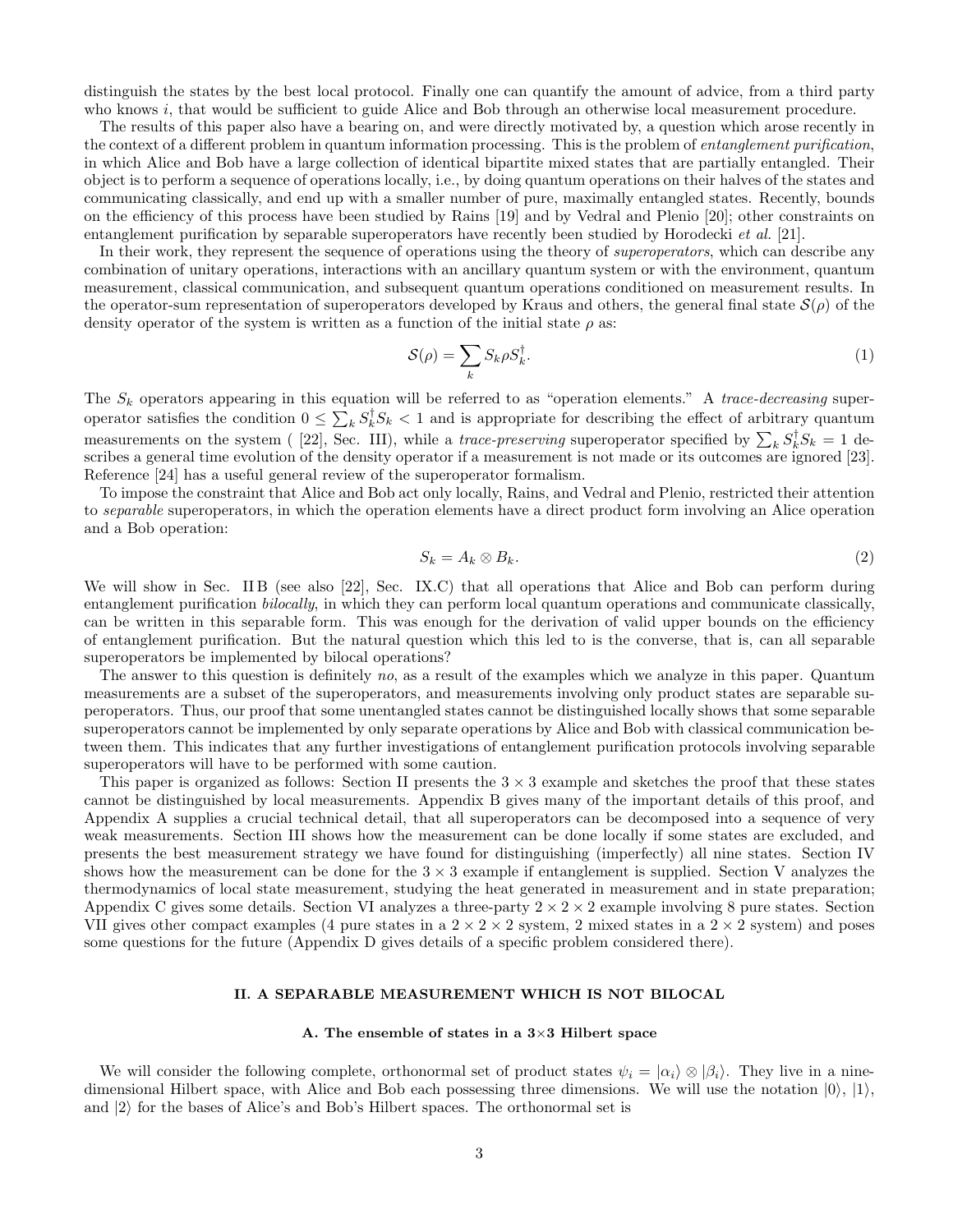$$
\begin{array}{rcl}\n & |\alpha\rangle(Alice) & |\beta\rangle(Bob) \\
\psi_1 & = & |1\rangle & |1\rangle \\
\psi_2 & = & |0\rangle & |0+1\rangle \\
\psi_3 & = & |0\rangle & |0-1\rangle \\
\psi_4 & = & |2\rangle & |1+2\rangle \\
\psi_5 & = & |2\rangle & |1-2\rangle \\
\psi_6 & = & |1+2\rangle & |0\rangle \\
\psi_7 & = & |1-2\rangle & |0\rangle \\
\psi_8 & = & |0+1\rangle & |2\rangle \\
\psi_9 & = & |0-1\rangle & |2\rangle.\n\end{array} \tag{3}
$$

Here  $|0 \pm 1\rangle$  stands for  $\frac{1}{\sqrt{2}}$  $\frac{1}{2}(|0\rangle \pm |1\rangle)$ , etc. Figure 1 shows a suggestive graphical way to depict the 9 states of Eq. (3) in the  $3 \times 3$  Hilbert space of Alice and Bob. The four dominoes represent the four pairs of states that involve superpositions of the basis states. State  $\psi_1$  is clearly special in that it involves no such superposition.



FIG. 1. A graphical depiction of the nine orthogonal states of Eq. (3) as a set of dominoes.

#### B. The measurement

We will show that the separable superoperator  $S(\rho) = \sum_i S_i \rho S_i^{\dagger}$  consisting of the projection operators

$$
S_i = |i\rangle_A |i\rangle_B \langle \psi_i| \tag{4}
$$

cannot be performed by local operations of Alice and Bob, even allowing any amount of classical communication between them. In Eq. (4), the output Hilbert space is different from the input; it is a space in which both Alice and Bob separately have a complete and identical record of the outcome of the measurement. See Sec. VII for a discussion of why we use the particular form of Eq. (4) for the operator; note that the input state need not be present at the output in Eq. (4).

Since this superoperator corresponds to a standard von Neumann measurement, we can equally well consider the problem in the form of the following game: Alice and Bob are presented with one of the nine orthonormal product states (for the time being, with equal prior probabilities, let us say—this is not important, it is only important that the prior probabilities of states  $\psi_2$  through  $\psi_9$  be nonzero). Their job is to agree on a measurement protocol with which they can determine, with vanishingly small error, which of the nine states it is, adhering to a bilocal protocol.

Let us characterize bilocal protocols a little more explicitly. Our discussion will apply both to bilocal measurements and to bilocal superoperators (in which the measurement outcomes may be traced out). By prior agreement one of the parties, let us say Alice, initiates the sequence of operations. The most general operation that she can perform locally is specified by the set of operation elements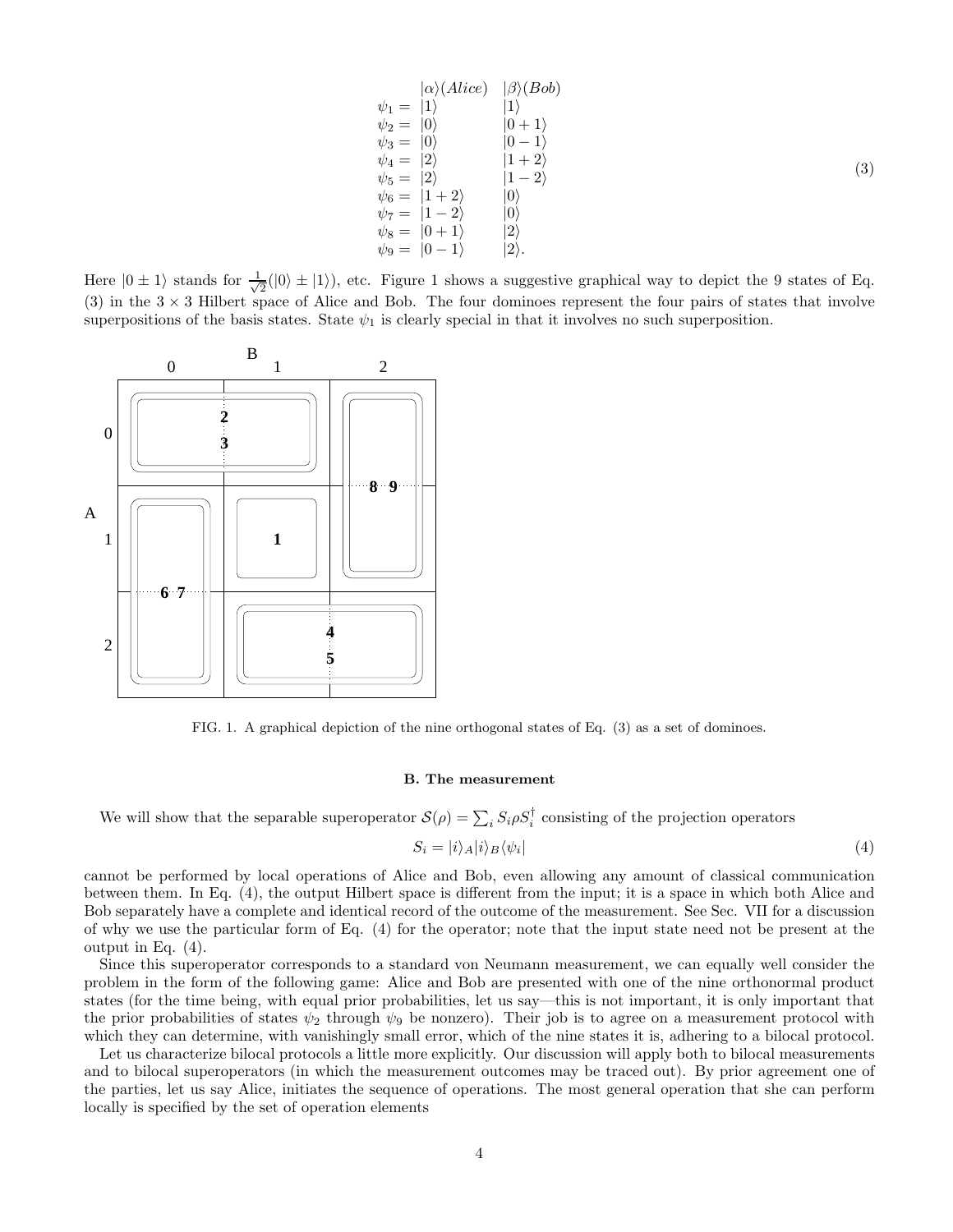$$
A_{r1}\otimes I.\t\t(5)
$$

We will immediately specialize to the case where each value r1 labels a distinct "round 1" measurement outcome which she will report to Bob, since no protocol in which she withheld any of this information from Bob could have greater power. She cannot act on Bob's state, so her operators are always the identity I on his Hilbert space.  $A_{r1}$ can also include any unitary operation that Alice may perform before or after the measurement. Note also that the operator  $A_{r1}$  may not be a square matrix; the final Hilbert space dimension may be smaller (but this would never be useful) or larger (because of the introduction of an ancilla) than the original.

After the record  $r1$  is reported to Bob, he does his own operation

$$
I \otimes B_{r2}(r1). \tag{6}
$$

The only change from round 1 is that Bob's operations can be explicit functions of the measurements reported in that round. Now, the process is repeated. The overall set of operation elements specifying the net operation after  $n$ rounds is given by multiplying out a sequence of these operations:

$$
S_m = A_m \otimes B_m,\tag{7}
$$

$$
A_m = A_{rn}(r1, r2, ..., r(n-1))...A_{r3}(r1, r2)A_{r1},
$$
\n(8)

$$
B_m = B_{r(n-1)}(r1, r2, \dots, r(n-2)) \dots B_{r4}(r1, r2, r3) B_{r2}(r1). \tag{9}
$$

Here the label  $m$  can be thought of as a concatenation of all the data collected through the  $n$  rounds of measurement:

$$
m = r1 : r2 : r3 : \dots : rn. \tag{10}
$$

Equations (7-9) demonstrate the fact that all bilocal operations are also separable operations. It is the converse statement that we are about to disprove for the operator corresponding to the nine-state measurement, Eq. (4).

We can get some intuitive idea of why it will be hard for Alice and Bob to perform Eq. (4) by local operations by noting the result if Alice and Bob perform simple, local von Neumann measurements in any of their rounds. These measurements can be represented on the "tic-tac-toe" board of Fig. 1 as simple horizontal or vertical subdivisions of the board. The fact that any such subdivision cuts apart one of the dominoes shows very graphically that after such an operation the distinguishability of the states is spoiled. This spoiling occurs in any local bases, and is more formally just a reflection of the fact that the ensemble of states as seen by Alice alone, or by Bob alone, is nonorthogonal.

However, it is not sufficient to show the impossibility of performing Eq. (4) using a succession of local von Neumann measurements, as Alice and Bob have available to them an infinite set of weak measurement strategies [25]. Much more careful reasoning is required to rule out any such strategy. In the remainder of this section we present the details of this proof, which also results in a computation of an upper bound on the amount of information Alice can Bob can obtain when attempting to perform the nine-state measurement bilocally.

#### C. Summary of the proof

We assume that Alice and Bob have settled on a bilocal protocol with which they will attempt to complete the measurement as well as possible. We identify the moment in the execution of this measurement when Alice and Bob have accumulated a specific amount of partial information. We will have to show that it is always possible to identify this moment, either in Alice and Bob's protocol or in an equivalent protocol which can always be derived from theirs. We then show, based on the specific structure of the nine states, that at this moment the nine possible input states must have become nonorthogonal by a finite amount. We then present an information-theoretic analysis of the mutual information obtainable in the complete measurement, and show, using an accessible-information bound, that the mutual information obtainable by Alice and Bob two-locally is less, by a finite amount, than the information obtained from a completely nonlocal measurement.

Now we present the steps of this proof in detail.

#### D. Information accumulation and the modified continuous protocol

If the measurement has proceeded to a point where measurement record  $m$  has been obtained, an inference can be made using Bayes' theorem of the probability  $p(\psi_i|m)$  that the input state was  $\psi_i$ :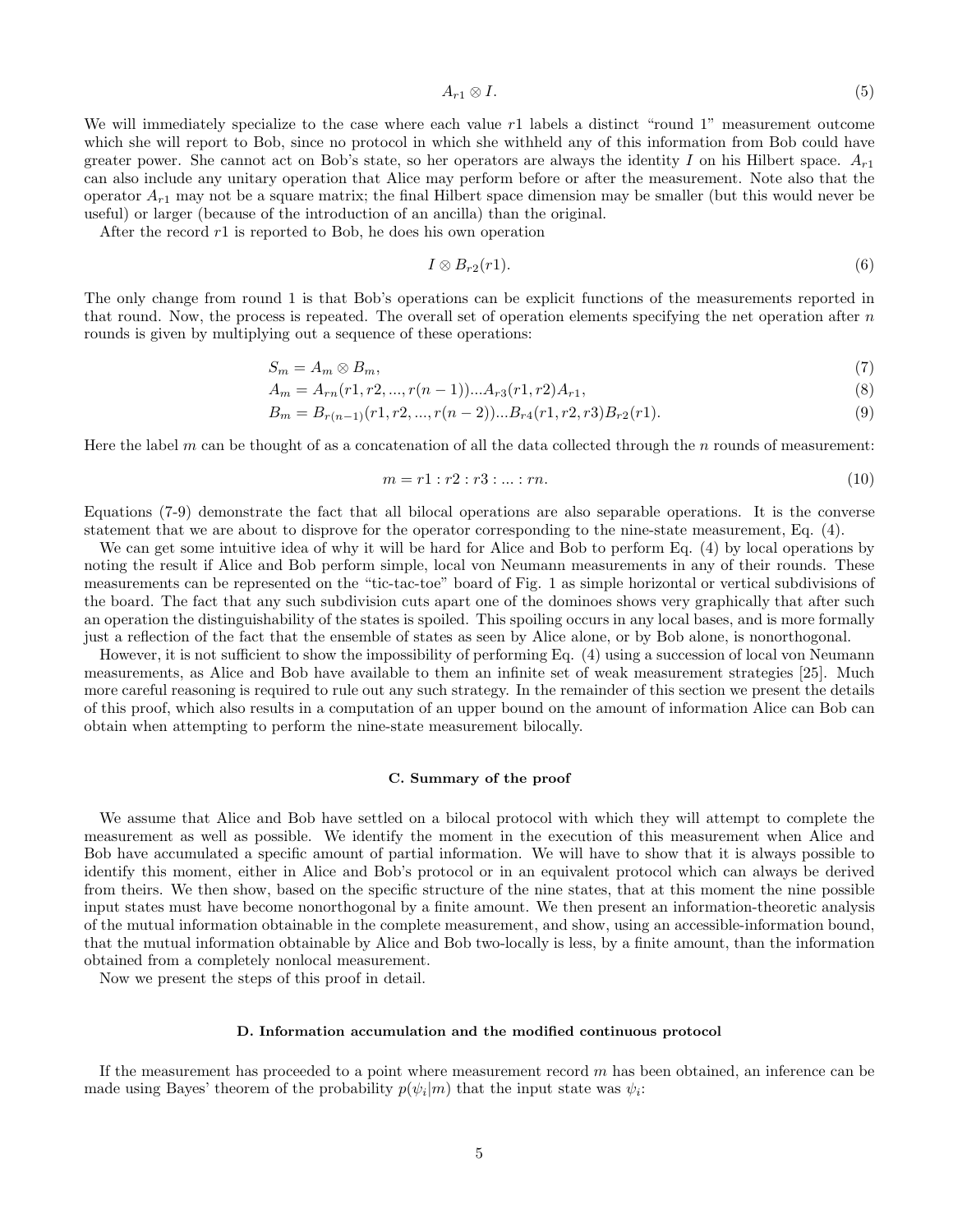$$
p(\psi_i|m) = \frac{p(m|\psi_i)p(\psi_i)}{\sum_j p(m|\psi_j)p(\psi_j)}\tag{11}
$$

We take all prior probabilities  $p(\psi_i)$  to be equal to  $\frac{1}{9}$ , so they will drop out of this equation. The measurement probabilities  $p(m|\psi_i)$  are given by the standard formula

$$
p(m|\psi_i) = \text{Tr}(S_m|\psi_i\rangle\langle\psi_i|S_m^{\dagger}) = \langle\psi_i|S_m^{\dagger}S_m|\psi_i\rangle.
$$
\n(12)

Here  $S_m$  is the operation element of Eq. (7); the quantum state in Alice's and Bob's possession has been transformed to

$$
\phi_{i,m} \equiv S_m |\psi_i\rangle. \tag{13}
$$

We imagine monitoring these prior probabilities every time a new round is added to the measurement record in Eq. (10). We will divide the entire measurement into two stages, I and II; "stage I" of the measurement is declared to be complete when  $p(\psi_i|m)$ , for some i, equals a particular value (the choice of this value is discussed in detail in the next subsection). "Stage II" is defined as the entire operation from the end of stage I to the completion of the protocol.

There is a problem with this, however: the measurement record changes by discrete amounts on each round, and it is quite possible for these probabilities to jump discontinuously when a new datum is appended to this measurement record of Eq. (10). Thus, it is likely that the probabilities  $p(\psi_i|m)$  will never attain any particular value, but will jump past it at some particular round. The probabilities would evolve continuously only if Alice and Bob agree on a protocol involving only weak measurements, for which all the  $A_{rk}$  and  $B_{rk}$  of Eqs. (8,9) are approximately proportional to the identity operator. But, in an attempt to thwart the proof about to be given, Alice and Bob may agree on a protocol which has both weak measurements and strong measurements (for which the operators of Eqs. (8,9) are not approximately proportional to the identity).

However, such a strategy will never be helpful for Alice and Bob, because, for any bilocal measurement protocol which they formulate involving any combination of weak and strong measurements, a modified measurement protocol exists that involves *only* weak measurements for which the amount of information extracted by the overall measurement is exactly the same. For this modified protocol an appropriate completion point for "stage I" of the measurement can always be identified. Thus we can prove, by the steps described below, that the modified protocol cannot be completed successfully by bilocal operations, and we give a bound on the attainable mutual information of such a measurement. But, since the modified protocol is constructed to have the same measurement fidelity as the original one, this proves that any protocol, involving any combination of weak and strong measurements, also cannot attain perfect measurement fidelity.

The modified protocol is created in a very simple way: it proceeds through exactly the same steps as the original protocol, except that at the point where the result of a strong measurement is about to be reported to the other party by transmission through the classical channel, the strong measurement record, treated as a quantum-mechanical object, is itself subjected to a long sequence of very weak measurements. The outcomes of these weak measurements are reported, one at a time, to the other party and appended to the measurement record in Eq. (10).

The precise construction of this weak-measurement sequence is described in Appendix A. The weak measurements are designed so that in their entirety they give almost perfect information about the outcome of the strong measurement (the strong measurement outcome itself can be reported at the end of this sequence as a confirmation). So, the recipient of this steam of reports from the outcomes of the weak measurements need only wait until they are done to know the actual (strong) measurement outcome in order to proceed with the next step of the original protocol. But, except in cases with vanishingly small probability, the information contained in the accumulating measurement record grows continuously.

To conclude this discussion of the modified measurement protocol, we can show how Alice and Bob can be duped into being unwitting participants in the modified protocol, and also give an illuminating if colloquial view of how the "continuumization" of the measurement can take place. What is required is a modification of the makeup of the classical channel between Alice and Bob. We imagine that when Alice transmits the results of a measurement, thinking that it is going directly into the classical channel to Bob, it is actually intercepted by another party (Alice'), who performs the necessary sequence of weak measurements. Here is a way that Alice' can implement this operation: She examines the bit transmitted by Alice. If the bit is a 0, she selects a slightly head-biassed coin, flips it many times, each time transmitting the outcome into the classical channel. If the bit is a 1, she does the same thing with a slightly tail-biassed coin. At the other end of the channel there is another intercepting agent (Bob') who, after studying a long enough string of coin flips sent by Alice', can with high confidence deduce the coin bias and report the result to Bob. Alice and Bob are oblivious to this whole intervening process; nevertheless, as measured by the data actually passing through the channel, the modified protocol with nearly continuous evolution of the available information has been achieved.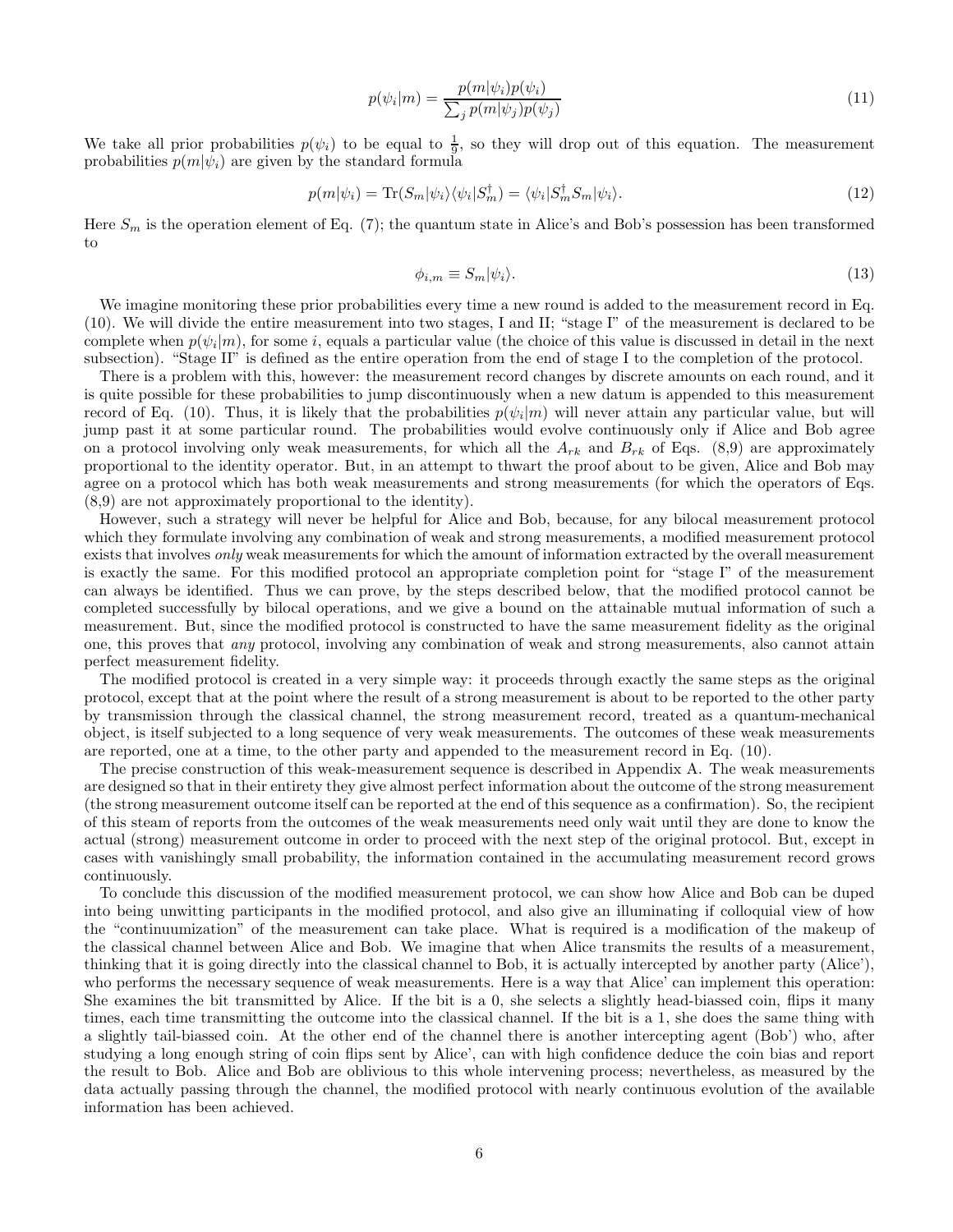#### E. The state of affairs after stage I of the measurement

Having established that no matter what Alice and Bob's measurement protocol, we can view the probabilities as evolving continuously in time, we can declare that stage I of the measurement is complete when

$$
\max_{i} \ p(\psi_i|m_I) = \frac{1}{9} + \epsilon,\tag{14}
$$

that is, after the probabilities have evolved by a small but finite amount away from their initial value of  $\frac{1}{9}$ . It should be noted that since some measurement outcomes might be much more informative than others, the time of completion of stage I is not fixed; it will in general require a greater number of rounds for one measurement record  $m<sub>I</sub>$  than for another.

The  $\epsilon$  in Eq. (14) should be some definite, small, but noninfinitesimal number. Moreover, we will require that all posterior probabilities  $p(\psi_i|m_I)$  be nonzero. For this any value smaller than  $\frac{1}{72}$  will be acceptable, since

$$
\min_{i} \ p(\psi_i|m_I) \ge \frac{1}{9} - 8\epsilon. \tag{15}
$$

We now rewrite Bayes' theorem from Eq. (11):

$$
p(\psi_i|m_I) = \frac{\langle \psi_i | E_{m_I} | \psi_i \rangle}{\sum_j \langle \psi_j | E_{m_I} | \psi_j \rangle} = \frac{\langle \alpha_i | a_{m_I} | \alpha_i \rangle \langle \beta_i | b_{m_I} | \beta_i \rangle}{\sum_j \langle \psi_j | E_{m_I} | \psi_j \rangle}.
$$
(16)

Here we have introduced an abbreviated notation for several operators which will come up repeatedly in the upcoming derivations:

$$
E_{m_I} = S_{m_I}^{\dagger} S_{m_I} = a_{m_I} \otimes b_{m_I},
$$
  
\n
$$
a_{m_I} = A_{m_I}^{\dagger} A_{m_I},
$$
  
\n
$$
b_{m_I} = B_{m_I}^{\dagger} B_{m_I}.
$$
\n(17)

Where there is no risk of confusion we will drop the index  $m_I$  from  $E_{m_I}$ ,  $a_{m_I}$ , and  $b_{m_I}$ .

It is easy to bound the greatest possible spread in the probability distribution:

$$
\frac{8+72\epsilon}{8-9\epsilon} \le \max_{i,j} \frac{p(\psi_i|m_I)}{p(\psi_j|m_I)} = \max_{i,j} \frac{\langle \alpha_i | a|\alpha_i \rangle \langle \beta_i | b|\beta_i \rangle}{\langle \alpha_j | a|\alpha_j \rangle \langle \beta_j | b|\beta_j \rangle} \le \frac{1+9\epsilon}{1-72\epsilon}.
$$
\n(18)

An important technical consequence of declaring stage I complete at this point is that it is guaranteed that all the matrix elements  $\langle \alpha_i | a | \alpha_i \rangle$  and  $\langle \beta_i | b | \beta_i \rangle$  are nonzero; this condition will be used repeatedly in the analysis of Appendix B (to be described shortly). The more crucial condition from Eq. (18) is that either the following equation is true,

$$
\max_{i,j} \frac{\langle \alpha_i | a | \alpha_i \rangle}{\langle \alpha_j | a | \alpha_j \rangle} \ge \sqrt{\frac{8 + 72\epsilon}{8 - 9\epsilon}},\tag{19}
$$

or the corresponding equation for  $b$  is true. This says that either the operator  $a$  or  $b$  differs from being proportional to the identity operator by a finite amount. This will be the key fact in the analysis we are about to report.

The basic idea is that at the completion of stage I, from Alice's and Bob's point of view there is a nonzero probability that the initial state was any one of the nine. In order for Alice and Bob to complete the job of identifying which state they have been given—with a reliability approaching 100%—it is necessary that the nine states remaining after stage I, Eq. (13), still be almost perfectly distinguishable. That is, the states must still be nearly orthogonal. But we can show that, because of Eq. (19), these residual states cannot be sufficiently orthogonal to complete the task. In fact, we will be able to compute exactly to what extent they must be nonorthogonal. For we can show that, if we assume that the overlap of any two of these residual states is  $\delta$  or less, i.e.,

$$
\max_{i,j} \langle \phi_{i,m_I} | \phi_{j,m_I} \rangle = \max_{i,j} \frac{|\langle \psi_i | a \otimes b | \psi_j \rangle|}{\sqrt{\langle \psi_i | a \otimes b | \psi_i \rangle \langle \psi_j | a \otimes b | \psi_j \rangle}} = \delta,
$$
\n(20)

then both  $a$  and  $b$  will both be almost proportional to the identity operator, with relative corrections proportional to δ. This is done in Appendix B where these corrections are derived precisely. The important consequence of this is that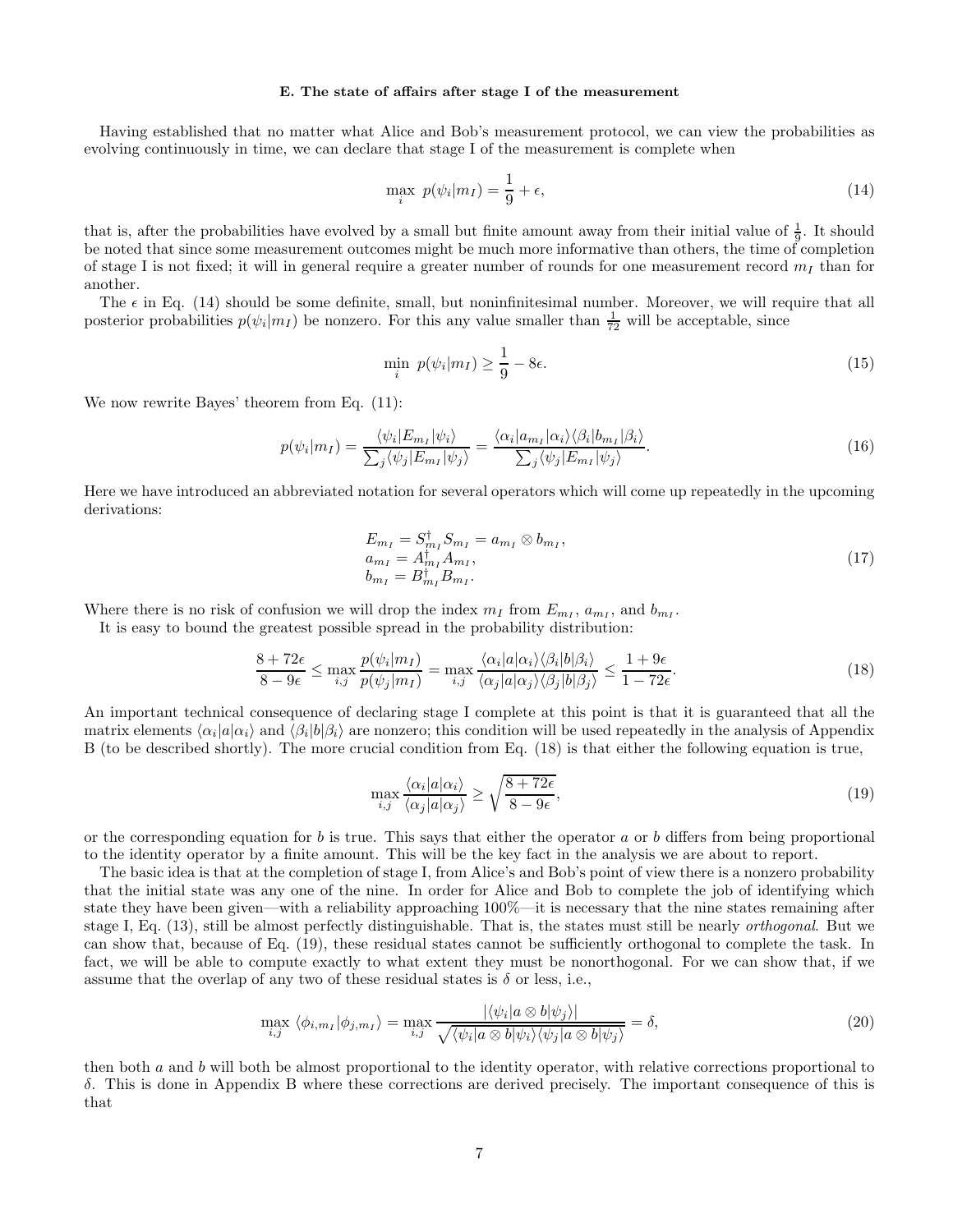$$
\max_{i,j} \frac{\langle \alpha_i | a | \alpha_i \rangle}{\langle \alpha_j | a | \alpha_j \rangle} \le 1 + O(\delta),\tag{21}
$$

and the same for b. Equations (19) and (21) cannot be both satisfied unless  $\delta = O(\epsilon)$ , that is, unless the residual states are nonorthogonal by a finite amount.

So, at this point we can conclude that the measurement Eq. (4) cannot be done bilocally, except with less that 100% accuracy; this is the main result that we set out to prove. We now proceed to a more quantitative analysis of bilocal approximations to this measurement.

#### F. Information-theoretic analysis of the two-stage measurement

We can now perform an analysis of the precise effects of this nonorthogonality, and derive an upper bound on the information attainable by Alice and Bob from any bilocal protocol. We will use the standard classical quantifier of information, the mutual information [26], which gives the amount of knowledge of one random variable (in our case, the identity of quantum state  $\psi_i$ ) gained by having a knowledge of another (here, the outcome of the measurement).

Recall that we have broken the measurement by Alice and Bob into two stages. We will call the random variable describing the stage-I outcomes  $M_I$ . The outcomes of all subsequent (stage-II) measurements will be denoted by random variable  $M_{II}$ . Alice and Bob's object is to deduce perfectly the label i of one of the nine states  $\psi_i$  (Eq. (3)); we will use the symbol W for this random variable (for "which wavefunction"). We quantify the information attainable in the measurement by the mutual information  $I(W; M_I, M_{II})$  between W and the composite measurement outcomes  $M_I$  and  $M_{II}$ . For a perfect measurement, the attainable mutual information is log<sub>2</sub> 9; we will show that  $I(W; M_I, M_{II})$  must be less than this. We first use the additivity property of mutual information ( [26], p. 125) to write:

$$
I(W; M_I, M_{II}) = I(W; M_{II}|M_I) + I(W; M_I).
$$
\n(22)

This expression introduces the mutual information between W and  $M_{II}$  conditional on  $M_I$ , which can be written as an average over all the possible outcomes  $m<sub>I</sub>$  of the measurement in stage I:

$$
I(W; M_{II}|M_I) = \sum_{m_I} p(m_I)I(W; M_{II}|m_I). \tag{23}
$$

Now, combining Eqs. (22,23) with the definition of the mutual information:

$$
I(W; M_I) = H(W) - H(W|M_I),
$$
\n(24)

and using the fact that the entropy of the initial distribution  $H(W) = \log_2 9$ , we obtain

$$
I(W; M_I, M_{II}) = \log_2 9 - \sum_{m_I} p(m_I) (H(W|m_I) - I(W; M_{II}|m_I)).
$$
\n(25)

To show that Eq.  $(25)$  must be less than  $\log_2 9$  it will be sufficient to show that each member of the sum is strictly positive. The conditions at the end stage I make it possible for us to do this.

To make things explicit, let us suppose that at the end of stage I the residual quantum states (recall Eq. (13))  $\rho_i = |\phi_{i,m_I}\rangle \langle \phi_{i,m_I}|$  occur with probabilities  $q_i = p(\psi_i|m_I)$  from Eq. (16). (There will be no confusion from leaving out the  $m_I$  label.) Moreover, let us suppose that the measurement to be performed in stage II corresponds to a positive operator-valued measure  $\{M_b\}$  fixed by measurement outcome  $m_I$ . Then the explicit expression for the mutual information  $I(W; M_{II} | m_I) = I(M_{II}; W | m_I)$  becomes

$$
I(M_{II}; W|m_I) = H(M_{II}|m_I) - H(M_{II}|W, m_I),
$$
  
= 
$$
-\sum_b (\text{tr } \rho M_b) \log_2(\text{tr } \rho M_b) + \sum_{i=1}^9 q_i \sum_b (\text{tr } \rho_i M_b) \log_2(\text{tr } \rho_i M_b) ,
$$
 (26)

where  $\rho = \sum_i q_i \rho_i$ . Note that  $H(W|m_I) = -\sum_{i=1}^9 q_i \log_2 q_i$ .

Without loss of generality for the present set of manipulations, let us take  $\phi_{1,m_1}$  and  $\phi_{2,m_1}$  to be the two states assured to have a nonvanishing overlap  $\langle \phi_{1,m_1} | \phi_{2,m_1} \rangle = \delta$  (recall Eq. (20)). We may partition the density operator  $\rho$ according to the two states that interest us most as follows. Let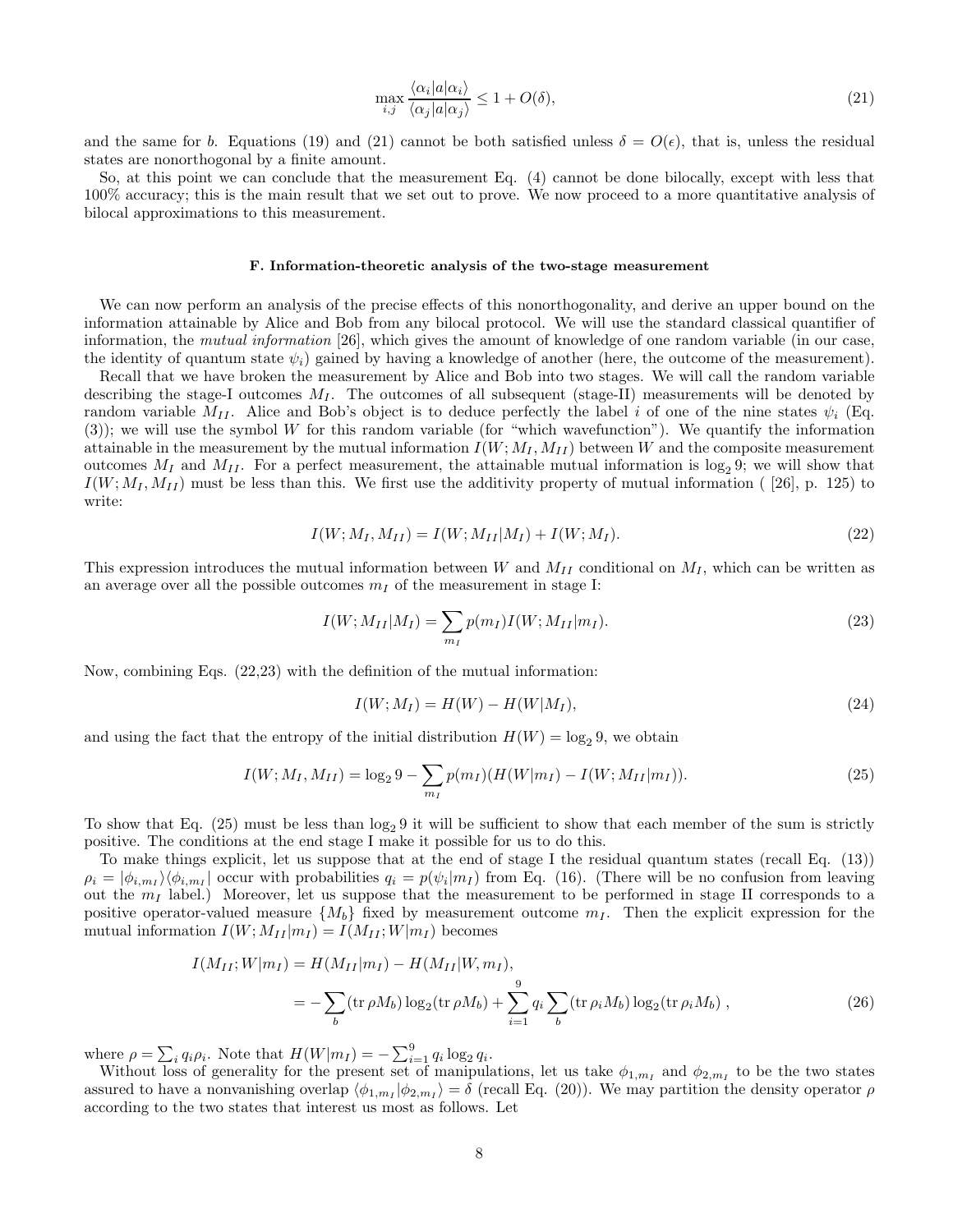$$
\tau_1 = \sum_{i=1}^2 \frac{q_i}{s_1} \rho_i \quad \text{and} \quad \tau_2 = \sum_{i=3}^9 \frac{q_i}{s_2} \rho_i \tag{27}
$$

where  $s_1 = q_1 + q_2$  and  $s_2 = 1 - s_1$ . We can think of this partition as generating two new "which wavefunction" random variables  $W_1$  and  $W_2$ —the probabilities associated with these random variables are just the renormalized ones appearing in Eq. (27). Note that  $\rho = s_1 \tau_1 + s_2 \tau_2$ . Then, by the classic converse to the concavity of the Shannon entropy ( [27], p. 21), it follows that

$$
-\sum_{b} (\text{tr}\,\rho M_b) \log_2(\text{tr}\,\rho M_b) \le -s_1 \sum_{b} (\text{tr}\,\tau_1 M_b) \log_2(\text{tr}\,\tau_1 M_b) - s_2 \sum_{b} (\text{tr}\,\tau_2 M_b) \log_2(\text{tr}\,\tau_2 M_b) + h(s_1) \,,\tag{28}
$$

where  $h(x) = -x \log_2 x - (1 - x) \log_2(1 - x)$  is the binary entropy function. Hence, if we write

$$
I(M_{II}; W_1|m_I) = -\sum_b (\text{tr } \tau_1 M_b) \log_2(\text{tr } \tau_1 M_b) + \sum_{i=1}^2 \frac{q_i}{s_1} \sum_b (\text{tr } \rho_i M_b) \log_2(\text{tr } \rho_i M_b) , \qquad (29)
$$

$$
I(M_{II}; W_2|m_I) = -\sum_b (\text{tr}\,\tau_2 M_b) \log_2(\text{tr}\,\tau_2 M_b) + \sum_{i=3}^9 \frac{q_i}{s_2} \sum_b (\text{tr}\,\rho_i M_b) \log_2(\text{tr}\,\rho_i M_b) ,\tag{30}
$$

it follows that

$$
I(M_{II}; W|m_I) \le s_1 I(M_{II}; W_1|m_I) + s_2 I(M_{II}; W_2|m_I) + h(s_1) \tag{31}
$$

We can further bound this, so as to remove all dependence on states  $\phi_{3,m_I}$  through  $\phi_{9,m_I}$ , by noting that

$$
I(M_{II}; W_2|m_I) \le H(W_2|m_I) = -\sum_{i=3}^{9} \frac{q_i}{s_2} \log_2 \frac{q_i}{s_2} . \tag{32}
$$

Combining Eqs. (31) and (32) gives

$$
H(W|m_I) - I(W; M_{II}|m_I) \ge -\sum_{i=1}^{2} q_i \log_2 q_i + s_1 \log_2 s_1 - s_1 I(M_{II}; W_1|m_I) \,. \tag{33}
$$

Equation (33) can be further bounded so as to remove any explicit dependence on  $q_1$  and  $q_2$  by noting that, for fixed  $s_1$ , the first term in the expression on the right-hand side is minimized when  $q_1 = q_2$ . (One can verify this simply by taking a derivative respect to one of the free variables.) Making that restriction, one can see furthermore that the resultant term is monotonically increasing in  $q_1$ . Thus the bound we are looking for can be found by taking  $q_1$  to be its minimal allowed value, namely  $q_1 = \beta = \frac{1}{9} - 8\epsilon$  (recall Eq. (15)). With all that in place, we have that

$$
H(W|m_I) - I(W; M_{II}|m_I) \ge 2\beta \left[ 1 + \sum_b (\text{tr } \tau_1 M_b) \log_2(\text{tr } \tau_1 M_b) - \sum_{i=1}^2 \frac{1}{2} \sum_b (\text{tr } \rho_i M_b) \log_2(\text{tr } \rho_i M_b) \right],
$$
 (34)

where now  $\tau_1 = \frac{1}{2}(\rho_1 + \rho_2)$ .

Finally it is a question of removing all dependence on the quantum measurement  $\{M_b\}$ . This can be gotten by noting that the two right-most terms in the right-hand side Eq. (34) simply correspond to the mutual information given by the measurement  $\{M_b\}$  about the two equiprobable nonorthogonal quantum states  $\phi_{1,m_I}$  and  $\phi_{2,m_I}$  (cf. Eq. (29)). Optimizing over all quantum measurements, we obtain the accessible information of those two states [28]. Inserting that into Eq. (34) and recalling Eq. (20) we finally find,

$$
H(W|m_I) - I(W; M_{II}|m_I) \ge 2\beta h(\frac{1}{2} - \frac{1}{2}\sqrt{1 - \delta^2}) = (\frac{2}{9} - 16\epsilon)h(\frac{1}{2} - \frac{1}{2}\sqrt{1 - \delta^2}),
$$
\n(35)

where  $h(x)$  is again the binary entropy.

The last bound can be made useful by establishing a quantitative link between  $\epsilon$  and  $\delta$  in Eq. (35). To do this, we must identify the value of  $\delta$  for which, given all the constraints derived in Appendix B, it is first possible to satisfy Eq. (19) for some values of i and j. It is this value of  $\delta$  which must be used in the bound Eq. (35). We have exhaustively examined all  $i, j$  pairs to determine which one allows the greatest ratio of a (or b) matrix elements for a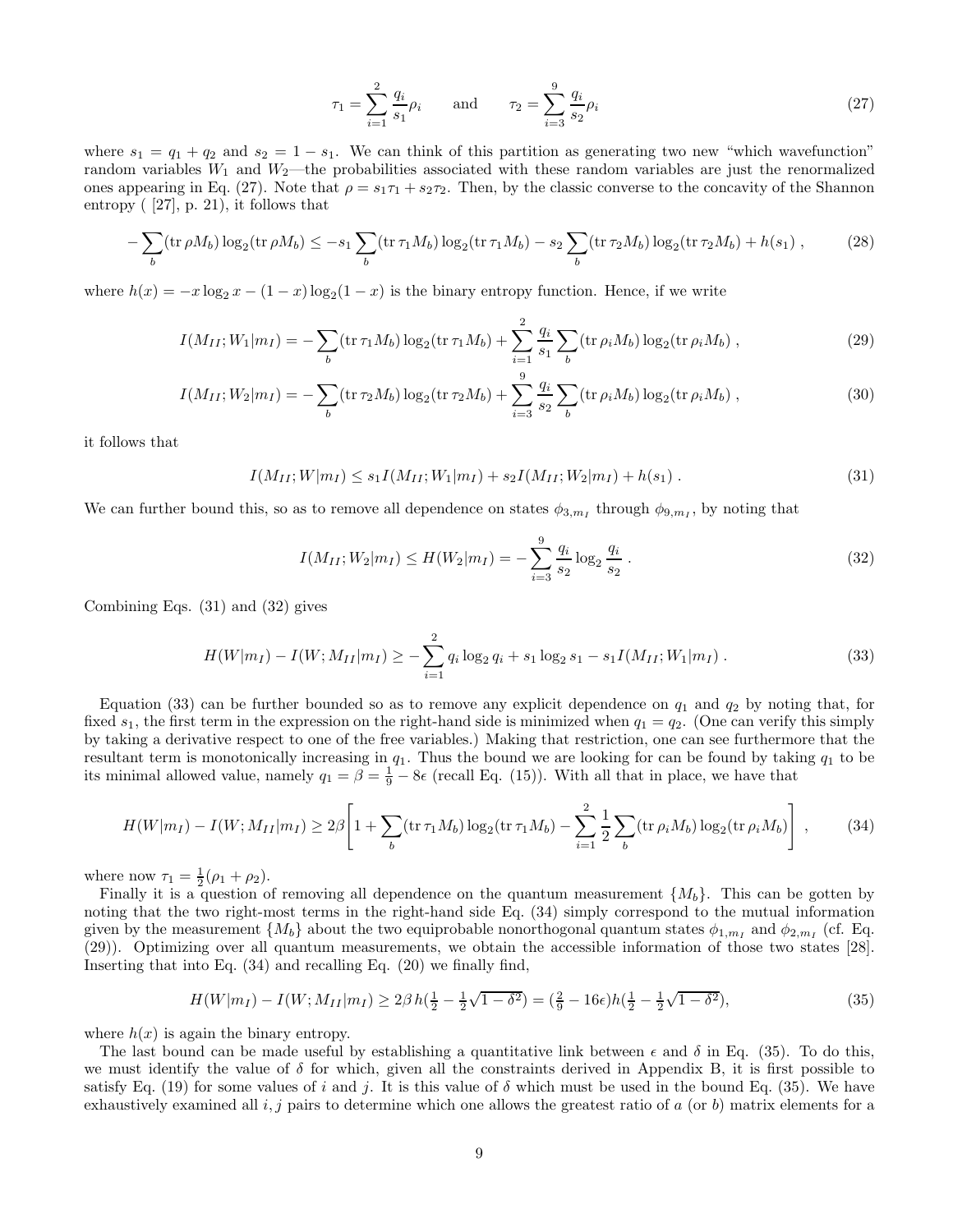given value of  $\delta$ . We find this to be the case for  $i = 8$  and  $j = 6$  in Eq. (3) (or other symmetry-equivalent ones). For this choice we can write

$$
\frac{\langle x_8 | a | x_8 \rangle}{\langle x_6 | a | x_6 \rangle} = \frac{a_{00} + a_{11} + 2 \text{Re} \, a_{01}}{a_{11} + a_{22} + 2 \text{Re} \, a_{12}}.
$$
\n(36)

This ratio attains its maximum value when

$$
a_{00} = a_{11} \frac{1+\delta}{1-\delta} , \quad a_{22} = a_{11} \frac{1-\delta}{1+\delta} , \quad \text{Re}\,a_{01} = a_{11} \nu_{\epsilon} \sqrt{\frac{1+\delta}{1-\delta}} , \quad \text{Re}\,a_{12} = -a_{11} \nu_{\epsilon} \sqrt{\frac{1-\delta}{1+\delta}} \tag{37}
$$

These are the extremal values permitted by Eqs. (B11) and (B37). The value this gives is

$$
\max_{i,j} \frac{\langle \alpha_i | a | \alpha_i \rangle}{\langle \alpha_j | a | \alpha_j \rangle} \le f_\epsilon(\delta) = \left(\frac{1+\delta}{1-\delta}\right) \frac{1+\nu_\epsilon \sqrt{1-\delta^2}}{1-\nu_\epsilon \sqrt{1-\delta^2}}.\tag{38}
$$

The smallest value of  $\delta$  for which Eqs. (19) and (38) are consistent is given by the solution to the equation

$$
f_{\epsilon}(\delta) = \sqrt{\frac{8 + 72\epsilon}{8 - 9\epsilon}}.\tag{39}
$$

Using Mathematica, we have found the choice of  $\epsilon$  and  $\delta$  consistent with Eq. (39) that gives the strongest bound on the mutual information in Eq. (35). We obtain:

$$
I(W; M_I, M_{II}) \le \log_2 9 - \Delta,\tag{40}
$$

where the mutual-information deficit  $\Delta = 0.00000531$ . This upper bound is attained when  $\epsilon = 0.00823$ , corresponding to a nonorthogonality parameter  $\delta = 0.00344$  and a minimum-probability parameter  $\beta = 0.0453 = (0.408)/9$ . Thus, we bound the information attainable by bilocal operations by Alice and Bob away from that attainable in a fully nonlocal measurement by a minute but finite amount.

### III. SEARCHING FOR OPTIMAL LOCAL MEASUREMENTS

Equation (40) gives our upper bound on the mutual information one can obtain by means of local operations and classical communication. However, it is unlikely that this bound is a close approximation to the actual optimal mutual information accessible in this way; most likely the optimal value is significantly lower. In this section we explore specific measurement strategies for our nine-state ensemble in order to get a sense of how well one can in fact distinguish the states by local means. We will thereby obtain a *lower* bound on the mutual information.

We begin by considering a simpler problem, namely, distinguishing only eight of the nine states from each other. That is, we consider the case where the prior probability of one of the states is zero.

As we noted earlier, state  $\psi_1$  from Eq. (3) is special. In fact, it is never used in the analysis of Appendix B; thus, its presence or absence is irrelevant to the nonorthogonality conditions which we have derived. This means that this state is not necessary to make the measurement undoable bilocally. Thus, even if we take the prior probabilities of the states such that  $p(\psi_1) = 0$ , we will still reach the conclusion that the full mutual information is unattainable by a bilocal procedure (the quantitative analysis will be different than that given above).

The same is not true for the other states: if the prior probability of any of the states  $\psi_2$ - $\psi_9$  is zero, then the measurement can be completed successfully by Alice and Bob. Figures 2 and 3 illustrate this for the case when the state  $\psi_4$  is left out. One way of explaining the strategy is that since the 4-5 domino of Fig. 2 is no longer complete, it can be cut by a von Neumann measurement, which will disturb state  $\psi_5$  but still leave it distinguishable from all the other eight states. Thus, the protocol can begin with cut 1 of Fig. 2, which corresponds to an incomplete von-Neumann measurement by Bob which distinguishes his state  $|2\rangle$  from states  $|0\rangle$  or  $|1\rangle$  (but does not distinguish between  $|0\rangle$  and  $|1\rangle$ ). The next step to be taken by Alice depends on the reported outcome as received by her from Bob, as indicated by the tree of Fig. 3; likewise all four rounds of the measurement are similarly contingent on the measurement outcomes of preceding rounds. The object at every round is to move towards isolating a domino so that its pair of states can be distinguished by a measurement in the rotated basis.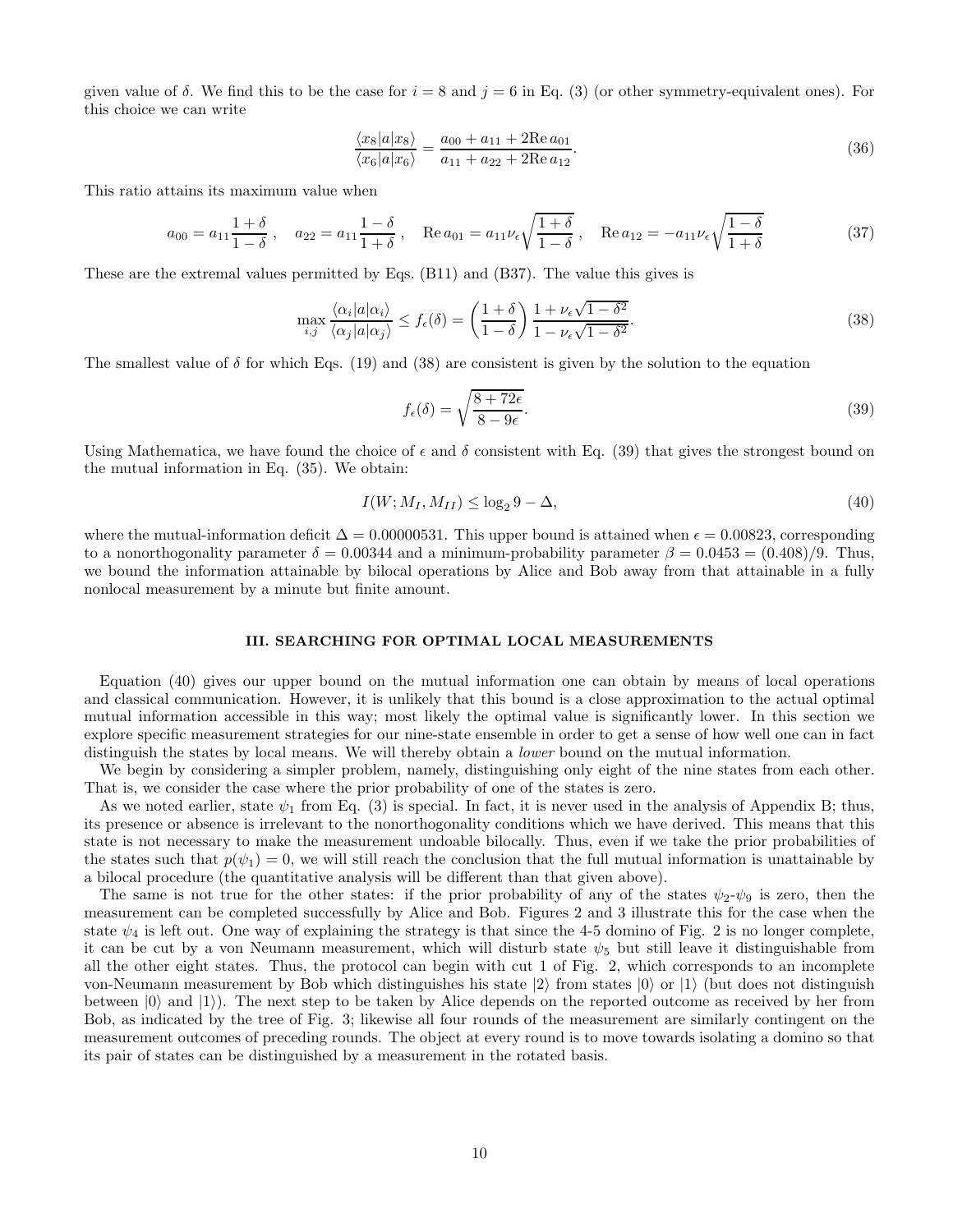

FIG. 2. The sequence of measurements performed to distinguish the states of Fig. 1 if state  $\psi_4$  is excluded. The dashed lines indicate the von Neumann measurements, the italic numbers indicate the order in which they are performed. Dash-dotted lines indicate measurements in the rotated basis.



FIG. 3. A tree depicting the four states of measurement indicated in Fig. 2. "A" and "B" indicate the party performing the measurement. B0/1 indicates that the 0 and 1 outcomes are not distinguished. The bold-faced numbers at the base of the tree indicate the states which are inferred from this chain of measurements.

We now turn to our original problem of distinguishing optimally among all nine states, assumed to have equal prior probabilities. The measurement strategy just described is a reasonable one to pursue even when all nine states are present. It accurately distinguishes states  $\psi_{1-3}$  and  $\psi_{6-9}$ , and it distinguishes these states from  $\psi_4$  and  $\psi_5$ ; it fails only to distinguish these last two states from each other. (In applying Fig. 3 to this case, one should imagine replacing "5" with "4 or 5.") Thus if Alice and Bob use this measurement, then with probability  $\frac{7}{9}$  they obtain the full log<sub>2</sub> 9 bits of information, and with probability  $\frac{2}{9}$  they are left one bit short; so the mutual information is  $\log_2 9 - \frac{2}{9} = 2.9477$ bits. One can, however, do better, and we now present a series of improvements over the above strategy.

We may express the improved measurements as sequences of positive operator-valued measures (POVMs). For example, Bob could start with a POVM consisting of elements  $b_{r1}$  (these are  $3\times3$  matrices that must satisfy the constraint  $\sum_{r} b_{r1} = I$ , after which Alice will perform a measurement  $\{a_{r2}\}\$ , and so on. As it happens, all of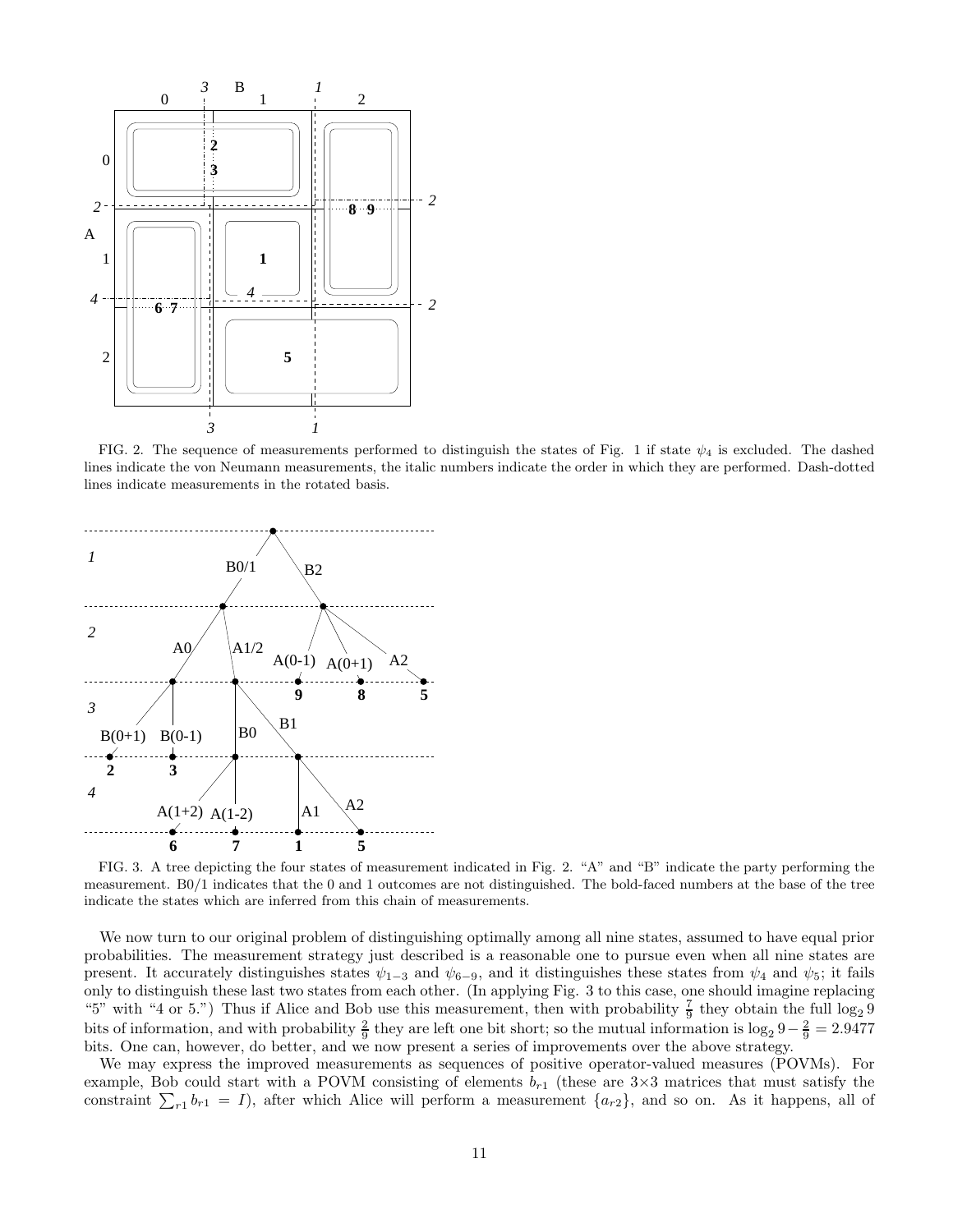our improved measurements can be represented in terms of POVMs whose elements are diagonal in the standard bases for Alice and Bob. It is therefore convenient to represent these POVM elements by their diagonal values. For example, in the measurement described above, Bob's opening POVM (in this case a von Neumann measurement), which distinguishes his state  $|2\rangle$  from  $|0\rangle$  and  $|1\rangle$ , has two elements which we represent as  $\{1, 1, 0\}$  and  $\{0, 0, 1\}$ .

Our first improvement is to replace this von Neumann measurement by a more symmetric POVM whose elements are  $b_1 = \{1, \frac{1}{2}, 0\}$  and  $b_2 = \{0, \frac{1}{2}, 1\}$ . (If Bob were to perform this measurement when his part of the system was in the central state  $|1\rangle$ , the outcome would be random.) Note that each outcome of this measurement rules out one of the columns of Fig. 1; that is, it rules out one of Bob's states  $|0\rangle$  or  $|2\rangle$ . Once this has been done, Alice may freely cut either the 6-7 domino or the 8-9 domino, and from this point Bob and Alice may proceed as above to find out (with no further damage) in which domino the actual state lies. However, Bob's initial measurement damages both the 2-3 domino and the 4-5 domino, so that at the end, he will not be able to distinguish perfectly between  $\psi_2$  and  $\psi_3$  or between  $\psi_4$  and  $\psi_5$ . Thus, in order to evaluate the mutual information obtainable via this strategy, we need to know the effect of Bob's initial POVM on these four states. This effect depends on what operation element  $B_{r1}$  we choose to associate with the POVM element  $b_{r1}$ . Any  $B_{r1}$  satisfying  $B_{r1}^{\dagger}B_{r1} = b_{r1}$  is allowed, but it is simplest to let  $B_r$ <sub>1</sub> be  $|r1\rangle \otimes \sqrt{b_{r1}}$ , where  $|r1\rangle$  is the classical record of the outcome. To see how this measurement affects the states, let us suppose that the actual state is  $\psi_4$ , so that Bob's part of the system begins in the state  $|\phi\rangle = \frac{1}{\sqrt{2\pi}}$  $\frac{1}{2}(|1\rangle + |2\rangle).$ Then if Bob gets the outcome  $b_1$ , the final state of Bob's part of the system (not including the classical record) is<br>  $\sqrt{b_1}$  $\sqrt{b_1}$   $\sqrt{b_1}$  and if he gets the outcome  $b_2$  the final state is  $\sqrt{b_2}$  $\sqrt{b_1}$   $\overline{b_1}|\phi\rangle = \frac{1}{2}|1\rangle$ , and if he gets the outcome  $b_2$  the final state is  $\sqrt{b_2}|\phi\rangle = \frac{1}{2}|1\rangle + \frac{1}{\sqrt{2}}|0\rangle$  $\frac{1}{2}|2\rangle$ . (These states are automatically subnormalized so that their squared norms are the probabilities of the corresponding outcomes, namely,  $\frac{1}{4}$  and  $\frac{3}{4}$ .) If the initial state had been  $\psi_5$ , then the results would have been the same but with  $|2\rangle$  replaced by  $-|2\rangle$ . Thus the first outcome renders  $\psi_4$  and  $\psi_5$  completely indistinguishable, while the second merely makes them non-orthogonal. In the latter case Bob can, at the end, try to determine whether the original state was  $\psi_4$  or  $\psi_5$  by performing the optimal measurement for distinguishing two equally likely non-orthogonal states [28]. In this case the optimal measurement is simply the orthogonal measurement whose outcomes are  $B(1 + 2)$  and  $B(1 - 2)$ . Similar considerations apply to the states  $\psi_2$  or  $\psi_3$ . One finds that this strategy yields a mutual information of 2.9964 bits, which is an improvement over the strategy of Fig. 3.

A further improvement is gained by replacing Bob's initial POVM by a less informative and less destructive one whose elements are  $\{p, \frac{1}{2}, 1-p\}$  and  $\{1-p, \frac{1}{2}, p\}$ , where  $\frac{1}{2} < p < 1$ . The rest of the measurement is left unchanged. Optimizing over  $p$ , one finds that this strategy can yield 3.009 bits of mutual information. Note, however, that in this case Bob's initial measurement does not rule out any column of Figure 1, so that when Alice later cuts a domino, she may be cutting the actual state, in which case her action will cost them one bit. One may suspect that Alice should be more careful, and indeed the mutual information is improved if she makes a weaker measurement. In fact, the best strategy we have found delays until the fourth round a measurement that guarantees the complete cutting of a domino.

This best strategy consists of the following steps, in which the values of the parameters  $p, q, r, s$ , and t are to be determined by optimization:

- 1. Bob:  $\{p, \frac{1}{2}, 1-p\}$  vs  $\{1-p, \frac{1}{2}, p\}$ . Let us assume that Bob gets the first outcome. (In the other case all the POVM elements appearing in the succeeding steps have their diagonal values reversed; that is, the roles of states  $|0\rangle$  and  $|2\rangle$  are interchanged.)
- 2. Alice:  $\{0, 1 q, 1 r\}$  vs  $\{1, q, r\}$ . The first outcome cuts the 8-9 domino, and we go directly to step 5. The second outcome makes it safer for Bob to risk cutting the 4-5 domino, so we proceed to step 3.
- 3. Bob:  $\{1-s, 1-t, 0\}$  vs  $\{s, t, 1\}$ . The first outcome cuts the 4-5 domino, and we go directly to step 5. The second outcome makes it safer for Alice to cut the 6-7 domino, so we proceed to step 4.
- 4. Alice:  $\{1, 1, 0\}$  vs  $\{0, 0, 1\}$ . Either outcome cuts the 6-7 domino.
- 5. At this point some domino has been cut, so that Alice and Bob can proceed as above to determine in which domino the actual state lies. If this domino contains two states that have not been collapsed into the same state, Alice and Bob then perform a measurement to try to distinguish them.

Optimizing over the values of the parameters, we find that the mutual information is  $\log_2 9 - 0.1575 = 3.0125$  bits. (One set of parameter values giving this result is  $p = 0.726$ ,  $q = 0.395$ ,  $r = 0.312$ ,  $s = 0.071$ ,  $t = 0.104$ .) Moreover, numerical evidence indicates that no further advantage is gained by allowing another round before making a firm cut (it would be a cut of the 2-3 domino, as we proceed clockwise around the grid). Thus it is conceivable that this value of the mutual information is indeed optimal, though we cannot rule out an entirely different strategy that does better.

Summarizing the results of this Section and the preceding one, we have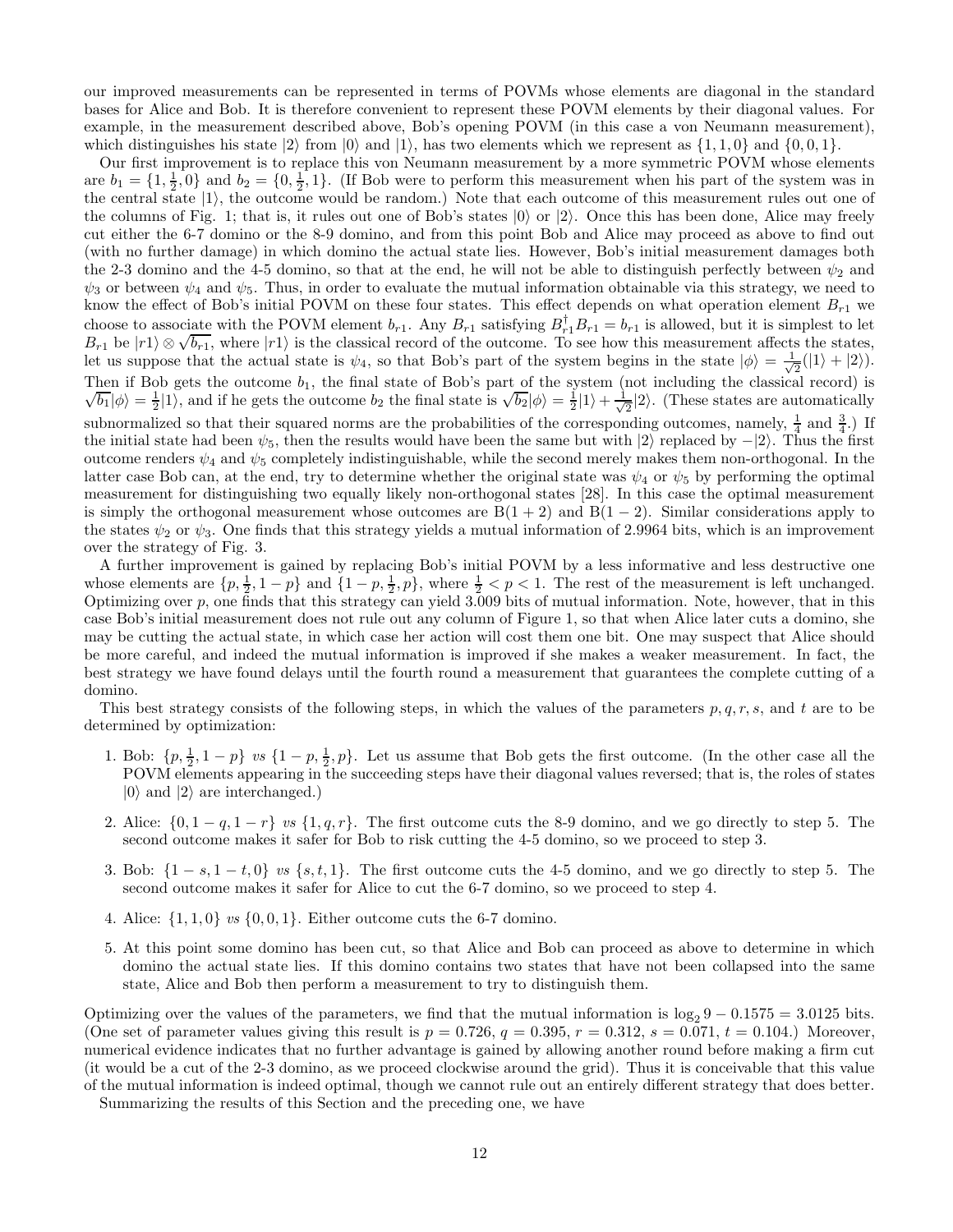$$
\log_2 9 - 0.1575 \le I(W; M_I, M_{II}) \le \log_2 9 - \Delta. \tag{41}
$$

Note that the results presented in this section can be seen as a realization of the ideas behind our proof in Section II. Alice and Bob begin by performing a sequence of POVMs aimed at determining in which domino the actual state lies; this sequence can be thought of as stage I of the measurement. At this point, just as in our proof, the states remaining to be distinguished have become non-orthogonal, so that the final mutual information must fall short of  $log_2 9$  bits.



FIG. 4. A modification of the tree of Fig. 3 which shows how all nine states can be reliably distinguished with some quantum communication from Alice to Bob. The wavy lines indicate the episodes of quantum transmission; the first transmission permits Bob to locally do a measurement involving both A and B pieces of the Hilbert space.

# IV. A REALIZATION OF THE TWO-PARTY SEPARABLE SUPEROPERATOR WITH SHARED QUBITS

Having established that the measurement can only be done approximately if Alice and Bob only communicate classically, it is natural to ask what quantum resources would permit them to complete the measurement. It is obvious that they can do it if Alice ships her entire 3-state system to Bob and he performs the full operation in his lab, reporting the result classically back to Alice. In the case of all 9 states having equal prior probability, this requires the transmission of  $\log_2 3 \approx 1.58496$  qubits. If state  $\psi_1$  is left out and the other 8 states are equiprobable, the density matrix of the state held by Alice has less than maximal entropy, in fact it has  $h_3(\frac{3}{8}, \frac{2}{8}, \frac{3}{8}) = \frac{11}{4} - \log_2 3 \approx 1.16504$  bits of entropy. Using the Schumacher compression theorem [29], this means that if Alice and Bob are performing many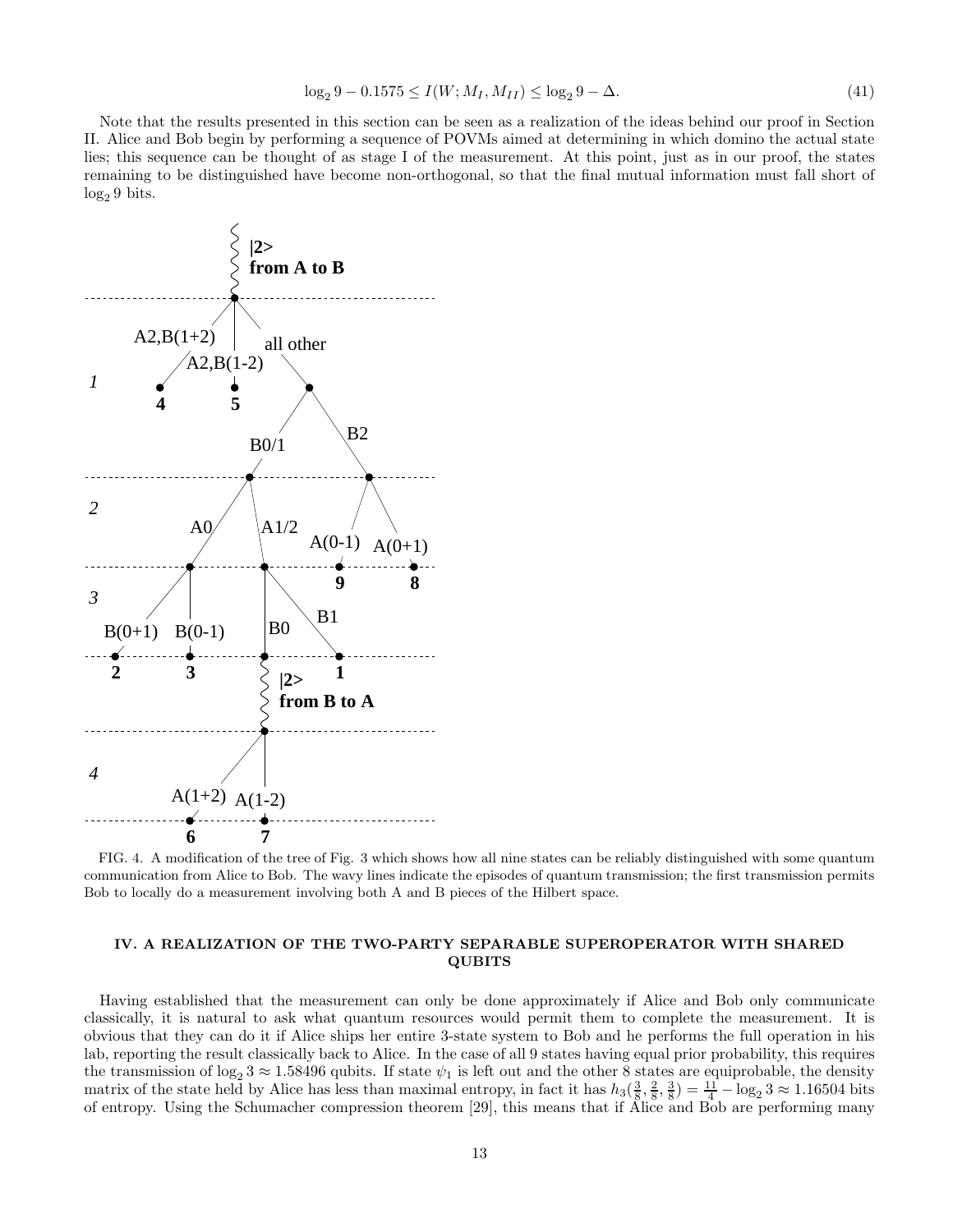shots of the same measurement on states drawn from the same ensemble, then the quantum transmission from Alice and Bob can be compressed to 1.16504 qubits per shot.

However, in the nine-state case we can exhibit a protocol for completing the measurement which requires a smaller overall number of qubits transmitted. It starts with the imperfect protocol involving only classical communication just discussed (Fig. 4), and adds a part to permit states 4 and 5 to be perfectly distinguished. This will require only  $h(\frac{1}{3}) + \frac{2}{9} \approx 1.14152$  qubits (over many repetitions of the measurement). For the 8-state case the protocol will actually be worse than the straightforward one, requiring  $h(\frac{3}{8}) + \frac{2}{8} \approx 1.20443$  qubits of transmission. In neither case do we know that the procedures which we discuss here are optimal.

The modified protocol for the 9-state case begins with Alice transmitting the  $|2\rangle$  component of her Hilbert space to Bob. It is obvious that she could do this by sending 1 qubit, if she adopts a 3-qubit unary encoding of her Hilbert space, i.e.,  $|0\rangle \rightarrow |100\rangle$ ,  $|1\rangle \rightarrow |010\rangle$ , and  $|2\rangle \rightarrow |001\rangle$ . In fact the third qubit in this representation has less than maximal entropy, having entropy  $h(\frac{1}{3})$  (it has higher entropy,  $h(\frac{3}{8})$ , for the 8-state case). Thus, again using Schumacher's theorem [29], the transmission can be compressed over many realizations of the measurement so that only  $h(\frac{1}{3})$  of a qubit per measurement needs to be transmitted.

As indicated by the tree in Fig. 4, Bob's possession of  $|2\rangle_A$  permits him to immediately do a measurement which distinguishes whether the state is  $\psi_4$ ,  $\psi_5$ , or is one of the others. After this has been done the sequence of measurements proceeds identically as in the classical protocol (Fig. 4), except that some possibilities can be pruned off as they correspond to  $\psi_4$  and  $\psi_5$  cases which have already been distinguished. Before completing round 4, Alice must be again in possession of  $|2\rangle_A$ , which requires a qubit transmission back from Bob. This qubit is not compressible, but this transmission will only be required if the state is  $\psi_6$  or  $\psi_7$ , which will only happen  $\frac{2}{9}$  of the time, and will count as  $\frac{2}{9}$  qubits of transmission  $(\frac{2}{8}$  for the 8-state case).

Adding up the qubit transmissions at the beginning and the end of Fig. 4 gives  $h(\frac{1}{3}) + \frac{2}{9} \approx 1.14152$  qubits as mentioned above. This transmission can be made unidirectional, since a qubit sent in one direction, if it is entangled with a qubit left behind, may always be used to teleport a qubit in the opposite direction [4]. Note that even with the assistance of qubit transmissions, this protocol requires several rounds of classical transmission; it is a true "two-way" protocol, that is, requiring bidirectional classical communication [30].

### V. THERMODYNAMICS OF NONLOCAL MEASUREMENTS AND STATE PREPARATION

#### A. Irreversibility of measurement

We now explore another information-theoretic feature of our two-party measurement that illustrates in another way the nonlocality of this orthogonal measurement. If the parts of the quantum states are assembled in one location, then a measurement in any orthogonal basis, in addition to being doable with 100% fidelity, can be done reversibly. That is, the quantum state can be converted into classical data without any discarding of information to the environment. Therefore by Landauer's principle [31] no heat is generated during the measurement. The reversible method can be illustrated by a simple qubit example: if the measurement is to distinguish  $|0\rangle$  from  $|1\rangle$ , and the classical record of the bit is to be stored in the macro states  $|0\rangle \equiv |000...\rangle$  and  $|1\rangle \equiv |111...\rangle$  (containing, say,  $|10^{23}$  qubits), then the procedure involves starting the macro system in a standard state (so that the initial states of the system to be measured is either  $|0000...\rangle$  or  $|1000...\rangle$ , then performing repeated quantum XOR operations [30] with the qubit to be measured as the source and all the qubits of the macro state as the targets. In the end, the measured qubit may as well be considered to be part of the macro system containing the classical answer. Note that no interaction with any other environment is necessary to complete this, or any other, local orthogonal measurement.

The situation is rather different for our two-party orthogonal measurement. Suppose that we consider a case in which the measurement can be achieved by Alice and Bob, for example the case in which state  $\psi_4$  is promised not to be present. Although Alice and Bob can perform this measurement, they clearly cannot do so reversibly, i.e., as a finite sequence of local reversible operations and classical communications. In the protocol described in Fig. 2, the irreversibility arises in the first step, where, if the state is  $\psi_5$ , it is irreversibly transformed to either state  $|2\rangle|1\rangle$ or to  $|2\rangle|2\rangle$ . Thus in this case 1 bit of entropy is produced. If each of the eight permitted states occurs with equal probability, then the average entropy generated is  $\frac{1}{8}$  of a bit. We cannot prove this entropy of measurement is minimal, though we have found no more efficient protocol. Many other cases can be easily worked out; for example, if it is promised that the state is only one of four (say,  $\psi_6$ ,  $\psi_2$ ,  $\psi_8$ , and  $\psi_4$ ), then  $\frac{1}{4}$  of a bit of entropy will be generated by the obvious protocol.

It appears that reversible measurements are only possible if the set of states can be progressively dissected by Alice and Bob without breaking any dominoes. To formalize this notion, we introduce a few definitions. Let  $S = \{\psi_i\}$  be a set of pure product states shared between Alice and Bob, where  $\psi_i = \alpha_i \otimes \beta_i$ . Given such a set, we define a *splitting* of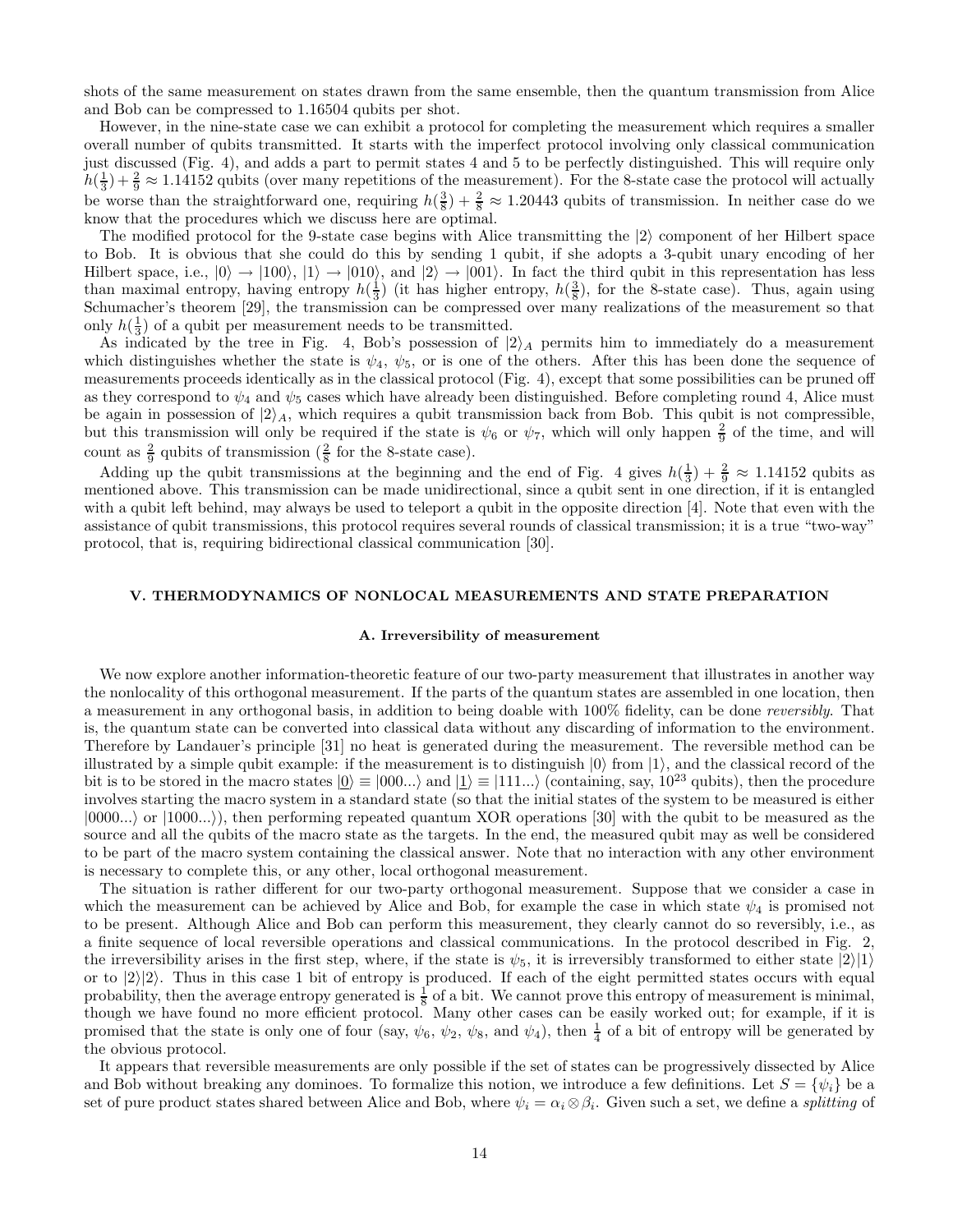S by Alice as a partition of S into two nonempty disjoint subsets  $S = S_1 \cup S_2$  such that for all  $\psi_i \in S_1$  and for all  $\psi_j$ in  $S_2$ ,  $\langle \alpha_i | \alpha_j \rangle = 0$ . A splitting by Bob is defined similarly. A set S is *dissectible* if there is a tree each of whose interior nodes is a splitting by Alice or Bob and whose leaves are singletons. For example, using the numbering of Eq. (3) and Fig. 1, the set  $\{\psi_2, \psi_6, \psi_8\}$  is dissectible, but  $\{\psi_2, \psi_4, \psi_6, \psi_8\}$  is not. The dissectibility of an arbitrary set S can be determined by examining finitely many possible splitting trees. Clearly any subset of a dissectible set is dissectible. It is evident that if an ensemble of states  $\mathcal{E} = \{p_i, \psi_i\}$  has support only on a dissectible set, then both its entropy of preparation and entropy of measurement are zero. It is tempting to argue that, conversely, nondissectible sets, if they are locally measurable at all, have positive entropies of measurement, but to be sure of this, one would have to exclude the (unlikely-seeming) possibility of multi-step measurement procedures which, while not strictly reversible for any finite n, would succeed in identifying each of the states in the nondissectible set with error probability and entropy production both tending to 0 in the limit of large  $n$ .

A further analysis of this irreversibility reveals that it can be thought of as originating in the necessity for classical communication between Alice and Bob. In order to assure that the channel between them can convey only classical and no quantum information, the channel itself must possess a quantum environment (in order to dephase the data passing though it). This raises the possibility that Alice or Bob will be obliged to become entangled with the environment of the channel in the course of communicating the necessary classical information, thereby causing themselves to have a finite amount of entropy. Exactly the same amount must also appear in the channel environment. When, for example, Alice and Bob have been given state  $\psi_5 = |2\rangle \otimes (|1\rangle + |2\rangle)$ , and Bob sends the result of his first measurement in Fig. 3 (collapsing his state to a mixture of  $|1\rangle$  and  $|2\rangle$ ) to Alice, he has created entanglement between the measurement outcome and the environment, so that the joint system of message and environment is left an entangled state of the form  $|1\rangle \otimes e_1 + |2\rangle \otimes e_2$ , where  $e_1$  and  $e_2$  are two orthogonal states of the environment.

Note that measurement protocols requiring classical communication are not inevitably irreversible. For example, for the dissectible set  $\{\psi_2, \psi_6, \psi_8\}$  considered previously, a bit of communication from Bob to Alice is required to complete the measurement; still no entropy is generated. This is so because this bit is guaranteed to be in one of the computational basis states, precisely the states with which the dephasing channel does not entangle. It is the necessity, in the above example, of delivering a bit to the channel which is in a superposition of basis states which leads to the entanglement and the irreversibility.

#### B. Irreversibility of state preparation

For dissectible sets of states, such as  $\{\psi_2, \psi_6, \psi_8\}$ , the mapping

$$
|i\rangle \otimes |i\rangle \leftrightarrow |\alpha_i\rangle \otimes |\beta_i\rangle, \tag{42}
$$

(using the notation of Eq. (3)) between classical instructions and the state described is locally reversible and can be performed in either direction without the generation of waste information. Conversely, nondissectible sets, such as  $\{\psi_2, \psi_4, \psi_6, \psi_8\}$ , cannot be prepared by any finite sequence of reversible operations, and we conjecture that even asymptotic multistep protocols could not reduce either the heat of preparation or the heat of measurement to zero. Perhaps surprisingly, the heats of preparation and measurement, by the best protocols we have been able to discover, are unequal.

To give an example of irreversible state preparation, consider the following method for the preparation for the nondissectible set  $\{\psi_2, \psi_4, \psi_6, \psi_8\}$  mentioned above. The protocol, which is the best we know, will produce  $h(\frac{1}{4}) \approx$ 0.811 bits of entropy, considerably more than the entropy of measurement. The procedure works as follows: First, Bob computes a function f of the preparation instruction i which records whether the state to be synthesized is  $\psi_4$  $(f(4) = 1)$  or one of the others  $(f(2, 6, 8) = 0)$ , saving the result in a work bit. Then Alice and Bob reversibly prepare the modified four states of Fig. 5; that is, if the instruction is to prepare  $\psi_4$ ,  $\psi_{4'}$  is prepared, and in the other three cases exactly the desired state is produced.

This preparation can be carried out reversibly because the modified set  $\{\psi_2, \psi'_4, \psi_6, \psi_8\}$  is dissectible. Next, Bob performs a Hadamard rotation on his state  $(|2\rangle \rightarrow |1+2\rangle, |1\rangle \rightarrow |1-2\rangle, |0\rangle \rightarrow |0\rangle)$  conditional upon the state of  $f(i)$ , which transforms 4' into 4 and leaves the other three states unchanged as desired. Finally Bob erases his work bit  $f(i)$ , which requires discarding  $h(\frac{1}{4})$  bits of entropy into the environment. Similar reasoning shows that the equiprobable nine-state ensemble can be prepared at a cost of  $h(\frac{2}{9}) \approx 0.764$ , and the equiprobable eight-state ensemble (without the center state) at a cost of  $h(\frac{2}{8}) \approx 0.811$  bits of entropy.

It should perhaps be noted that the local preparation and measurement protocols we have described, while irreversible from the viewpoint of Alice and Bob, become reversible when viewed from a global perspective, including Bob, Alice and the environment. In the preparation protocol we have just described this global reversibility arises because the waste classical information  $f(i)$  discarded into the environment in the last step is not random, but instead is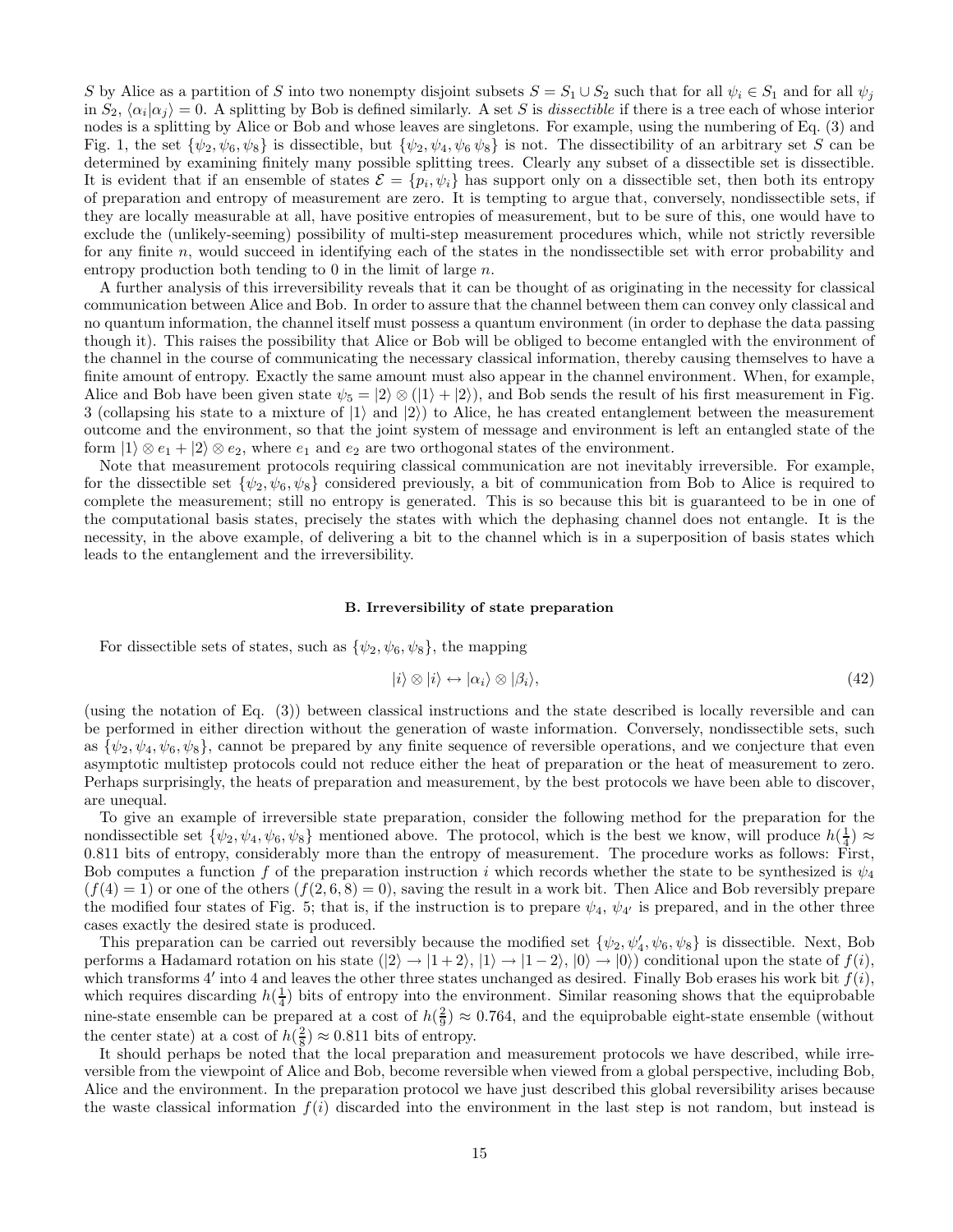entirely determined by the joint state  $\psi_i$  of Alice and Bob. Therefore discarding it, though it increases the entropy of the environment, does not increase the entropy of the universe. The global reversibility of the measurement protocol for this same set of four states arises because the information discarded into the environment in the final stage is merely the other half of the entanglement created at an earlier stage of the protocol, when one of the dominoes might have been collapsed. Thus the final act of discarding restores the environment to a pure state.



FIG. 5. A set of four states, shown in the domino notation, which can be prepared locally by Alice and Bob in a reversible fashion.

When speaking of the thermodynamic costs of local preparation and local measurement, it should be recalled that, although any set of product states can be locally prepared, not all sets can be locally measured. The full set of nine states  $\{\psi_1...\psi_9\}$  of Eq. (3), for example, is not locally measurable at all, no matter how much heat generation is allowed. Conversely, there are sets of pure bipartite states that cannot be prepared locally, even with the generation of heat, because one or more states in the set is entangled. The concepts of entropy of preparation and entropy of measurement can nevertheless be extended to such sets, indeed to any orthogonal set of pure bipartite states, by allowing Alice and Bob to draw on a reservoir of prior entanglement (e.g., standard singlets  $\Psi^{-} = \frac{1}{\sqrt{2}}$  $\frac{1}{2}(|01\rangle - |10\rangle)$  shared between them) to help perform actions, such as teleportation [4], that could not otherwise be done locally. In this fashion one can define an entanglement-assisted entropy of local preparation, and an entanglement-assisted entropy of local measurement. In entanglement-assisted measurement, an otherwise immeasurable set like the original set of nine states is rendered measurable by teleporting quantum information as required, say, in the protocol of Fig. 4. However, each teleportation generates two bits of waste classical information per qubit teleported, thereby contributing to the entropy of measurement. Again we can calculate the amounts of entanglement consumed and entropy produced by simple protocols, without knowing whether more efficient ones exist. The protocols described earlier give an entanglementassisted entropy of measurement of 2.28304 bits for the equiprobable nine-state ensemble, and 2.40886 bits for the eight-state ensemble (omitting the central state), in each case twice the amount of entanglement consumed, because the protocols generate no other waste information aside from that associated with the teleportations. Turning now to entanglement-assisted preparation, a typical set of states requiring entanglement to prepare from classical directions is set of four Bell states  $[30]$   $\{\Phi^+, \Phi^-, \Psi^+, \Psi^-\}$ . The entropy of preparation by the obvious protocol in this case is two bits per state prepared (Bob reads the classical directions, applies an appropriate Pauli rotation to the standard Ψ<sup>−</sup> to make the desired Bell state, then throws away the classical directions).

Finally suppose Alice and Bob are given an unknown member of the 9-state set (or some other locally-immeasurable set) and wish to determine which state they have without the help of entanglement, but with some hints from a person who knows which state they have been given. We define the "advice of measurement" as the minimal amount of advice needed (in conjunction with their own local actions) to guide Alice and Bob to the right answer. As we have seen above, a negative hint like "the state is not  $\psi_4$ " is sufficient. This might appear to be a lot of advice (as much as a totally informative positive hint like "the state is  $\psi_3$ ,") but in fact such negative hints are highly compressed by classical hashing techniques, asymptotically requiring only  $\frac{8}{9} \log_2 \frac{8}{7} \approx 0.171$  bits per hint in the nine-state case.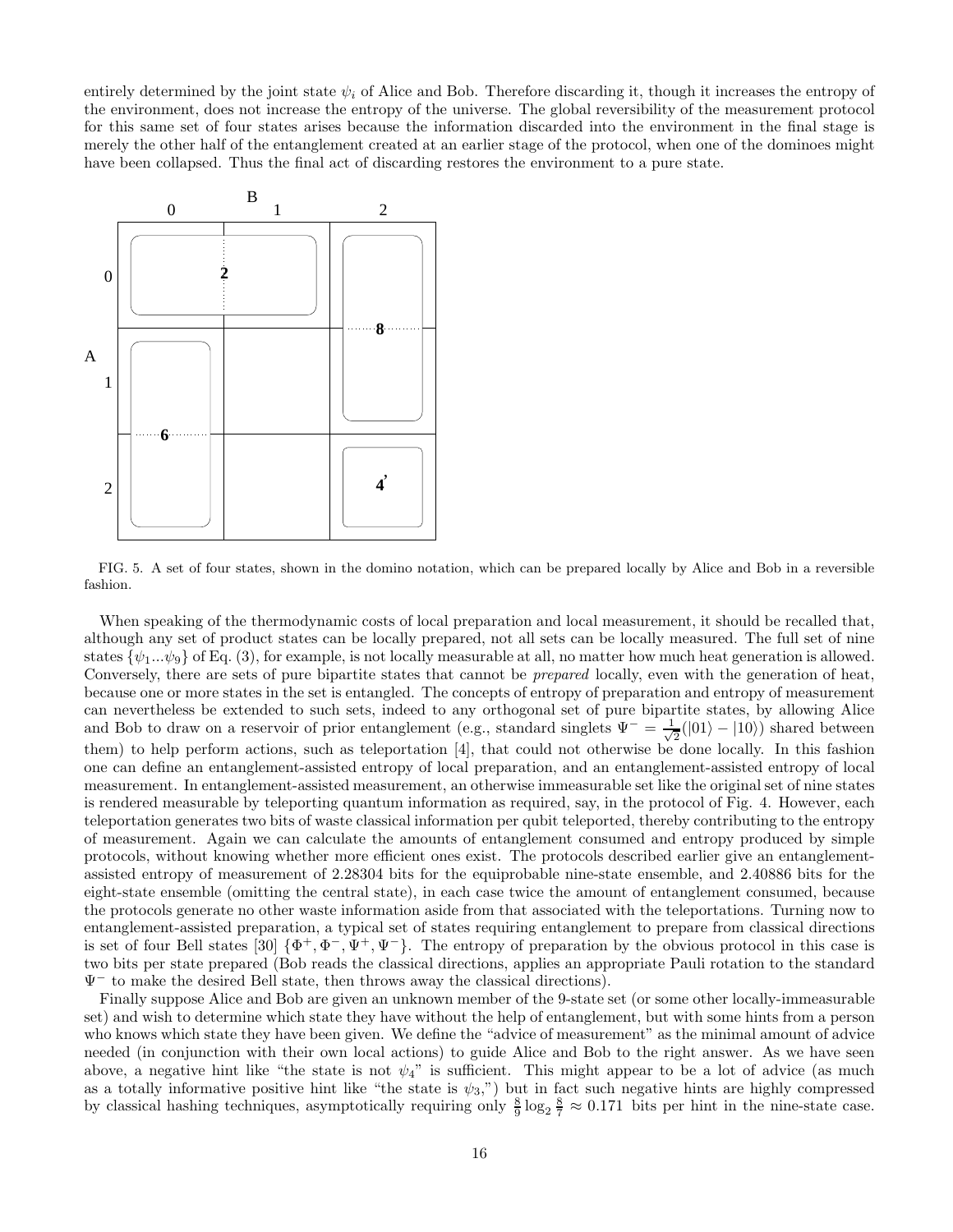Appendix C gives details of the compression of these types of hints.

We note, however, that the non-von Neumann measurements discussed at the end of section III allow an even more efficient form of advice. There it was shown that an appropriate POVM yields  $3.0125 = \log 9 - 0.1575$  bits of information about the unknown state in the 9-state case; therefore, after Alice and Bob have performed their POVM, only 0.1575 bits of additional information need be provided asymptotically for them to identify the state exactly.

As an aside, we note that the value of advice, and the amount needed, may depend on its timing. Although in the 9-state measurement problem the most efficient advice we know of can safely be given at the end, after the POVM has been completed, there are other situations in quantum information theory, not to mention in everyday life, when early advice is more useful than late advice. In the BB84 quantum key distribution protocol [18], for example, the basis information may be regarded as a form of advice that is delayed to make it less useful to the eavesdropper. In a deterministic setting, where the adviser can foresee all future events, nothing is lost by giving all necessary advice at the beginning. But when unforeseen events are possible, the most efficient kind of advice, better than prior or posterior advice, may be as-needed or concurrent advice. Suppose Alice and Bob are about to begin a long car trip. They ask their more experienced friend Eve which route to take. A few days later they telephone again, asking her how to repair a flat tire. To be helpful, the route advice must be given at the beginning, but it would be wasteful to give the repair advice then because the flat tire might not have happened. The prominent role of measurements, whether von Neumann or POVM, with unpredictable outcomes, in our analysis of the 9-state problem suggests that as-needed advice might be the optimal kind here also.

The notion of advice of measurement can be extended to sets of entangled states as well, for example the set of four Bell states. Here one bit of advice is sufficient (e.g., whether the unknown Bell state is of the + or  $-$  type), since the other bit ( $\Phi$  vs.  $\Psi$ ) can be learned by comparing the results of local measurements in the z basis. The table summarizes the various measures of nonlocality for some of the ensembles we have been considering.

| Ensemble              | 9-state | 2468  | 246 | 4-Bell | 2-Bell         |
|-----------------------|---------|-------|-----|--------|----------------|
| Locally Preparable    | Yes     | Yes   | Yes | No     | N <sub>o</sub> |
| Locally Measurable    | No      | Yes   | Yes | No     | Yes            |
| Dissectible           | No      | No    | Yes | No     | N <sub>o</sub> |
| Entropy of Prep.      | 0.764   | 0.811 |     |        |                |
| Entropy of Meas.      | 2.283   | 0.250 |     |        |                |
| Entanglement of Prep. |         |       |     |        |                |
| Entanglement of Meas. | 1.142   |       |     |        |                |
| Advice of Meas.       | 0.1575  |       |     |        |                |

Notes: Entropies, entanglements, and advice for non-Bell ensembles are upper bounds from known protocols—actual values could be less. Entropy of measurement for 9-state and 4-Bell ensembles are for entanglement-assisted measurement, since these ensembles are otherwise not locally measurable. The nine-state ensemble consists of 9 equiprobable states  $\psi_1...\psi_9$  of Eq. (3) and Fig. 1. The 2468 and 246 ensembles are equiprobable distributions over  $\{\psi_2, \psi_4, \psi_6, \psi_8\}$  and  $\{\psi_2, \psi_4, \psi_6\}$  respectively. The 4-Bell ensemble consists of four equiprobable Bell states  $\{\Phi^+, \Phi^-, \Psi^+, \Psi^-\}$ , and the 2-Bell ensemble of two equiprobable Bell states, e.g.,  $\{\Phi^+, \Psi^+\}.$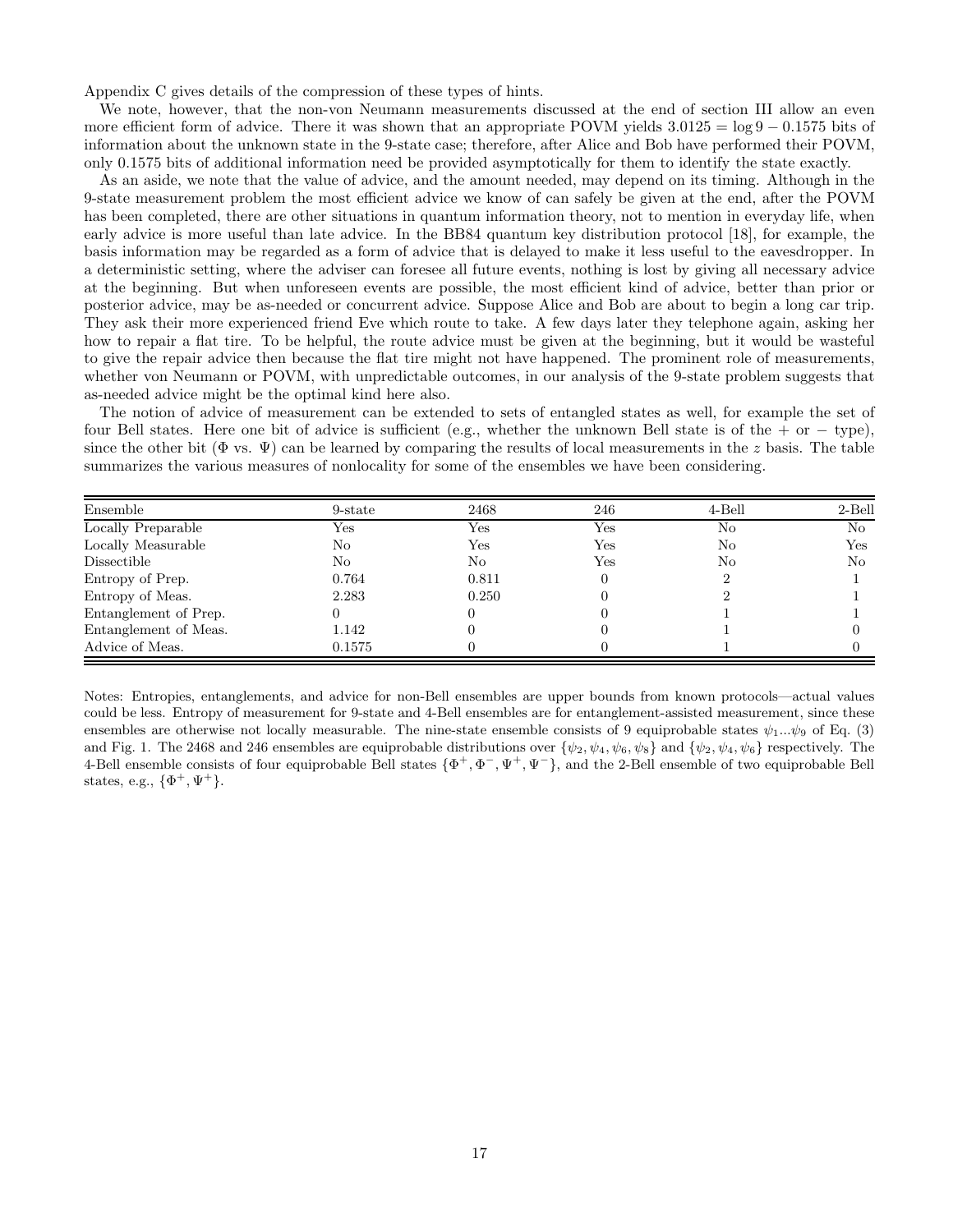### VI. A THREE-PARTY SEPARABLE SUPEROPERATOR

We shall now show another example of a separable von Neumann measurement, this time involving three parties, Alice, Bob and Carol, each holding just a qubit (two-state system). While we have not performed a full analysis of this case, it appears to have the same properties as the 9-state measurement above—that partial measurement causes indistinguishability of the residual states—suggesting that this is another case in which the measurement cannot be done locally by the three parties, even if the three can partake in any amount of classical communication among themselves. The superoperator involves a complete orthonormal set of eight product states living in the eightdimensional Hilbert space. This appears to be the smallest possible Hilbert space which still presents such behavior (it is easy to show, using a simple elimination process, that a qubit-trit system or a qubit-qubit system is not sufficient). The eight states are:

| Alice Bob                        |                           | Carol                                              |          |      |
|----------------------------------|---------------------------|----------------------------------------------------|----------|------|
| $\phi_1 =  0\rangle$ $ 0\rangle$ |                           | $ 0\rangle$                                        | $= 000$  |      |
| $\phi_2 =  1\rangle$  1}         |                           | $ 1\rangle$                                        | $= 111$  |      |
| $\phi_3 =  0+1\rangle  0\rangle$ |                           | $ 1\rangle$                                        | $= +01$  |      |
| $\phi_4 =  0-1\rangle  0\rangle$ |                           | $ 1\rangle$                                        | $= -01$  | (43) |
| $\phi_5 =  0\rangle$             | $ 1\rangle$ $ 0+1\rangle$ |                                                    | $= 01+$  |      |
| $\phi_6 =  0\rangle$  1}         |                           | $ 0-1\rangle$                                      | $= 01 -$ |      |
|                                  |                           | $\phi_7 =  1\rangle$ $ 0+1\rangle  0\rangle$ = 1+0 |          |      |
|                                  |                           | $\phi_8 =  1\rangle$ $ 0-1\rangle  0\rangle$ = 1-0 |          |      |
|                                  |                           |                                                    |          |      |

(leaving out normalizations). On the right side of these equations we introduce an obvious shorthand for these states which we will use in the Discussion. We will indicate the evidence that the separable superoperator consisting of the projection operators

$$
S_i = |i\rangle_A |i\rangle_B |i\rangle_C \langle \phi_i|
$$
\n(44)

cannot be performed by 3-local operations, in which Alice, Bob, and Carol can only perform local quantum operations and broadcast classical information to each other.

The arguments are equivalent to those in the two-trit example, and again rely on considering any measurement as a two-stage process. In the case where all prior probabilities are equal  $(\frac{1}{8}$  in this case), we declare stage I to be complete when

$$
\max_{i} p(\phi_i|m_I) = \frac{1}{8} + \epsilon,\tag{45}
$$

with some positive  $\epsilon$  smaller than  $\frac{1}{56}$ , It is again simple to bound the greatest possible spread of the probability distribution:

$$
\frac{7+56\epsilon}{7-8\epsilon} \le \max_{i,j} \frac{p(\phi_i|m_I)}{p(\phi_j|m_I)} = \max_{i,j} \frac{\langle \phi_i|E|\phi_i \rangle}{\langle \phi_j|E|\phi_j \rangle} \le \frac{1+8\epsilon}{1-56\epsilon}.
$$
\n(46)

As before, this equation guarantees that all diagonal matrix elements of E,  $\langle \phi_i | E | \phi_i \rangle = \langle \phi_i | a \otimes b \otimes c | \phi_i \rangle$ , are nonzero, and it also guarantees that the maximum and minimum matrix elements are different. Also as before, we can show that the states after stage I become nonorthogonal, which should permit us to derive a definite mutual-information deficit. We will not develop this proof here, but we will give a simple sketch of how we prove that the states are nonorthogonal. We will just show here that the states cannot be *exactly* orthogonal:

$$
|\langle \phi_j | a \otimes b \otimes c | \phi_i \rangle| = 0, \quad \forall i \neq j. \tag{47}
$$

This proof can be generalized step by step into a full analysis as in Appendix B.

1) Writing the orthogonality condition for  $i = 3$  and  $j = 4$  gives condition that

$$
(a_{00} + a_{01} - a_{10} - a_{11})b_{00}c_{11} = 0.
$$
\n(48)

Since diagonal matrix elements of b and c must be nonzero by the arguments from Eq.  $(46)$ , the a factor must be zero; taking the real part gives

$$
a_{00} = a_{11}.\tag{49}
$$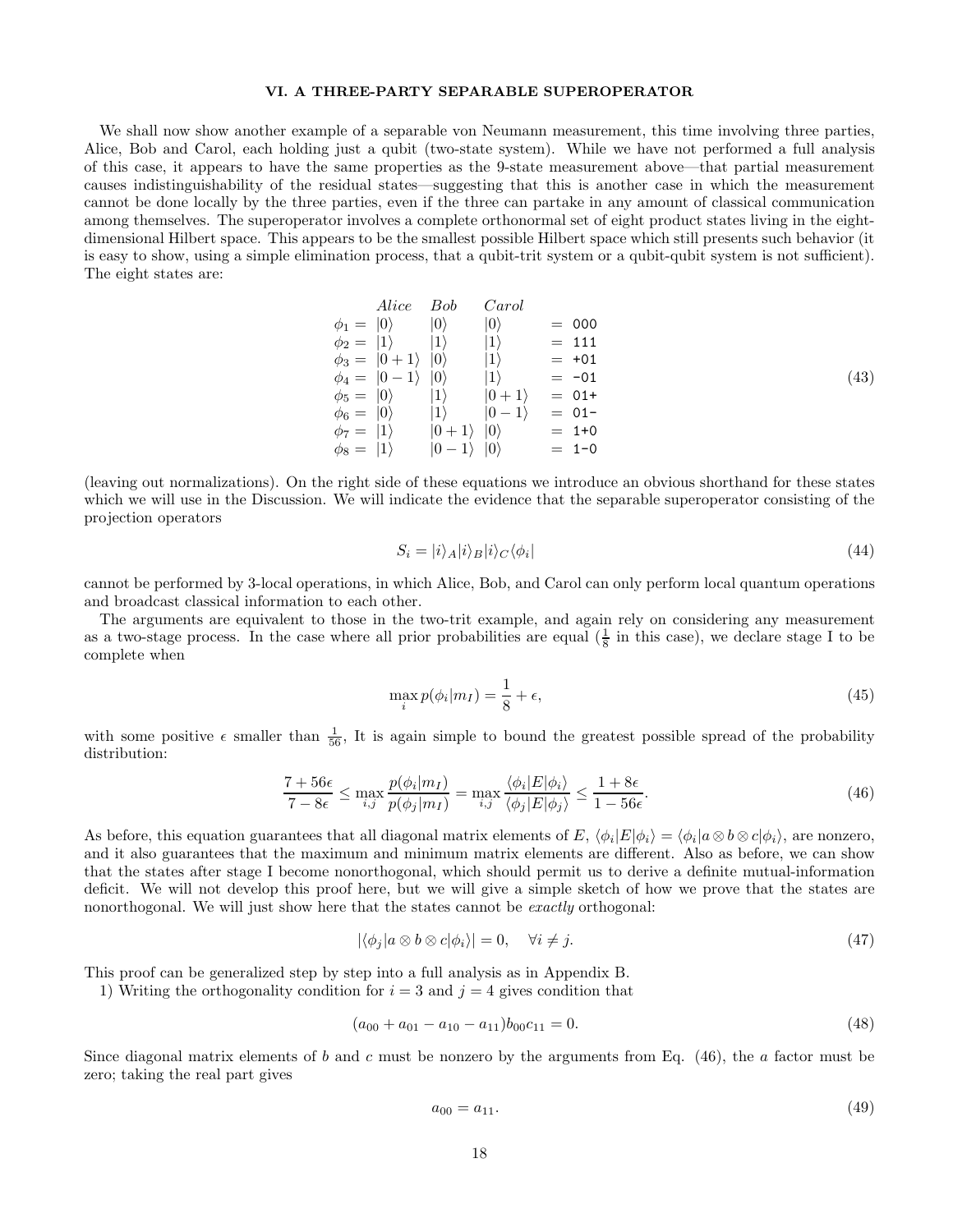2) Taking taking  $i = 5$  and  $j = 6$  and applying the same reasoning gives

$$
c_{00} = c_{11}.\tag{50}
$$

3) And taking  $i = 7$  and  $j = 8$  gives

$$
b_{00} = b_{11}.\tag{51}
$$

4) Now we write the four orthogonality conditions coming from all combinations of  $i = 3, 4$  and  $j = 5, 6$ :

$$
(a00 + a01)b01(c10 + c11) = 0-(a00 + a01)b01(c10 - c11) = 0(a00 - a01)b01(c10 + c11) = 0-(a00 - a01)b01(c10 - c11) = 0.
$$
\n(52)

Adding these four equations gives

$$
4a_{00}b_{01}c_{11} = 0.\t\t(53)
$$

Since  $a_{00} \neq 0$  and  $c_{11} \neq 0$ , we conclude that

$$
b_{01} = 0 = b_{10}.\tag{54}
$$

5) Doing the same for the equations involving  $i = 3, 4$  and  $j = 7, 8$  gives

$$
c_{01} = 0 = c_{10}.\tag{55}
$$

6) And finally from the equations involving  $i = 5, 6$  and  $j = 7, 8$ , we get

$$
a_{01} = 0 = a_{10}.\tag{56}
$$

Putting observations 1) through 6) together, we conclude that  $a, b$  and c must be proportional to the identity operator. But this is inconsistent with Eq.  $(46)$ , which established that the different diagonal matrix elements of E must differ by a finite amount. When developed more fully, this result should contradict the assumption that the measurement could be done even approximately by 3-local operations.

Note that nothing in the argument involves the simple product states  $\phi_1$  or  $\phi_2$ . We conclude that the measurement is still not doable locally even if these two states are promised to be absent. On the other hand, it is easy to show that eliminating any one of the states  $\phi_{3-8}$  would permit the measurement to be done. The layout of these states in the Hilbert space shown in Fig. 6 gives some intuition for why these should be true, as in the two-party case: any simple von Neumann involves cutting one of these "dumbbells" and making those pairs of states indistinguishable.



FIG. 6. The layout of the eight states of Eq. (43) in the  $2 \times 2 \times 2$  Hilbert space. The "dumbbells" have a similar meaning as the dominoes in Fig. 1.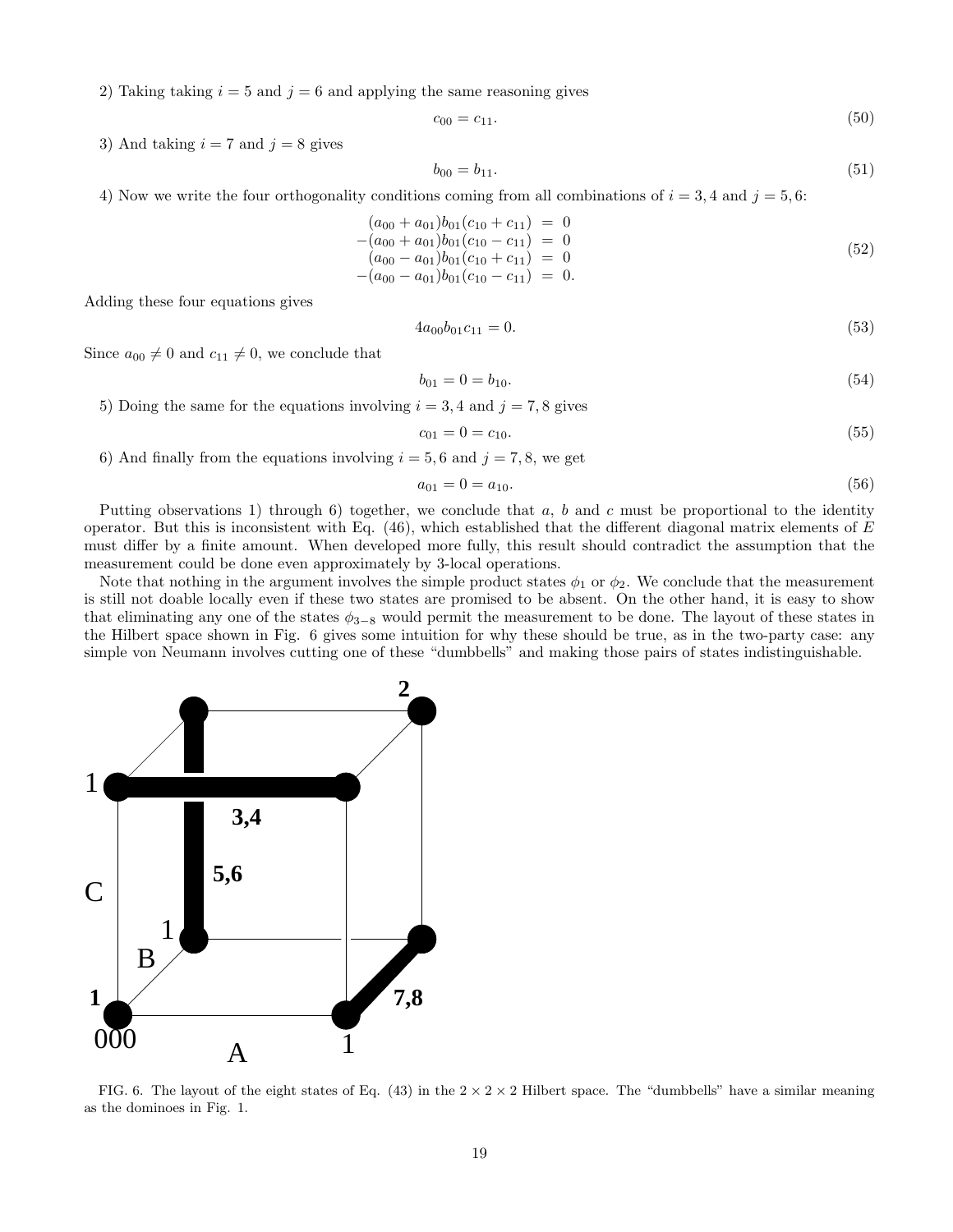Finally, the most economical technique that we have found for making the measurement doable with quantum communication is for a whole qubit to be sent from one party to another. That is, no compression of the quantum information seems to be possible in this case, whether or not states  $\phi_1$  or  $\phi_2$  are excluded. It is easy to show that the resulting two-party measurement which is required after this qubit transmission is doable by local actions.

### VII. DISCUSSION

The results of this paper, extensive as they are, raise many additional fundamental questions about multipartite quantum measurements, most of which we have only incomplete answers to at this time. We would indeed be pleased if the ambitious reader has a notion of how to attack any of the following puzzles:

There are a variety of simple variants on the separable measurements presented in this paper for which we do not know how to prove or disprove bilocality. One is a very obvious generalization of the 9-state example:

*Alice*  
\n
$$
\psi_1' = |1\rangle
$$
\n
$$
\psi_2' = |0\rangle
$$
\n
$$
\psi_3' = |0\rangle
$$
\n
$$
\psi_4' = |2\rangle
$$
\n
$$
\psi_5' = |2\rangle
$$
\n
$$
\psi_6' = \cos \theta_{67} |2\rangle + \sin \theta_{67} |1\rangle
$$
\n
$$
\psi_5' = -\sin \theta_{67} |2\rangle + \cos \theta_{67} |1\rangle
$$
\n
$$
\psi_7' = -\sin \theta_{67} |2\rangle + \cos \theta_{67} |1\rangle
$$
\n
$$
\psi_8' = \cos \theta_{89} |0\rangle + \sin \theta_{89} |1\rangle
$$
\n
$$
\psi_9' = -\sin \theta_{89} |0\rangle + \cos \theta_{89} |1\rangle
$$
\n
$$
\psi_1' = -\sin \theta_{89} |0\rangle + \cos \theta_{89} |1\rangle
$$
\n
$$
\psi_2' = \cos \theta_{89} |0\rangle + \cos \theta_{89} |1\rangle
$$
\n
$$
\psi_3' = \cos \theta_{89} |0\rangle + \cos \theta_{89} |1\rangle
$$
\n
$$
\psi_4' = 2\rangle
$$
\n
$$
\psi_5' = \cos \theta_{89} |0\rangle + \cos \theta_{89} |1\rangle
$$
\n
$$
\psi_6' = \cos \theta_{89} |0\rangle + \cos \theta_{89} |1\rangle
$$
\n
$$
\psi_7' = \cos \theta_{89} |0\rangle + \cos \theta_{89} |1\rangle
$$
\n
$$
\psi_8' = \cos \theta_{89} |0\rangle + \cos \theta_{89} |1\rangle
$$
\n
$$
\psi_9' = \cos \theta_{89} |0\rangle + \cos \theta_{89} |1\rangle
$$
\n
$$
\psi_9' = \cos \theta_{89} |0\rangle + \cos \theta_{89} |1\rangle
$$
\n
$$
\psi_9' = \cos \theta_{89} |0\rangle + \cos \theta_{89} |1\rangle
$$
\n
$$
\psi_9' = \cos \theta_{89} |0\rangle + \cos \theta_{89} |1\rangle
$$

That is, each of the domino pair is rotated by a different angle. While we strongly doubt that the case of general  $\theta$ s is any different from the case  $\theta = \pi/4$  that we have analyzed, we have no proof that these general states specify a nonlocal measurement.

We have noted that, although there is no  $2\times 2$  pure-state example that involves pure states of a separable but nonlocal superoperator, there is a mixed-state measurement which has some very curious properties. It is a measurement to distinguish two density matrices  $\rho_0$  and  $\rho_1$ , where  $\rho_0$  is an equal mixture of the pure product states 0+ and +0 (we use the notation introduced in Eq. (43)) and  $\rho_1$  is an equal mixture of 11 and --. It appears that, despite the fact that this measurement involves distinguishing two separable, orthogonal states, nevertheless the measurement cannot be done bilocally, indeed, the measurement apparently cannot be done by any separable superoperator! It is easy to show that the projection measurement into these states can produce an entangled output from an unentangled input (for instance,  $O(0+1)$ ); no separable superoperator can do this. It will be interesting to understand the minimum degree of nonlocality needed to perform this measurement.

A nonlocal measurement would yield 1 bit of information since  $\rho_0$  and  $\rho_1$  are orthogonal. It would be interesting to try to apply the techniques developed in this paper to determine a bound on the attainable mutual information by a bilocal approximation to this measurement.

There are other multi-party examples for which such proofs would also be desirable. A modified version of the  $2 \times 2 \times 2$  example above involves just four states:

| $01+$   |      |
|---------|------|
| $1 + 0$ |      |
| $+01$   | (58) |
| $---.$  |      |

These states do not correspond to a separable trace-preserving superoperator, as the complement to these four measurements is not separable [32]. Nevertheless, this can be viewed as a measurement game in which Alice, Bob, and Carol are promised that they are given one of these four states, and their object is to distinguish, with only classical communications, which state it is. We suspect that they cannot, but we have not been able to prove it.

An even more exotic set of orthogonal states that we have considered is one involving 10 parties, each with a qubit. This set of states again only involves basis vectors 0, 1, +, and - locally, so that a typical one of the 1024 basis states is 1+-+0--110. This construction emerges from a counterexample of a proposition in tiling theory, the Keller conjecture [33]. The violation of this conjecture means that the 1024 states do not conform to the domino or dumbbell layout of the examples in this paper, where pairs of dimensions of the Hilbert space are covered by pairs of orthogonal states.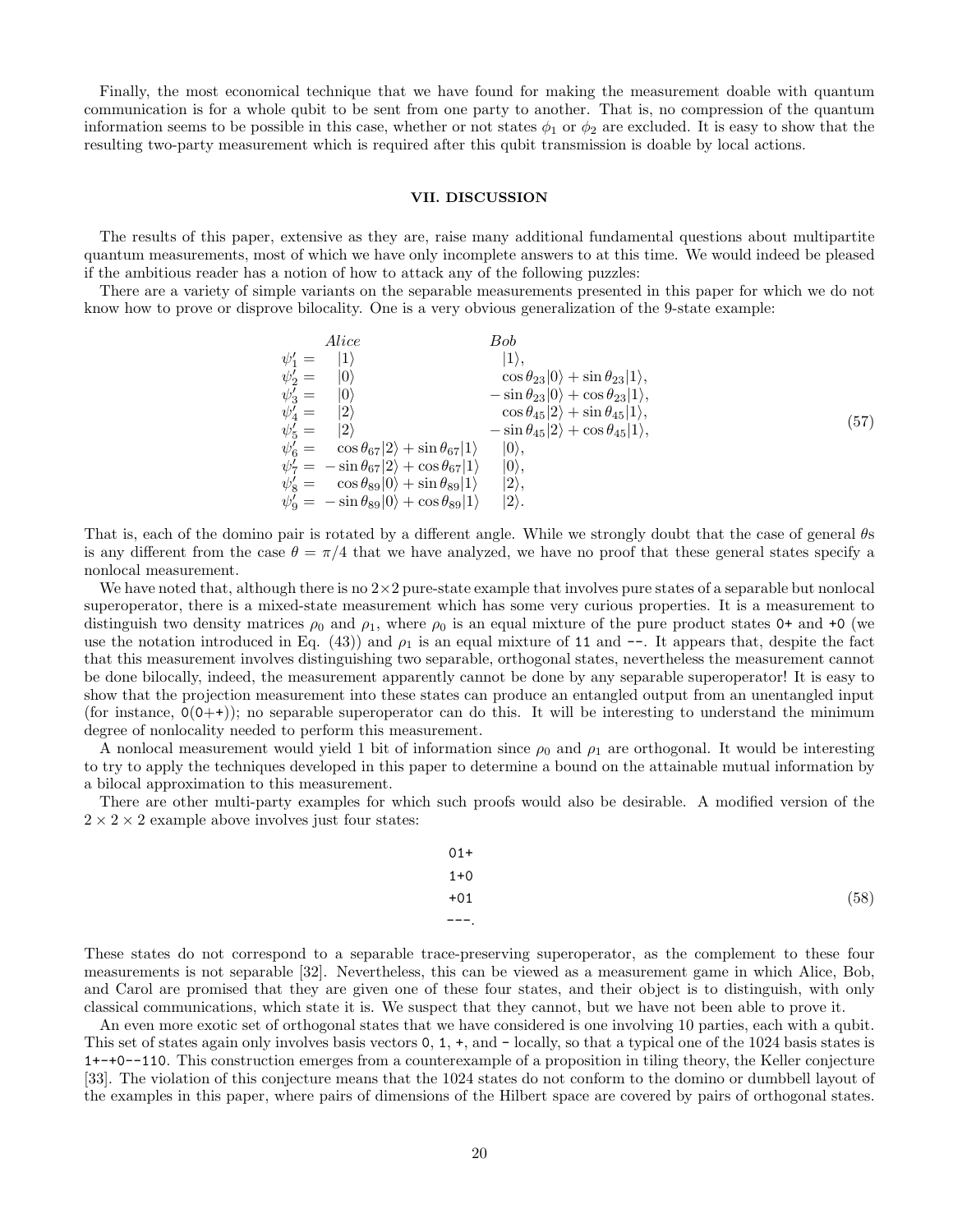We have not attempted to prove non-10-locality for this example, but we note that there is no simple von Neumann measurement that will distinguish them.

Curiously, despite the complexity of the example, we are able to show that just two copies of any state are sufficient for the 10 parties to be able to locally distinguish the state with classical communication, as in all the examples considered in Sec. IV. The procedure is simple: measure one copy in the 0/1 basis, and the second in the +/- basis. This has raised another question: are there any sets of states, entangled or not, for which some finite number greater than 2 of copies of the state is necessary for distinguishing the states reliably? So far we have found no examples where more than two copies of the unknown state are needed [34]. Indeed we know of no examples of two orthogonal pure states, product or entangled, which require more than one copy to be relibaly distinguished. Earlier in this section we noted a set of two orthogonal *mixed* states of two qubits which appears to be locally immeasurable. But here too, two copies are sufficient to make the states distinguishable. It would appear that further work on the tiling problems could produce other interesting examples for numbers of parties between 3 and 10.

The domino representation of two-party quantum states bears some resemblance to an approach taken in classical communication complexity problems to finding the most efficient interactive scheme for evaluating a function of data held by both Alice and Bob with the minimum classical communication [35]. The resemblance comes when the one-bit output of the function is depicted in a two-dimensional table; then the most efficient communication is determined by a recursive subdivision of such a table into unanimous blocks. It remains to be seen whether this observation would lead to more examples of interesting separable quantum operations.

The present investigation has required a very precise distinction between different types of quantum operations which are normally considered identical. Going back to the 9-state calculation, we can consider two different quantum operations related to the measurement operation of Eq. (4) (repeated here):

$$
|i\rangle_A |i\rangle_B \langle \psi_i |, \tag{59}
$$

$$
|\psi_i \psi_i \rangle \langle \psi_i |, \tag{60}
$$

$$
|\psi_i\rangle\langle\psi_i|.\tag{61}
$$

We have disproved the existence of (59). We can from this disprove the existence of (60), which is a cloning operator: we just note that Alice and Bob could perform this cloning many times, then perform measurements to deduce with very high confidence the state label i, thus performing (59). We can also rule out any form of weak cloning [36]. The case for (61) is more subtle, since we normally think of these projection operators as precisely what we mean by the measurement (59). This is true in a one-party world, since performing the projection means that a classical record of the state is available somewhere in the world. But in a multi-party situation, this record could be in a form which is split between the parties in a way which would require quantum communication to unravel. Therefore, we emphatically state that (59) and (61) are not generally identical in a multi-party scenario. Indeed, we note that there is another case in which two such operators are completely different. For Bell states, the measurement operator Eq. (59) cannot be done bilocally, because of the entanglement of the states; but the dephasing operator Eq. (61) for the Bell states can be done bilocally; it has been described as the "twirling" operation of Ref. [30].

Nevertheless, we have been able to prove that (61) is not doable for the 9-state examples, but by quite different arguments than those given for Eq. (59), presented in Appendix D. But the issue of approximations to (61), or (60), remains unsettled. That is, we do not know how to quantify the precision with which Alice and Bob could do these operations approximately. A large part of the difficulty is that we cannot use a simple, classical measure of information like the mutual information, which was possible for (59) because the output is a classical record. For (60) and (61) an operator measure, involving a notion of distance between two quantum operators, would have to be used. The theory of such operator measures is considerably less well developed [37].

It seems likely that the states we have explored in this paper would be usable for quantum cryptography, but we also have more questions than answers on this point. It is now clear [17] that bipartite orthogonal states are generally useful for cryptography when one particle in the state is received by Bob before the other has been launched by Alice. This forces Eve to measure one particle at a time. If Eve had no quantum memory, then the security of the cryptography protocol would be assured if the measurement of the state could not be performed bilocally, with the restriction that only round of measurement (one transmission from Alice to Bob) would be permitted. The nine states that we have analyzed have this property. However, given that Eve can have a quantum memory, the problem is a bit different, corresponding to there being some restricted form of quantum communication between Alice and Bob in the measurement protocol. In the cryptographic application, of course, Eve has more work to do: she must determine the identity of the state *and* provide it undisturbed, at the appropriate times, to Bob [38]. Thus, a separate study is required to establish that the nine states form a good basis for orthogonal quantum cryptography (which, however, is easily provided by the analysis of [17]). At the same time, we may imagine that the nine states might provide a stronger cryptographic primitive for some purposes, given that they cannot be identified even by repeated communication between Alice and Bob. Another useful feature of the states as a cryptographic primitive might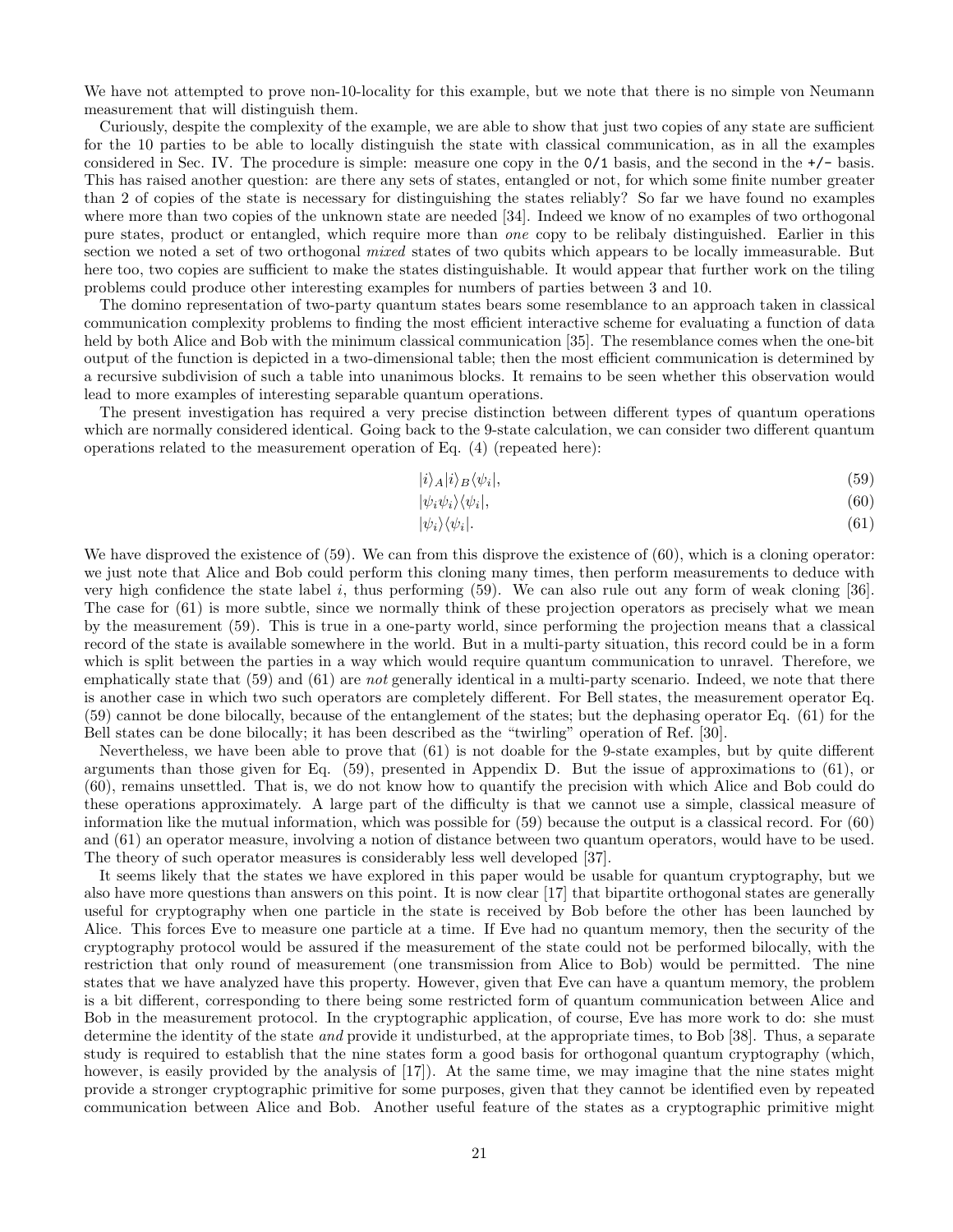be the fact that two copies of them can be identified exactly. But we have no concrete notions of what these new cryptographic applications might be.

Finally, we note that the basic question which began our investigation remains unanswered: what is a compact mathematical description of a superoperator which can be performed by only classical communication between the parties? We have only disproved one natural hypothesis, that this set coincides with the set of separable superoperators. No alternative hypothesis has presented itself.

All of these questions indicate, we think, that we still have many very basic questions about the structure of quantum mechanics, about the nature of quantum nonlocality and of entanglement, questions whose answers will be of central significance in our quest to employ quantum mechanics in the transmission and processing of information.

#### ACKNOWLEDGMENTS

Part of this work was completed during the 1997 Elsag-Bailey—I.S.I. Foundation research meeting on quantum computation. CAF has been supported by a Lee A. DuBridge Fellowship and by DARPA through the Quantum Information and Computing (QUIC) Institute administered by the US Army Research Office. We thank Micha Horodecki, Peter Høyer, N. David Mermin, Sandu Popescu, Barbara Terhal, and Reinhard Werner for very helpful discussions.

### APPENDIX A: DECOMPOSITION OF ARBITRARY POVM INTO A SERIES OF VERY WEAK MEASUREMENTS

Any superoperator acting on a system of dimension n can be replaced (nonuniquely) by the following procedure: appending an ancilla of dimension  $n_1$ , performing a unitary transformation, tracing out a subsystem of dimension  $n_2$ , and measuring (using a standard and complete measurement) a subsystem of dimension  $n_3$ , which we call a probe. As a result, the state of remaining system (of dimension  $m = \frac{nn_1}{n_2 n_3}$ ) can be calculated, and it is uniquely determined for any given superoperator despite of the nonuniqueness of the procedure. In cases where there is no probe to be measured  $(n_2 = 1)$ , this is the so-called trace-preserving superoperator. If instead the trace-out step is eliminated, this is the most general POVM (positive operator-valued measurement). In our case, where all information is used for the optimal extraction of information, we are interested in this second case. Thus, the most general POVM can be replaced by the three operations – the appending of an ancilla, the unitary transformation and the standard measurement of a subsystem.

Suppose we are given a state, on which we will obtain some information using a POVM. We will show how to approximate this POVM by a continuous process. The addition of ancilla does not influence the state; the unitary transformation can be done as continuously as we wish. We shall now show that a standard complete measurement can be replaced by a continuous process (to any desired approximation). As a result of the above discussion, any POVM can be approximated in the same way.

In order to measure the probe (a subsystem of dimension  $n_3$ ) using a complete standard measurement in a basis  $|i\rangle$ , we write the combined state of the remaining system and the probe (of dimensions  $nn_1 = mn_3$ ) after the unitary interaction as

$$
|\psi\rangle = \sum_{i=0}^{n_3 - 1} \alpha_i |\phi_i\rangle |i\rangle \tag{A1}
$$

where  $\sum_{i=0}^{n_3-1} |\alpha_i|^2 = 1$ , and where  $|\phi_i\rangle$  are normalized states (not necessarily orthogonal) of the remaining mdimensional subsystem. Without loss of generality we can assume that the probe is a qubit, since any other measurement can be replaced by a set of yes/no questions, thus  $n_3 = 2$ .

In a standard measurement we apply the projection postulate directly on the probe to yield a classical result  $i$ with probability  $|\alpha_i|^2$ , and a remaining subsystem in a state  $|\phi_i\rangle$ . In a nondemolition measurement [39] a state  $|i\rangle$  is tranformed to  $|i\rangle|i\rangle_1$  and the new system  $(|i\rangle_1)$  is measured instead of the probe, hence a probe in a state  $|i\rangle$  is not demolished by this measurement. Attaching K such devices to  $|\psi\rangle$ , the measurement of the probe can be done in a nondemolition way using a unitary transformation to a state

$$
|\Phi\rangle = \sum_{i=0}^{1} \alpha_i |\phi_i\rangle |i\rangle |i\rangle_1 |i\rangle_2 \dots |i\rangle_K , \qquad (A2)
$$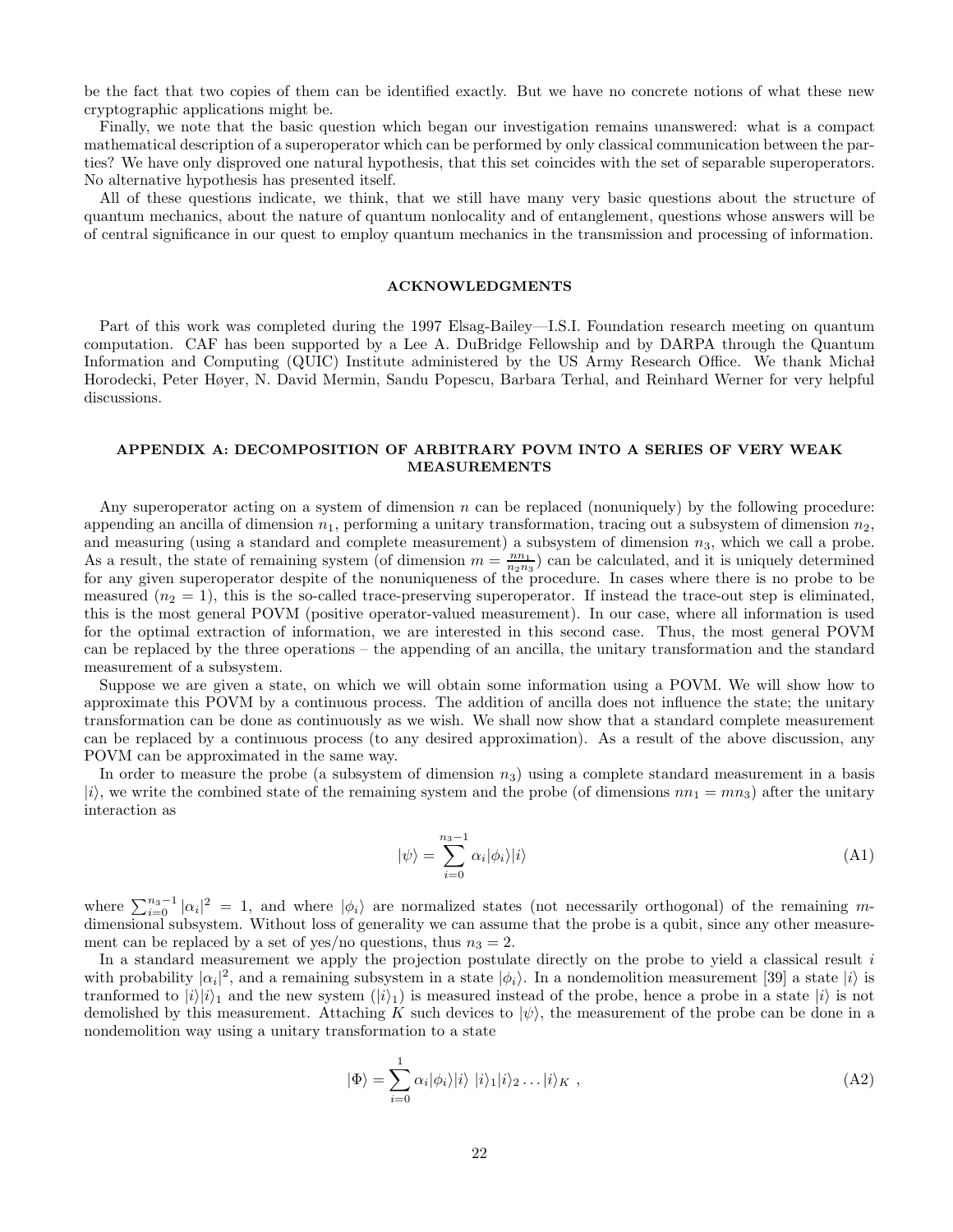where now the measurement postulate can be applied on any (or on all) of the additional "quantum measuring devices"  $|i\rangle_k$ , where  $1 \leq k \leq K$ . We use the term quantum measuring device (QMD) to say that no classical measurement (no actual "printout") was performed at that stage. As a result, this measurement process is reversible until we apply the projection postulate on one of these QMDs, and the state  $|\psi\rangle$  can be reproduced from  $|\Phi\rangle$  with perfect fidelity. Measuring any of these QMDs is equivalent to performing a standard measurement on  $|i\rangle$ .

To obtain an approximation using a continuous measurement we replace the QMDs by "weak QMDs" (WQMDs), meaning that we replace a standard measurement by a sequence of weak measurements. (Weak measurements were first discussed by Aharonov and others [25].) The unitary transformation producing (A2) is replaced by one leading to

$$
|\Psi\rangle = \alpha_0 |\phi_0\rangle |0\rangle |0\rangle_1 \dots |0\rangle_K + \alpha_1 |\phi_1\rangle |1\rangle |1\rangle_1 \dots |1\rangle_K , \qquad (A3)
$$

where the two possible states of the k'th WQMD,  $|0'\rangle_k$  and  $|1'\rangle_k$  are highly overlapping. We can always choose them to be

$$
|0'\rangle = \cos\theta|0\rangle + \sin\theta|1\rangle,
$$
  
\n
$$
|1'\rangle = \sin\theta|0\rangle + \cos\theta|1\rangle,
$$
\n(A4)

with  $\theta = \pi/4 - \epsilon$  with small positive  $\epsilon$ . If the state we start with is  $|i\rangle$ , then the probability to obtain a correct result i from a probe in a state  $|i'\rangle$  is

$$
\cos^2 \theta = 1/2[1 + \sin(2\epsilon)].\tag{A5}
$$

We approximate:

$$
\cos \theta \approx (1/\sqrt{2})[1 + \sin(2\epsilon)/2] \approx (1/\sqrt{2})[1 + \epsilon],
$$
  
\n
$$
\sin \theta \approx (1/\sqrt{2})[1 - \epsilon].
$$
\n(A6)

For any state  $|\psi\rangle$ , if only one WQMD is measured (in the computation basis), the effect of this measurement on the rest of the system is weak, and the state of the original system can be reproduced with high fidelity which approaches one as  $\epsilon$  approaches zero. For instance, if a result 0 is obtained, we can reproduce an unnormalized state of the remaining system and the probe

$$
|\psi_{out}\rangle = \alpha_0 \cos \theta |\phi_0\rangle |0\rangle + \alpha_1 \sin \theta |\phi_1\rangle |1\rangle \tag{A7}
$$

yielding a modification of  $|\psi\rangle$  of order  $\epsilon$ :

$$
|\psi_{out}\rangle = |\psi\rangle + \epsilon[\alpha_0|\phi_0\rangle|0\rangle - \alpha_1|\phi_1\rangle|1\rangle]. \tag{A8}
$$

Thus, measuring each such QMDs one at a time, we obtain a process which is as close to continuous as we want, since we can choose  $\epsilon$  as small as we want.

The last thing to verify is that we can choose  $K$  big enough in order to yield the same probability of obtaining the result  $i$  as in a standard measurement.

If the state of the probe is  $|i\rangle$ , then each of the WQMDs is in pure state  $|i'\rangle$ . When we measure K WQMDs their outcomes are independent and identically distributed according to a binomial distribution with probability  $\cos^2 \theta$  to obtain the correct result i for each one. Let us assume that K is odd. When we look at K such WQMDs and take a majority vote, the probability to obtain a correct result is given by

$$
\sum_{k=1}^{(K-1)/2} \binom{K}{k} \cos^{2(K-k)} \theta \sin^{2k} \theta. \tag{A9}
$$

(Note that this expression can also be calculated by expanding

$$
|\phi_i\rangle|i\rangle |i'\rangle_1 \dots |i'\rangle_K = |\phi_i\rangle|i\rangle [\cos^K \theta |i \dots i\rangle + \cos^{K-1} \theta \sin \theta |ii \dots ij\rangle + \sin^K \theta |jj \dots j\rangle],
$$
 with  $j = 0$  (A10)

if  $i = 1$  and vice versa, and calculating the probability of each string.)

This is equivalent to a classical problem of having a biased coin with a known bias  $\cos^2\theta$ , and trying to guess whether it is biased to give more heads or more tails. One can bound the above sum directly, or approximate it using some central limit theorem (since it is a random walk).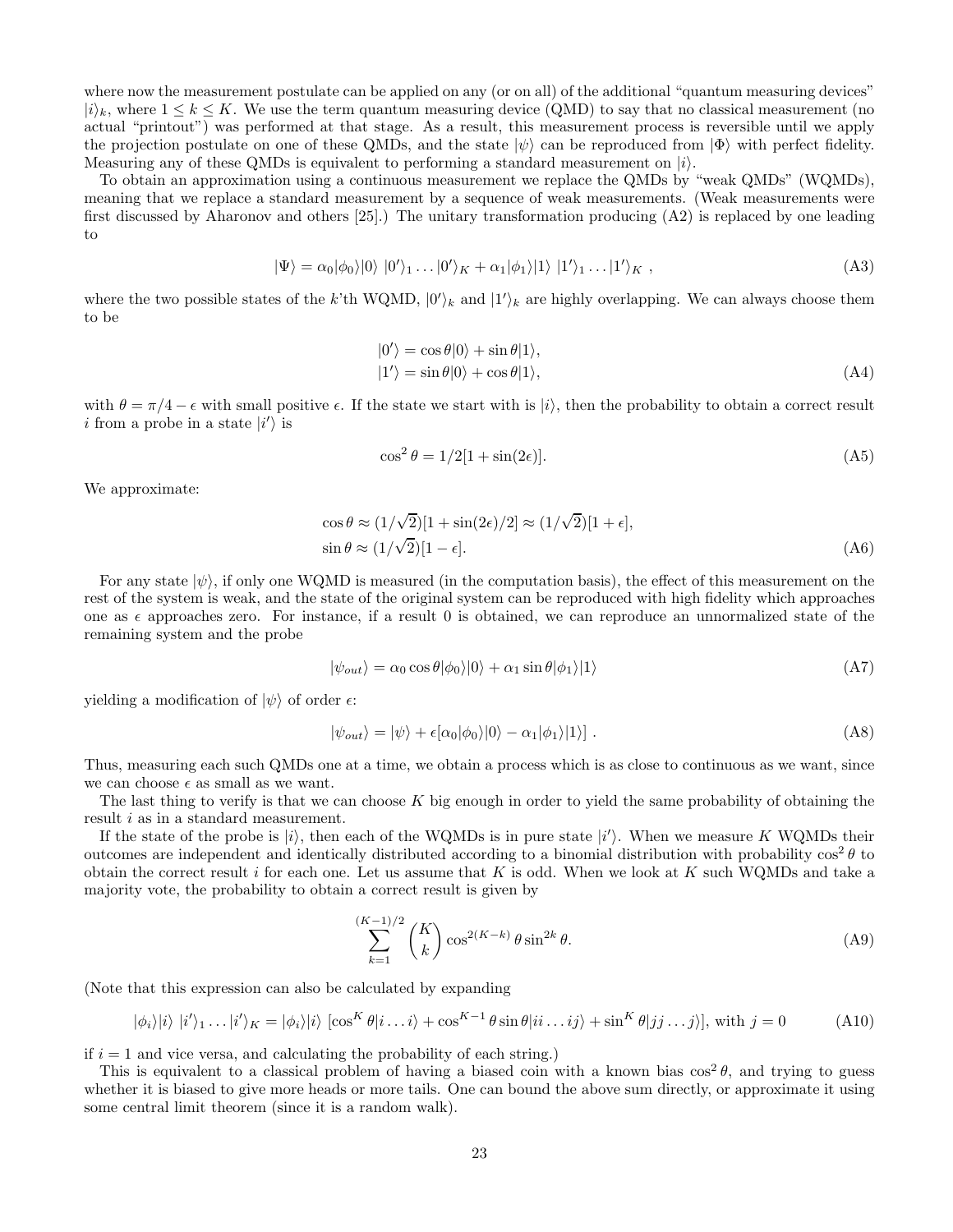Alternatively, one can use a strong version of the law of large numbers, which tells us that we can guess the direction of the bias with probability exponentially close to one. Suppose one throws a biased coin, so that in one try it gives  $Prob(x = 1) = p$  and  $Prob(x = 0) = 1 - p$ . According to Bernstein law of large numbers [40], when throwing the same coin K times the actual average of the K trials,  $\sum_{i=1}^{K} x_i/K$ , is very close to the expectation value p, except with probability

$$
Prob[|\sum_{i=1}^{K} x_i/K - p| \ge \delta] \le 2e^{-K\delta^2}
$$
\n(A11)

for any K, and for  $\delta$  smaller than  $p(1-p)$ .

To apply this law to our case recall  $\cos^2 \theta = 1/2 + \sin 2\epsilon/2$ , and  $\sin^2 \theta = 1/2 - \sin 2\epsilon/2$ , so that Bernstein law applies for any  $\delta < 1/4 - \sin^2 2\epsilon$ . For small  $\epsilon$  (e.g. less than  $1/8$ ) we choose  $\delta = \sin 2\epsilon/2$  which is in the appropriate range. Now, the probability of observing  $\sum_{i=1}^{K} x_i/K \ge 1/2$  when the  $Prob(x=1) = \sin^2 \theta$  is less than or equal to

$$
Prob[|\sum_{i=1}^{K} x_i/K - p| \ge \sin 2\epsilon/2] \le 2e^{-K\sin^2 2\epsilon/4}.
$$
 (A12)

Since K can be chosen independently of  $\epsilon$ , any  $K \gg 4/\sin^2 2\epsilon$  will do.

This means that for such  $K$  the expression

$$
S = \sum_{k=1}^{(K-1)/2} {K \choose k} \cos^{2(K-k)} \theta \sin^{2k} \theta
$$
 (A13)

is exponentially close to 1, and its complement

$$
1 - S = \sum_{k=1}^{(K-1)/2} {K \choose k} \sin^{2(K-k)} \theta \cos^{2k} \theta
$$
 (A14)

is exponentially small.

In the general case of a state  $|\Psi\rangle$ , we need to expand the state (as was done above), and calculate the probability of each string in order to take a majority vote as before. This process yields (assuming as before odd  $K$ ) a probability of

$$
|\alpha_i|^2 \sum_{k=1}^{(K-1)/2} {K \choose k} \cos^{2(K-k)} \theta \sin^{2k} \theta + (1 - |\alpha_j|^2) \sum_{k=1}^{(K-1)/2} {K \choose k} \sin^{2(K-k)} \theta \cos^{2k} \theta \tag{A15}
$$

to obtain the correct result. Using S we get

$$
|\alpha_i|^2 S + (1 - |\alpha_j|^2)(1 - S) \tag{A16}
$$

so the result is obtained with the correct probability  $|\alpha_i|^2 S$ . (This is equivalent to obtaining a coin with bias  $\cos^2 \theta$ with probability  $|\alpha_0|^2$  or with another bias  $\sin^2 \theta$  with probability  $1 - |\alpha|^2$  and throwing it as many times as we want in order to learn which coin we received with any desired probability of success.)

### APPENDIX B: CONSTRAINTS FROM APPROXIMATE ORTHOGONALITY OF RESIDUAL STATES

According to Eq. (20) the overlaps between the residual states  $\phi_{i,m_I}$  after stage I (Eq. (13)) are all bounded by  $\delta$ :

$$
|\langle \phi_i | \phi_j \rangle| = \frac{|\langle \psi_i | a \otimes b | \psi_j \rangle|}{\sqrt{\langle \psi_i | a \otimes b | \psi_i \rangle \langle \psi_j | a \otimes b | \psi_j \rangle}} \le \delta, \quad \forall i \neq j.
$$
 (B1)

The task here is to use these inequalities to derive various constraints on the matrix elements of the operators a and  $b$  in Eq.  $(17)$ .

We note before we begin that during the completion of stage I, Alice and Bob may each have augmented their Hilbert spaces beyond their original three dimensions. They might do this, for instance, as part of a strategy that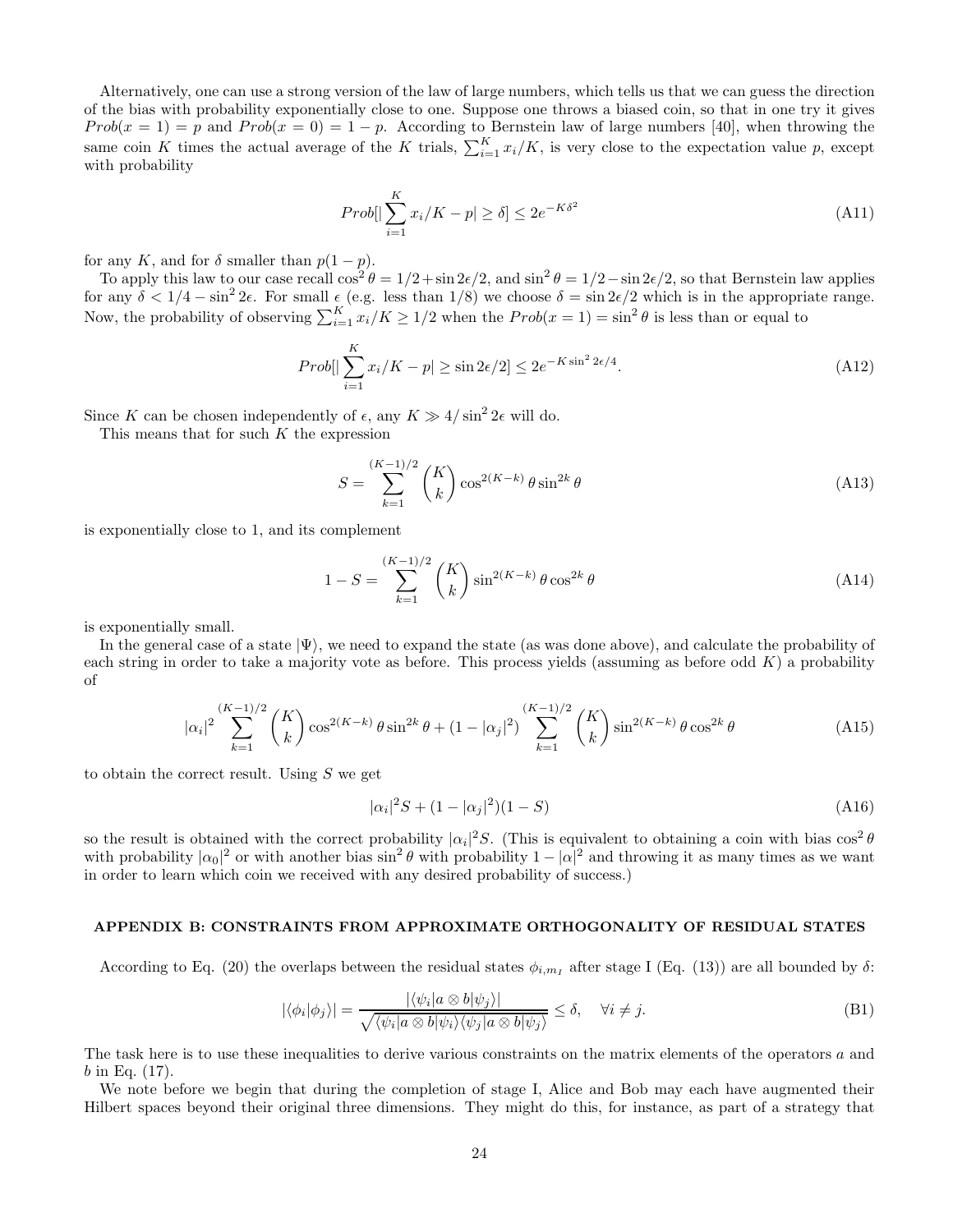requires retaining some of the quantum ancillae from one round of the protocol to the next. Such a strategy finds its expression in the fact that the  $S_{m}$  operators need not be square matrices, so that the states of Eq. (13) will live in a Hilbert space larger than the original 9-dimensional one. Fortunately, this contingency has no relevance for the constraints we are about to derive: it is only the algebraic properties of  $E = S^{\dagger}S = a \otimes b$  that concern us, and a and b are always square matrices whose dimensions are determined by the size of the initial Hilbert space.

Let us use the notation  $\langle i|a|j\rangle = a_{ij}$  and  $\langle i|b|j\rangle = b_{ij}$  and note the following preliminary things. Recall that a and b are both positive semidefinite operators so that, for each i,  $\langle \psi_i | a \otimes b | \psi_i \rangle > 0$ . Recall that, from Eq. (18), we have for each  $i$  and  $j$ ,

$$
0 < \frac{\langle \psi_i | a \otimes b | \psi_i \rangle}{\langle \psi_j | a \otimes b | \psi_j \rangle} \le \frac{1 + 9\epsilon}{1 - 72\epsilon} \,. \tag{B2}
$$

Thus it follows that  $a_{00}$ ,  $a_{22}$ ,  $b_{00}$ , and  $b_{22}$  are all strictly positive. Moreover, looking at  $i = 2$  and  $j = 3$ , for instance, in Eq. (B2) gives

$$
0 < \frac{b_{00} + b_{11} + 2\operatorname{Re} b_{10}}{b_{00} + b_{11} - 2\operatorname{Re} b_{10}} \le \frac{1 + 9\epsilon}{1 - 72\epsilon} \,. \tag{B3}
$$

From this and the  $i = 3$ ,  $j = 2$  condition:

$$
|2\operatorname{Re} b_{10}| \le \frac{81\epsilon}{2 - 63\epsilon}(b_{11} + b_{00}). \tag{B4}
$$

In similar fashion, taking  $\{i, j\} = \{2k, 2k + 1\}$  for  $k = 2, 3, 4$ , we have

$$
|2\operatorname{Re} b_{21}| \le \frac{81\epsilon}{2 - 63\epsilon}(b_{22} + b_{11}), \tag{B5}
$$

$$
|2\operatorname{Re} a_{21}| \le \frac{81\epsilon}{2 - 63\epsilon} (a_{22} + a_{11}), \tag{B6}
$$

$$
|2\operatorname{Re} a_{10}| \le \frac{81\epsilon}{2 - 63\epsilon}(a_{11} + a_{00}).
$$
 (B7)

We can now bound the relative variations among the diagonal elements of a and b in terms of  $\delta$  in the following way. Taking  $i = 2$  and  $j = 3$ , Eq. (B1) looks like

$$
\frac{a_{00}|b_{00} - b_{01} + b_{10} - b_{11}|}{\sqrt{a_{00}(b_{00} + b_{01} + b_{10} + b_{11})a_{00}(b_{00} - b_{01} - b_{10} + b_{11})}} \le \delta,
$$
\n(B8)

and simplifies to

$$
\frac{|b_{00} - b_{11} + 2i \text{Im } b_{10}|}{\sqrt{(b_{00} + b_{11})^2 - (2\text{Re } b_{10})^2}} \le \delta.
$$
\n(B9)

Therefore it follows that

$$
\frac{|b_{00} - b_{11}|}{b_{00} + b_{11}} \le \delta \tag{B10}
$$

In similar fashion, we get

$$
\frac{|b_{11} - b_{22}|}{b_{11} + b_{22}} \le \delta \,, \qquad \frac{|a_{11} - a_{22}|}{a_{11} + a_{22}} \le \delta \,, \qquad \frac{|a_{00} - a_{11}|}{a_{00} + a_{11}} \le \delta \,. \tag{B11}
$$

These inequalities help us bound the off-diagonal matrix elements of a and b in terms of  $\delta$ . Consider the combination of the conditions from Eq. (B1) given by taking  $i = 2, 3$  and  $j = 4, 5$ . The  $i = 2, j = 4$  inequality, for instance, is

$$
\frac{|a_{02}(b_{02} + b_{01} + b_{12} + b_{11})|}{\sqrt{a_{00}a_{22}(b_{00} + b_{11} + 2\text{Re }b_{10})(b_{22} + b_{11} + 2\text{Re }b_{21})}} \le \delta.
$$
\n(B12)

It will be convenient to introduce the notation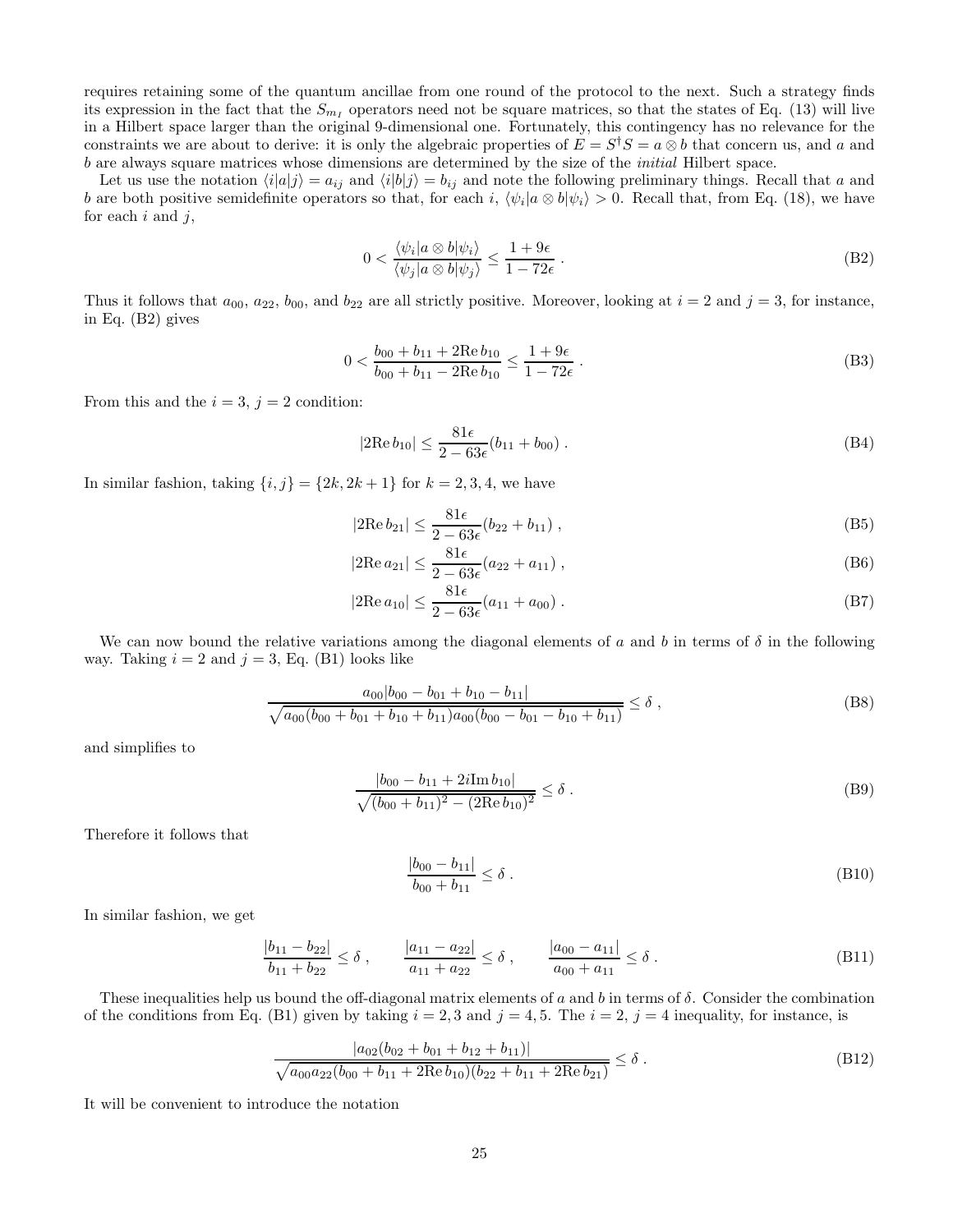$$
D_{\pm\pm}^2 = a_{00}a_{22} \Big( (b_{00} + b_{11}) \pm 2\text{Re } b_{10} \Big) \Big( (b_{11} + b_{22}) \pm 2\text{Re } b_{21} \Big) . \tag{B13}
$$

With this, we see that we can write

$$
a_{02}(b_{02} + b_{01} + b_{12} + b_{11}) = D_{++} \gamma^{(1)} e^{i\phi^{(1)}}, \qquad (B14)
$$

where  $\gamma^{(1)}$  is a small amplitude and  $\phi^{(1)}$  is an appropriately chosen phase that satisfy the constraints

$$
0 \le \gamma^{(1)} \le \delta \quad \text{and} \quad 0 \le \phi^{(1)} < 2\pi \tag{B15}
$$

In similar fashion, taking the remaining combinations of  $i = 2, 3$  and  $j = 4, 5$  we arrive at

$$
a_{02}(-b_{02} + b_{01} - b_{12} + b_{11}) = D_{+-} \gamma^{(2)} e^{i\phi^{(2)}}, \qquad (B16)
$$

$$
a_{02}(-b_{02} - b_{01} + b_{12} + b_{11}) = D_{-+} \gamma^{(3)} e^{i\phi^{(3)}},
$$
\n(B17)

$$
a_{02}(b_{02} - b_{01} - b_{12} + b_{11}) = D_{--} \gamma^{(4)} e^{i\phi^{(4)}}, \qquad (B18)
$$

where each  $\gamma^{(i)}$  and  $\phi^{(i)}$  satisfy the same constraints as in Eq. (B15). Adding Eqs. (B14) and (B16)–(B18) together and taking the absolute value of the resultant, we get

$$
4|a_{02}b_{11}| \le \delta(D_{++} + D_{+-} + D_{-+} + D_{--})
$$
\n(B19)

Now suppose that  $\text{Re } b_{10} \geq 0$  and  $\text{Re } b_{21} \geq 0$ , and let

$$
z = 1 + \frac{81\epsilon}{2 - 63\epsilon} = \frac{2 + 18\epsilon}{2 - 63\epsilon} \,. \tag{B20}
$$

Then it follows from Eqs. (B4) and (B5) that

$$
D_{++}^2 \le z^2 a_{00} a_{22} (b_{00} + b_{11}) (b_{11} + b_{22}), \qquad (B21)
$$

$$
D_{+-}^2 \leq za_{00}a_{22}(b_{00} + b_{11})(b_{11} + b_{22}), \qquad (B22)
$$

$$
D_{-+}^2 \leq za_{00}a_{22}(b_{00} + b_{11})(b_{11} + b_{22}), \qquad (B23)
$$

$$
D_{--}^2 \le a_{00} a_{22} (b_{00} + b_{11}) (b_{11} + b_{22}) \,. \tag{B24}
$$

Combining this with Eq. (B19), we find

$$
\frac{|a_{02}|}{\sqrt{a_{00}a_{22}}} \le \frac{1}{4}\delta\left(z + 2\sqrt{z} + 1\right)\frac{1}{b_{11}}\sqrt{(b_{00} + b_{11})(b_{11} + b_{22})}.
$$
\n(B25)

Note that Eq. (B25) remains true regardless of the signs of  $\text{Re }b_{10}$  and  $\text{Re }b_{21}$ . This is because Eq. (B19) remains invariant under a change of sign for either or both of these terms. Now it is just a question of using the previously derived constraints for the diagonal elements of  $a$  and  $b$  to put a limit on how large the right-hand side of this can be. With some play, one sees that this occurs when

$$
b_{00} = b_{22} = b_{11} \frac{1+\delta}{1-\delta} \,, \tag{B26}
$$

and, at that point, one has

$$
\frac{|a_{02}|}{\sqrt{a_{00}a_{22}}} \le \frac{1}{2} (z + 2\sqrt{z} + 1) \frac{\delta}{1 - \delta}.
$$
\n(B27)

Alternatively taking  $i = 6, 7$  and  $j = 8, 9$  in Eq. (B1) and running through a set of steps analogous to those in Eqs. (B12) through (B27), one finds

$$
\frac{|b_{02}|}{\sqrt{b_{00}b_{22}}} \le \frac{1}{2} (z + 2\sqrt{z} + 1) \frac{\delta}{1 - \delta}.
$$
 (B28)

By a slightly more elaborate strategy, we can now find bounds on all the remaining off-diagonal terms. Let us consider the inequalities derived from Eq. (B1) for  $i = 4, 5$  and  $j = 8, 9$ . These can all be written in a compact notation as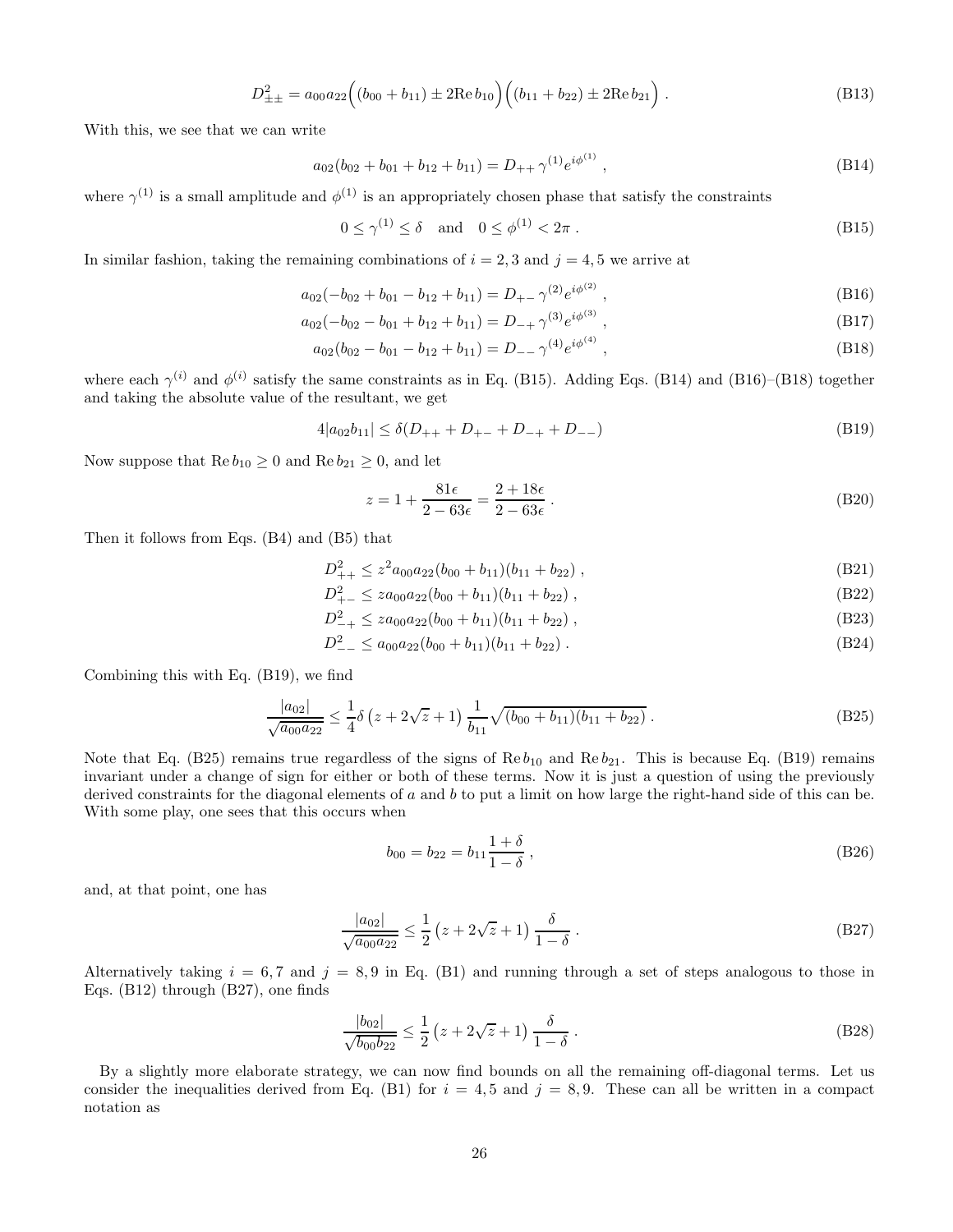$$
\frac{|(a_{20} + (-1)^{s_1} a_{21})(b_{22} + (-1)^{s_2} b_{12})|}{a_{22}(a_{00} + a_{11} + (-1)^{s_1} 2\text{Re}\, a_{01})(b_{22} + b_{11} + (-1)^{s_2} 2\text{Re}\, b_{12})b_{22}} \le \delta.
$$
\n(B29)

The sign bit  $s_1 = 0, 1$  corresponds to  $j = 8, 9$ ; the bit  $s_2 = 0, 1$  corresponds to  $i = 4, 5$ . Let us focus on only one of these four equations, one for which

$$
(-1)^{s_1} \text{Re } a_{01} \le 0 , \qquad (B30)
$$

$$
(-1)^{s_2} \text{Re } b_{12} \ge 0 \tag{B31}
$$

It is clear that at least one of the four sign choices will satisfy these conditions. In that case, it follows that

$$
\frac{|a_{20} + (-1)^{s_1} a_{21}|}{\sqrt{a_{22}(a_{00} + a_{11})}} \le \delta \sqrt{\frac{1}{b_{22}} (b_{22} + b_{11} + (-1)^{s_2} 2 \text{Re } b_{12})}.
$$
\n(B32)

Using Eq. (B5), this implies

 $\sqrt{ }$ 

$$
\frac{|a_{20} + (-1)^{s_1} a_{21}|}{\sqrt{a_{22}(a_{00} + a_{11})}} \le \sqrt{z} \delta \sqrt{\frac{1}{b_{22}}(b_{22} + b_{11})} .
$$
\n(B33)

Maximizing the right-hand side of this subject to the constraint Eq. (B11) gives that

$$
\frac{a_{20} + (-1)^{s_1} a_{21}}{\sqrt{a_{22}(a_{00} + a_{11})}} = \nu_1 e^{i\phi^{(5)}}, \qquad 0 \le \nu_1 \le \delta \sqrt{\frac{2z}{1 - \delta}}.
$$
\n(B34)

Hence, using Eq. (B27)

$$
\frac{|a_{21}|}{\sqrt{a_{22}(a_{00} + a_{11})}} \le \delta \sqrt{\frac{2z}{1 - \delta}} + \frac{|a_{20}|}{\sqrt{a_{22}(a_{00} + a_{11})}}
$$
(B35)

$$
\leq \delta \sqrt{\frac{2z}{1-\delta}} + \frac{1}{2} \left( z + 2\sqrt{z} + 1 \right) \frac{\delta}{1-\delta} \sqrt{\frac{a_{00}}{a_{00} + a_{11}}} \,. \tag{B36}
$$

Finally optimizing the left and right-hand sides of this subject to the constraints imposed on  $a_{00}$  by Eq. (B11), we obtain

$$
\frac{a_{21}}{\sqrt{a_{22}a_{11}}} = \nu_2 e^{i\phi^{(6)}}, \qquad 0 \le \nu_2 \le \nu_\epsilon = \frac{2\delta}{1-\delta} \left( \sqrt{z} + \frac{1}{4} \left( z + 2\sqrt{z} + 1 \right) \sqrt{\frac{1+\delta}{1-\delta}} \right). \tag{B37}
$$

This is the desired bound. Applying exactly the same reasoning to Eq. (B1) with  $i = 6, 7$  and  $j = 4, 5$ , we find the same bound on  $|b_{10}|/\sqrt{b_{11}b_{00}}$ . Doing the same with  $i = 2, 3$  and  $j = 6, 7$ , we find it for  $|a_{01}|/\sqrt{a_{00}b_{11}}$ ; and finally, with  $i = 8, 9$  and  $j = 2, 3$ , we find it for  $|b_{12}| / \sqrt{b_{11}b_{22}}$ .

### APPENDIX C: COMPRESSIBILITY OF CLASSICAL ADVICE

To see how negative advice of the form "not state  $j$ " can be asymptotically compressed, consider first the simple case of the equiprobable 8-state ensemble. Suppose Alice and Bob are faced with the task of performing a large number n of the 8-state measurements; they are promised that  $\psi_1$  does not occur and all other states are equi-probable (this is the simplest case). Then they must ultimately distinguish  $8<sup>n</sup>$  possible outcomes. But one single string of n hints (e.g., state 1 is not  $\psi_2$ , state 2 is not  $\psi_9$ , state 3 is not  $\psi_2$ , etc.) successfully covers  $7^n$  of the possible outcomes. Thus, only approximately  $(\frac{8}{7})^n$  distinct hint strings need ever be used to help Alice and Bob with their measurements. If Alice, Bob and the hint-giver pre-agree on which hint strings are to be used and agree on a numbering of them (which amounts to the selection of an expanding hash function), then the hint can be conveyed in  $n \log_2 \frac{8}{7}$  bits, or  $\log_2 \frac{8}{7} \approx 0.193$  bits per measurement.

For general, not necessarily equal, prior probabilities  $p_i$  of the 9 states, more sophisticated counting methods are required to calculate compressibility of the hints. Let  $X$  be a typical sequence of  $n$  states chosen independently with probabilities  $\{p_i, i = 1...9\}$ , having about  $np_i$  states of type i for each i. Let Y be a sequence of n hints of the form "the state is not state j" is chosen independently with probabilities  $\{q_j, j = 2...9\}$ . A hint sequence Y is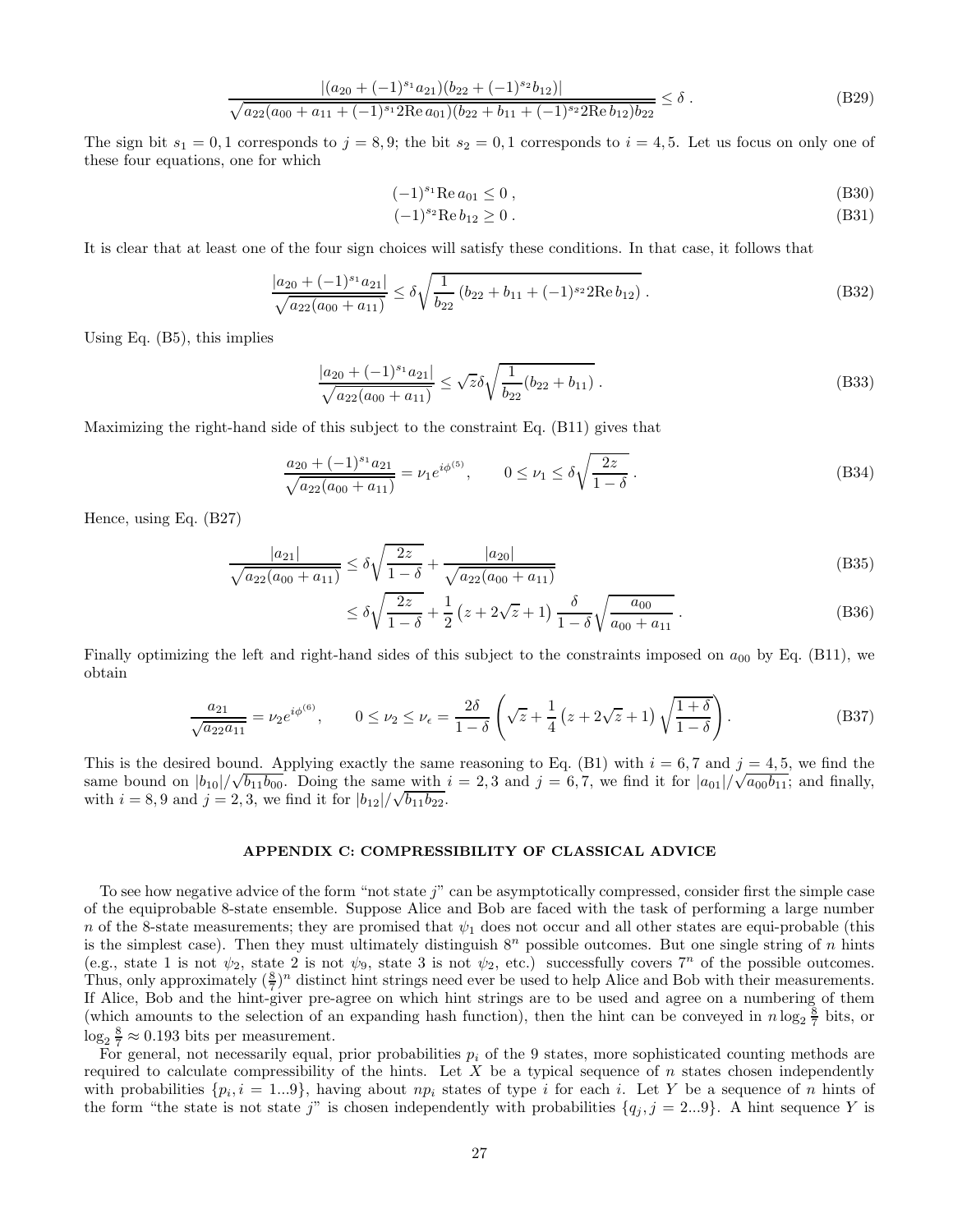valid for a state sequence X if none of the hints is false (e.g., if  $X = 136$ , then  $Y = 353$  is valid but  $Y = 356$  is not, because the last hint is false). The probability that the hint sequence Y will be a valid for state sequence X is  $\Pi_{i=2}^{9} p_i^{n(1-q_i)}$ ; therefore, using an expanding hash function from an appropriate strongly 2-universal class [41], one can show that  $-\sum_{i=2}^{9} p_i \log_2(1-q_i)$  bits of advice per state are asymptotically necessary and sufficient to specify a valid hint sequence for a typical X. The optimal compression for hints of this sort can then be obtained by varying the probabilities  $q_i$  to minimize the above expression. When this is done, it turns out that if one or more of the states  $p_i$ occurs with probability significantly higher than average, the corresponding hint "not  $p_i$ " should never be used, i.e., the corresponding hint probability  $q_i$  vanishes.

### APPENDIX D: DEPHASING SUPEROPERATOR RULED OUT BY INVERTIBILITY RESULT

In this Appendix we show that the superoperator which dephases in the nine-state basis, Eq. (61), cannot be implemented bilocally by Alice and Bob. As a preliminary, we prove that this superoperator cannot be performed with no classical communication between Alice and Bob. Consider two possible input states to the superoperator, √ 1  $\frac{1}{2}(\psi_8 - \psi_9)$  and  $\psi_1$  (see Eq. (3)). These states have the same reduced density operator for Alice, so if there is no communication the output states must have the same reduced density operator; but the dephasing superoperator requires that they be different (in the first case  $\frac{1}{2}(|0\rangle\langle0| + |1\rangle\langle1|)$ , and in the second  $|1\rangle\langle1|$ ). Thus, the superoperator is not doable without communication.

Now we consider the case where some data stream  $m$  (see Eq. (10)) has passed between Alice and Bob. Without loss of generality, we can assume that all the data transmission occurs before Alice and Bob trace out any of the ancilla Hilbert spaces that they have introduced (recall that the output space of Eq. (61) must be the same  $3 \times 3$  space as the input). Now, adopting the "continuumized" view of superoperators that involve channel transmissions introduced in Sec. II D, we proceed with the proof by considering two separate cases: 1) If the input to the superoperator is one of the nine states  $\psi_i$ , the set of residual states  $S_m|\psi_i\rangle$  (Eq. (13)) at a certain instant become nonorthogonal, without any of the states being annihilated (non-annihilation is an obvious requirement of the dephasing superoperator). 2) The residual states always remain orthogonal.

1) Disproving the bilocality of the dephasing superoperator in the case where residual states become nonorthogonal is accomplished by the following discussion of invertibility for superoperators.

Definition: A superoperator  $S = \{S_i\}$  is weakly invertible relative to a set of pure states  $\{|v_k\rangle\}$  if there exist superoperators  $\mathcal{T}_i = \{T_{ij}\}\$ for each i such that the superoperator  $\mathcal{U} = \{T_{ij}S_i\}$  satisfies

$$
\mathcal{U}(|v_k\rangle\langle v_k|) = |v_k\rangle\langle v_k| \tag{D1}
$$

for all k. Note that the conventional projection superoperator of Eq. (61) is one such operator of the form  $\mathcal{U}$ .

Since the dephasing operator Eq. (61) is an example of an operator of the form of  $U$  in Eq. (D1), any partial completion of the superoperator up to some instant, in particular the instant at which the residual states become nonorthogonal, must be weakly invertible. But we can easily contradict this with the following lemma:

If the superoperator  $S = \{S_i\}$  is weakly invertible relative to the set V of pure states, then for all  $|v_1\rangle, |v_2\rangle \in V$ , if  $|v_1\rangle$  and  $|v_2\rangle$  are orthogonal, then so are  $S_i|v_1\rangle$  and  $S_i|v_2\rangle$  for all i.

Proof: Let  $\mathcal{T}_i$  be superoperators demonstrating the weak invertibility of S. Then, by definition, for all  $|v\rangle$  in V,

$$
\sum_{ij} T_{ij} S_i |v\rangle\langle v| S_i^\dagger T_{ij}^\dagger = |v\rangle\langle v|.
$$
 (D2)

This implies that for all  $i, j$ ,

$$
T_{ij}S_i|v\rangle = \alpha_{ij}(v)|v\rangle,\tag{D3}
$$

for some scalar  $\alpha_{ij}(v)$ . But then

$$
(T_{ij}S_i|v_2)\rangle^{\dagger}(T_{ij}S_i|v_1\rangle) = \alpha_{ij}(v_1)(\alpha_{ij}(v_2))^*\langle v_2|v_1\rangle = 0,
$$
\n(D4)

so

$$
\sum_{j} (T_{ij} S_i |v_2\rangle)^{\dagger} (T_{ij} S_i |v_1\rangle) = \langle v_2 | S_i^{\dagger} S_i |v_1\rangle = 0.
$$
 (D5)

2) Disproving the bilocality of the dephasing superoperator in the case where residual states always remain orthogonal throughout the period when Alice and Bob are communicating through the channel requires a different line of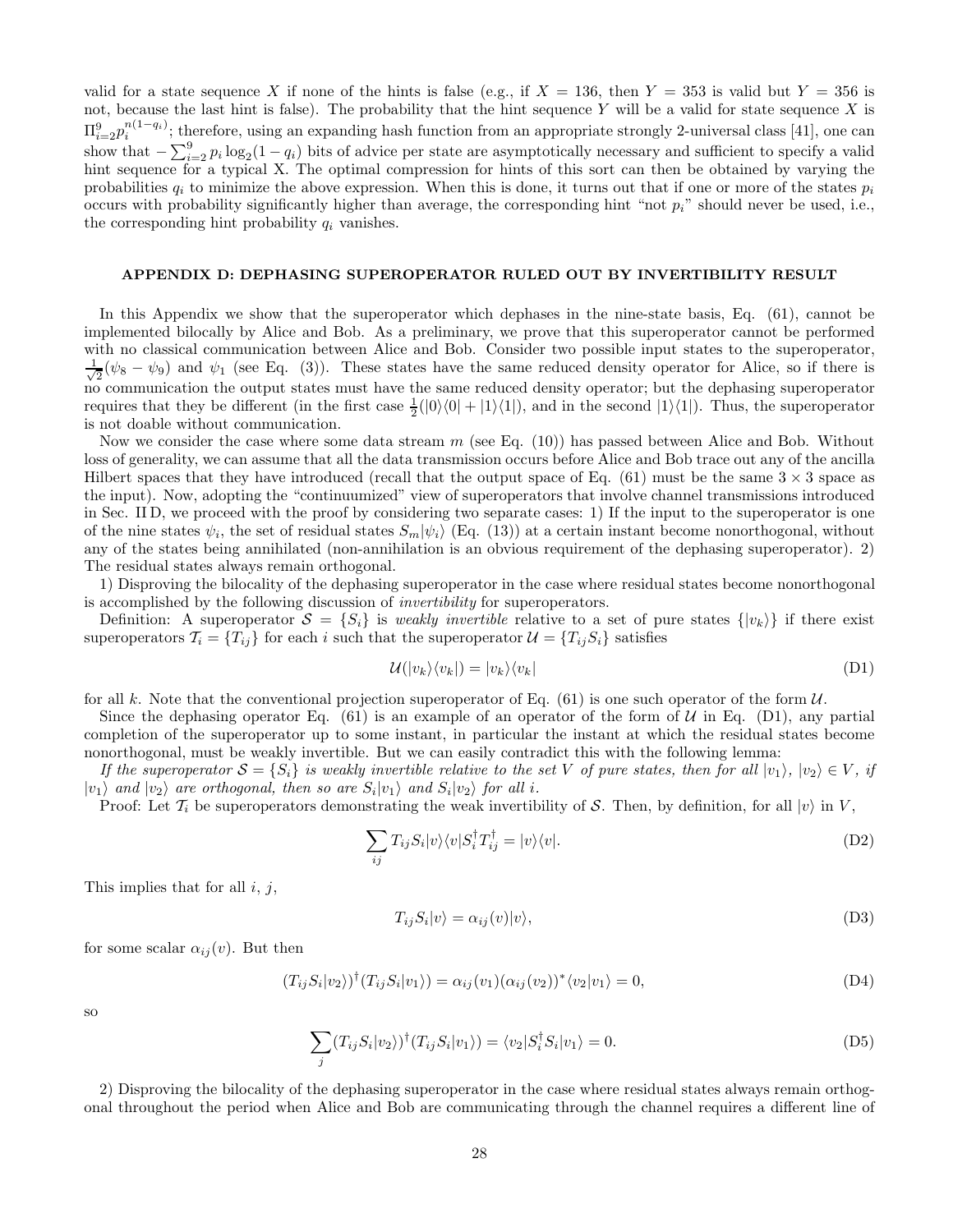argument from case 1. First, we note that the calculation of Appendix B shows that if the states remain exactly orthogonal (cf. Eq. (B1)), then each operator  $a_m$  and  $b_m$  must be exactly proportional to the identity operator; this in turn implies that each operation element is proportional to a product of an Alice and a Bob unitary operator,

$$
S_m = \alpha_m U_{mA} \otimes U_{m}.
$$
 (D6)

Note that by the conditions of Appendix B, the posterior probabilities must remain finite for this result to hold; but, as noted before, if this condition were not satisfied, it could be immediately argued that the superoperator could never result in the desired dephasing operator. In fact, of course, using Eqs. (11,12) it is straightforward to show that the posterior probabilities  $p(\psi_i|m)$  remain identical to the prior probabilities  $p(\psi_i)$ ; no information about the states ever flows through the classical channel.

Given that the superoperator is constrained to be of the form Eq. (D6), it is easy to complete the proof. (D6) implies, for each state  $\psi_i$  of Eq. (3),

$$
U_{mA} \otimes U_{m} \otimes \langle a_i \otimes \beta_i \rangle = e^{i\theta_i} | \alpha_i \otimes \beta_i \rangle. \tag{D7}
$$

This implies

$$
U_{mA}|\alpha_i\rangle = e^{i\theta_{iA}}|\alpha_i\rangle,\tag{D8}
$$

and a similar relation for B. (It is this last step which cannot be taken for the Bell-state dephasing case mentioned in the text.) Now, referring to Eq. (3), considering cases  $i = 1, 2, 4$  shows that  $U_{mA}$  is diagonal in the  $|0, 1, 2\rangle$  basis; then  $i = 8, 9$  shows that  $\langle 0|U_{mA}|0\rangle = \langle 1|U_{mA}|1\rangle$ , and  $i = 6, 7$  shows that  $\langle 1|U_{mA}|1\rangle = \langle 2|U_{mA}|2\rangle$ . Thus,  $U_{mA}$ , and similarly  $U_{mB}$ , are proportional to the identity operator. But the identity superoperator can be done without any classical communication, and the argument at the beginning of this appendix shows how this possibility is excluded.

This completes the proof for both cases.

- [1] A. K. Ekert, "Quantum cryptography based on Bell's theorem," Phys. Rev. Lett. 67, 661 (1991).
- [2] C.H. Bennett, C.A. Fuchs, and J.A. Smolin, "Entanglement-Enhanced Classical Communication on a Noisy Quantum Channel", in Quantum Communication, Computing, and Measurement (eds. O. Hirota, A.S. Holevo, and C.M. Caves, Plenum, New York, 1997), p. 79; eprint quant-ph/9611006.
- [3] H. Buhrman, R. Cleve, and A. Wigderson, "Quantum vs. Classical Communication and Computation," in Proc. of the 30th Ann. ACM Symp. on the Theory of Computing (ACM Press, 1998), p. 63; eprint quant-ph/9802040.
- [4] C. H. Bennett, G. Brassard, C. Crepeau, R. Jozsa, A. Peres, W. K. Wootters, "Teleporting an Unknown Quantum State via Dual Classical and Einstein-Podolsky-Rosen Channels," Phys. Rev. Lett. 70, 1895 (1993).
- [5] P. W. Shor, "Polynomial time algorithms for prime factorization and discrete logarithms on a quantum computer," SIAM J. Comput. 26, 1484 (1997), and references therein.
- [6] L. Grover, "Quantum mechanics helps in searching for a needle in a haystack," Phys. Rev. Lett. 79, 325 (1997).
- [7] W. K. Wootters and W. Zurek, Nature (London) 299, 802 (1982).
- [8] S. Popescu and L. Vaidman, "Causality constraints on nonlocal quantum measurements," Phys. Rev. A 49, 4331 (1994).
- [9] A. Peres and W. K. Wootters, "Optimal Detection of Quantum Information," Phys. Rev. Lett. 66, 1119 (1991).
- [10] A. S. Kholevo, "On the Capacity of Quantum Communication Channel," Prob. Inf. Transm. 15, 247 (1979).
- [11] A. S. Holevo, "The Capacity of Quantum Communication Channel with General Signal States," IEEE Trans. Inf. Theor. 44, 269 (1998); e-print quant-ph/9611023.
- [12] B. Schumacher and M. D. Westmoreland, "Sending Classical Information via Noisy Quantum Channels," Phys. Rev. A 56, 131 (1997).
- [13] P. Hausladen, R. Jozsa, B. Schumacher, M. Westmoreland, and W. K. Wootters, "Classical information capacity of a quantum channel," Phys. Rev. A 54, 1869 (1996).
- [14] S. Massar and S. Popescu, "Optimal extraction of information from finite quantum ensembles," Phys. Rev. Lett. 74, 1259 (1995).
- [15] L. Goldenberg and L. Vaidman, "Quantum cryptography with orthogonal states," Phys. Rev. Lett. 75, 1239 (1995).
- [16] A. Peres, "Quantum cryptography with orthogonal states?" Phys. Rev. Lett. 77, 3264 (1996); L. Goldenberg and L. Vaidman, "Goldenberg and Vaidman Reply," ibid. 77, 3265 (1996).
- [17] T. Mor, "No-cloning of orthogonal states in composite systems," Phys. Rev. Lett. 80, 3137 (1998); quant-ph/9802036.
- [18] C. H. Bennett and G. Brassard, "Quantum Cryptography: Public Key Distribution and Coin Tossing," in Proceedings of the IEEE International Conference on Computers, Systems and Signal Processing, Bangalore, India (IEEE, New York, 1984), p. 175.